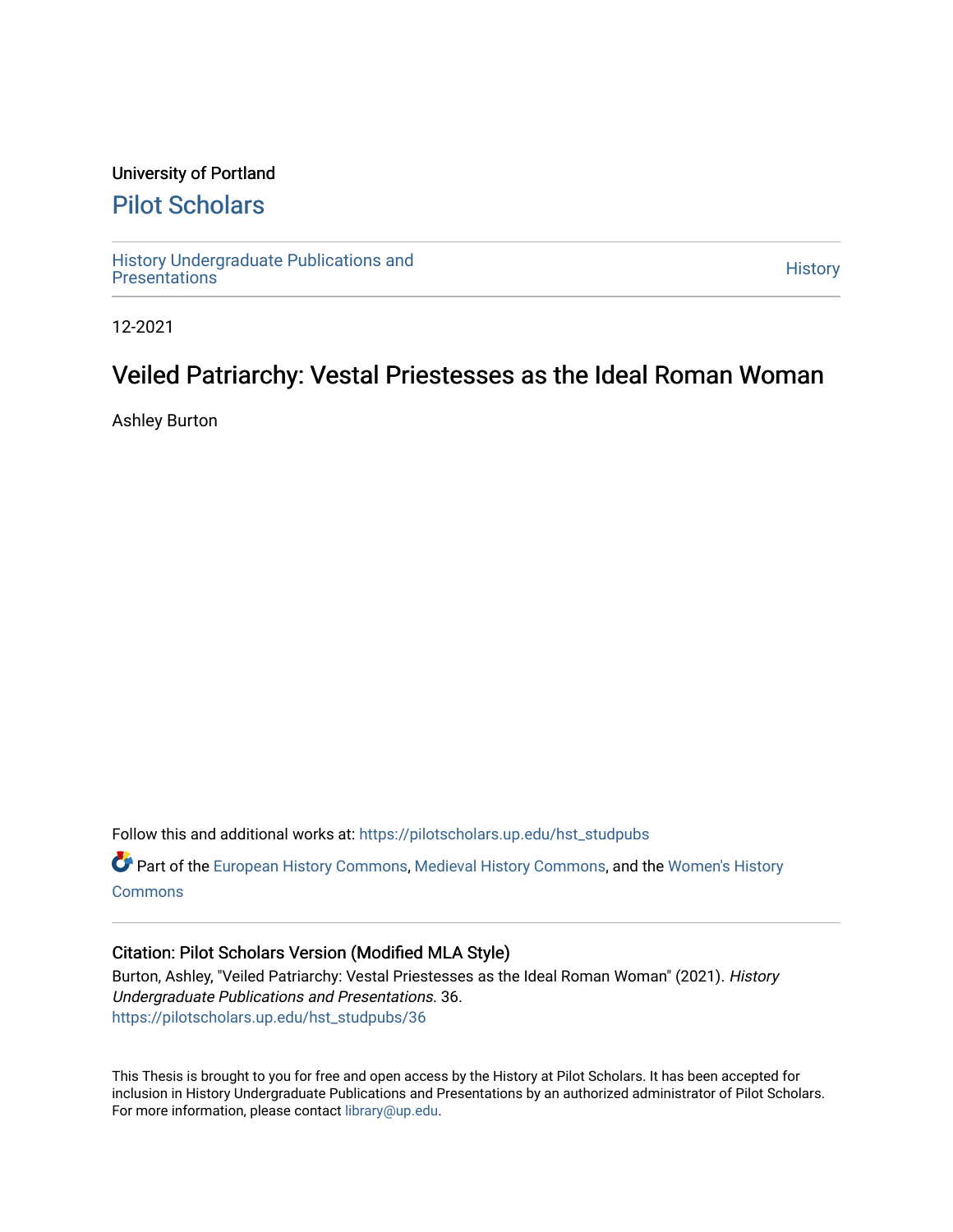# **Veiled Patriarchy: Vestal Priestesses as the Ideal Roman Woman**

**BY Ashley Burton** 

**Submitted in partial fulfillment of the requirements for the degree of Bachelor of Arts in History University of Portland December 2021**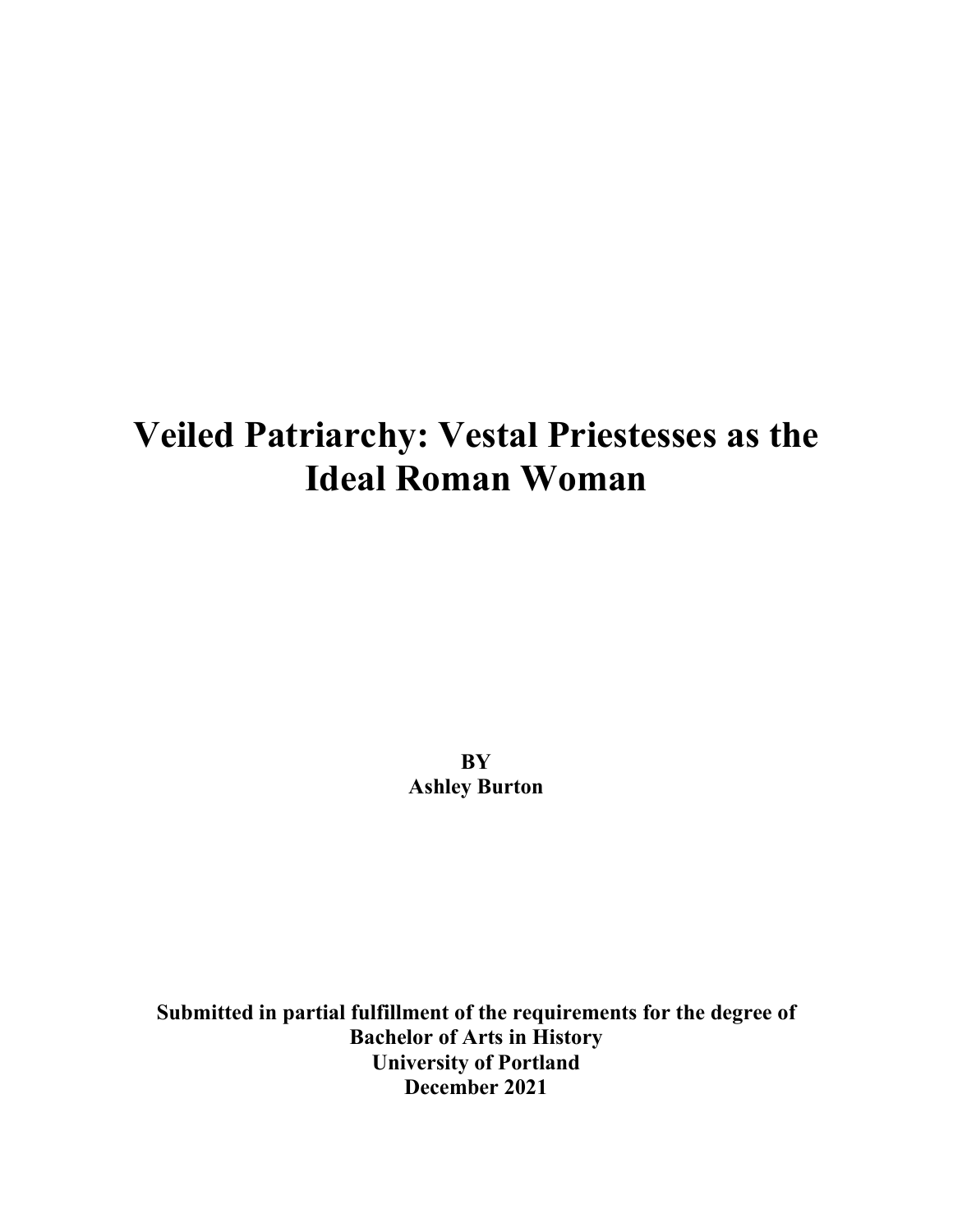#### **Introduction**

The Roman empire spanned the Mediterranean world at the height of its imperial reign in the beginning of the first century A.D., pushing its culture and ideals to lands beyond the reach of previous empires. Unmatched in its military ability, Rome conquered ravenously, funneling wealth into its glimmering capital and nurturing an explosion of art and culture. A central aspect of this cultural growth surrounded the fickle gods, who represented the source of the arts, agriculture, and military success of the Roman people. Among this pantheon sat Vesta. Morphed into her Roman form from the original Greek Hestia, Vesta symbolized the ever-important Roman hearth where family gathered and connected.

Like other gods and goddesses within the pantheon, Vesta required specific religious personnel to serve her alone, namely the Vestal Virgins. The Vestal Virgins occupied an essential role in Ancient Rome's religious hierarchy as Vesta's sole priestesses and acted in this role from Rome's inception to its eventual fall. Despite this impressive timespan, the Vestal cult remained largely uninfluenced by Roman social norms but instead represented the "ideal" Roman woman throughout Roman history, regardless of fluctuating social standards. The Vestals represented this stereotype through their duties, symbolism, and punishment for unchastity; thereby reinforcing the traditional role of the woman as the chaste subordinate to her husband's rules. Despite this representation, the Vestals simultaneously existed outside of Roman tradition for women in the legal, personal, and financial benefits they received through their position, marking them as a unique sect of Roman society with rights that belonged to none but them.

Traditional roles for Roman women originated in Rome's founding myths and legends, creating a foundation for women's expected roles that would last throughout Rome's existence as both a republic and an empire. The legend of the rape of Lucretia marks the distinguishing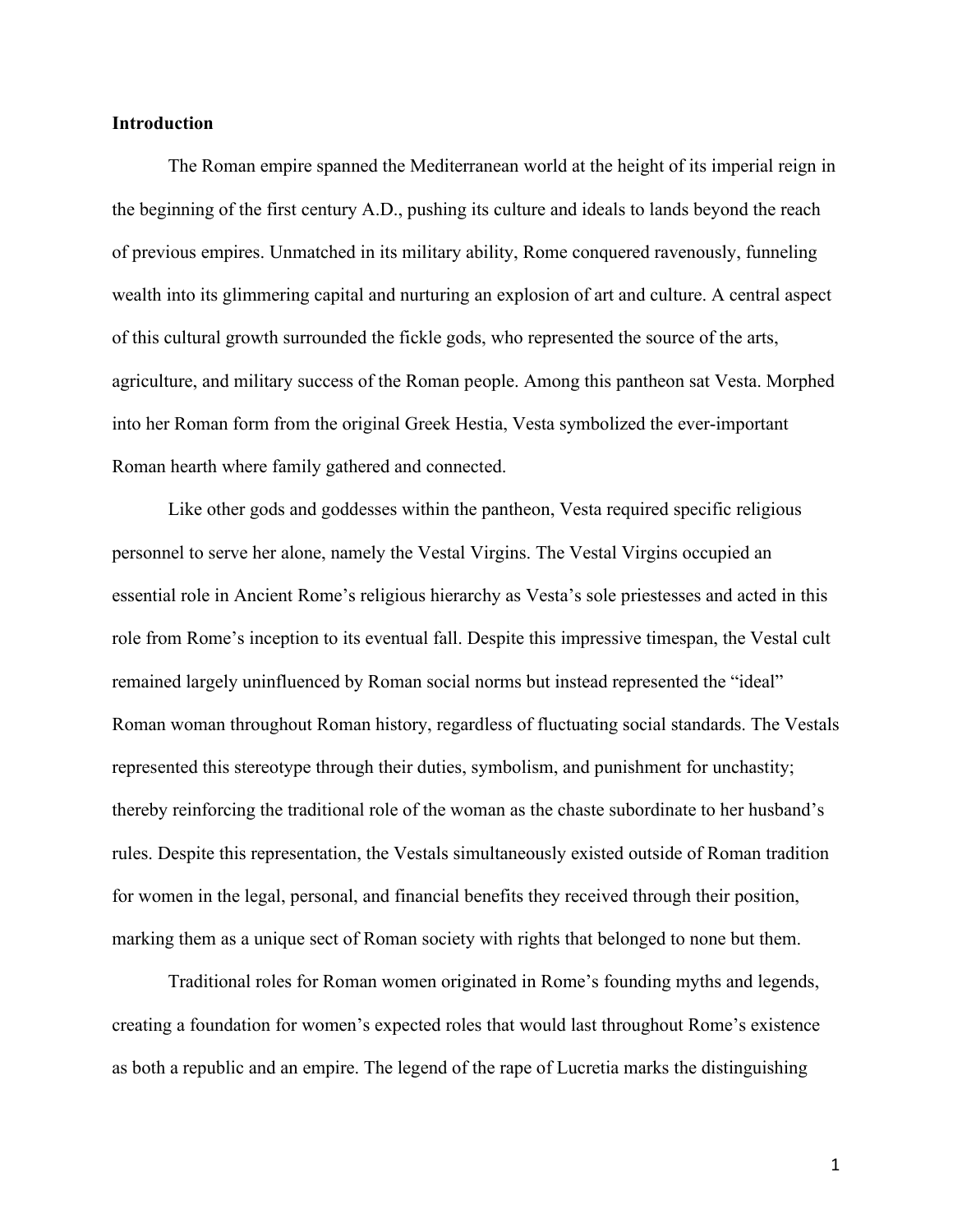characteristics of a model of the Roman housewife in the time of the Republic. This myth played an essential role in the founding of the oligarchical government of Rome that followed the early Etruscan kings. Simply put, this story tells of Rome emerging into a new era of government. The story recounts Lucretia, wife to a soldier, and her steadfast obedience and chastity towards her husband even while he fought in foreign lands.<sup>[1](#page-3-0)</sup> Returning suddenly from war, her husband finds her spinning at her wheel while all other wives ignore their duties and languish with heavy foods and wine.<sup>[2](#page-3-1)</sup> The traditional virtue of Lucretia, combined with her beauty, spark lust and envy in her husband's friend, resulting in her rape.<sup>[3](#page-3-2)</sup> The outcome of this crime is the suicide of Lucretia, who suffered under the weight of her "impurity" until she could bear it no longer.<sup>[4](#page-3-3)</sup> This myth provided the Roman woman with advice not only on her designated roles in society but also her expected reaction to the loss of her chastity, even if this loss is through force. It is unlikely that this myth suggested suicide for all women who "lost" their virtue, but Lucretia's horrified reaction reminded the Roman woman of the importance of her chastity to the stability of the Roman household, the foundation of the Roman state.

The roles put in place by the foundation myths of Rome do little to provide the modern scholar with information on how Roman women behaved throughout the republic and the empire. These answers instead must be elucidated through satire. While plays such as Juvenal's *Satires* are clearly meant to be humorous, mocking their topic, behind the humor the plays tell a story of what society thought of as major contributors to Rome's success or failure at the time. In "Satire 6" in *Satires,* for example, Juvenal remarks on the fall of the traditional Roman wife.

<span id="page-3-0"></span><sup>&</sup>lt;sup>1</sup> "The Rape of Lucretia: Monarchy Abolished," in *Readings in Ancient History*, ed. Nels M Bailkey and Richard Lim (Boston, MA: Wadsworth, 2012) 318-322. 2 Ibid.

<span id="page-3-1"></span>

<span id="page-3-2"></span><sup>&</sup>lt;sup>3</sup> Ibid.

<span id="page-3-3"></span> $4$  Ibid.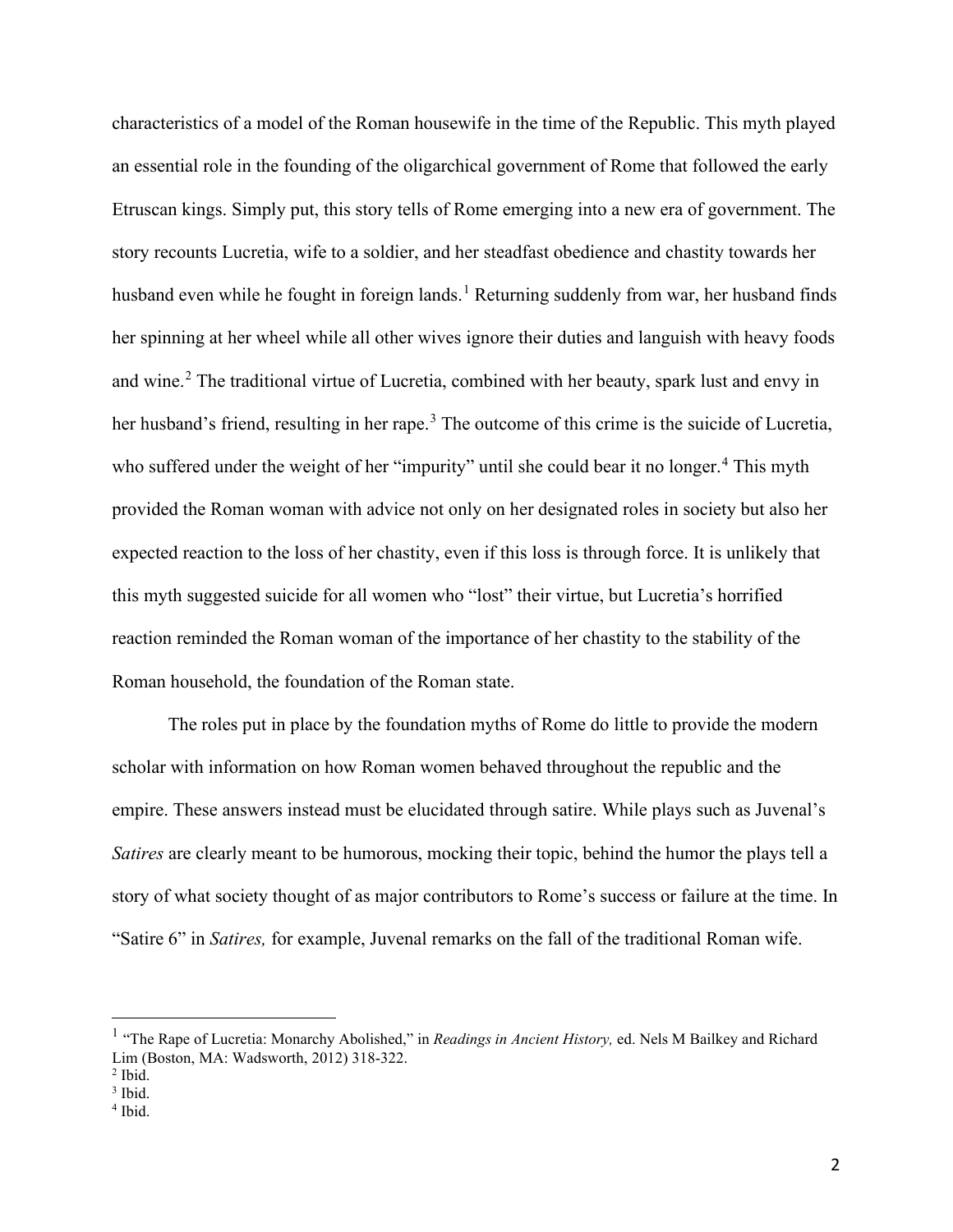Written in the second century C.E., "Satire 6" provides the reader with the view of the Roman public on the role of the Roman wife and the apparent lack of virtuous women in the Roman empire. Juvenal comments on the departure of chastity with justice in recent years, lamenting on the loss of the values of early Rome.<sup>[5](#page-4-0)</sup> Furthermore, he mocks marriage to any Roman woman, arguing that "No woman has any regard for the man who loves her" in marriage or elsewhere.<sup>[6](#page-4-1)</sup> Juvenal lastly remarks on the women of "early days" who protected their virtue and chastity for the sake of early Rome.<sup>[7](#page-4-2)</sup> Taken together, this narrative should seem familiar, as the supposed lack of morality of women is a common complaint of men throughout not only the Roman world but the modern world as well. In Rome, measuring women based on traditional values remained a common practice used by the patriarchal society in which they lived throughout all stages of a woman's life. In his work, Juvenal simply provides a concentrated version of the standards a woman in the Roman world was held to, throughout multiple centuries and generations.

The common theme throughout the myths and stories regarding honorable women is the protection of their sexuality at all costs. Like other ancient cultures, the goal of a woman's life centered around marriage and the rearing of a family.<sup>[8](#page-4-3)</sup> In contrast to stricter societies, Roman women had the capability to run their own household including finances and household staff, resulting in a complex job especially in wealthier households.<sup>[9](#page-4-4)</sup> However, the influence a woman had stopped at the door of her estate. In public, she followed strictly enforced rules regarding her demeanor and her costume, keeping both highly secretive and protective.<sup>10</sup> Naturally, women

<span id="page-4-3"></span><span id="page-4-2"></span>

<span id="page-4-1"></span><span id="page-4-0"></span><sup>&</sup>lt;sup>5</sup> Juvenal, *The Satires*, trans. Niall Rudd (Oxford: Oxford University Press, 1992), 37.<br>
<sup>6</sup> Ibid., 44.<br>
<sup>7</sup> Ibid., 46-47.<br>
<sup>8</sup> "The Legal Status of Roman Women," in *Readings in Ancient History*, ed. Nels M Bailkey an (Boston, MA: Wadsworth, 2012) 471-477.<br>9 Ibid.

<span id="page-4-4"></span>

<span id="page-4-5"></span><sup>10</sup> Andrew B. Gallia, "The Vestal Habit." *Classical Philology* 109, no. 3 (2014): 230. <https://www.jstor.org/stable/10.1086/676291>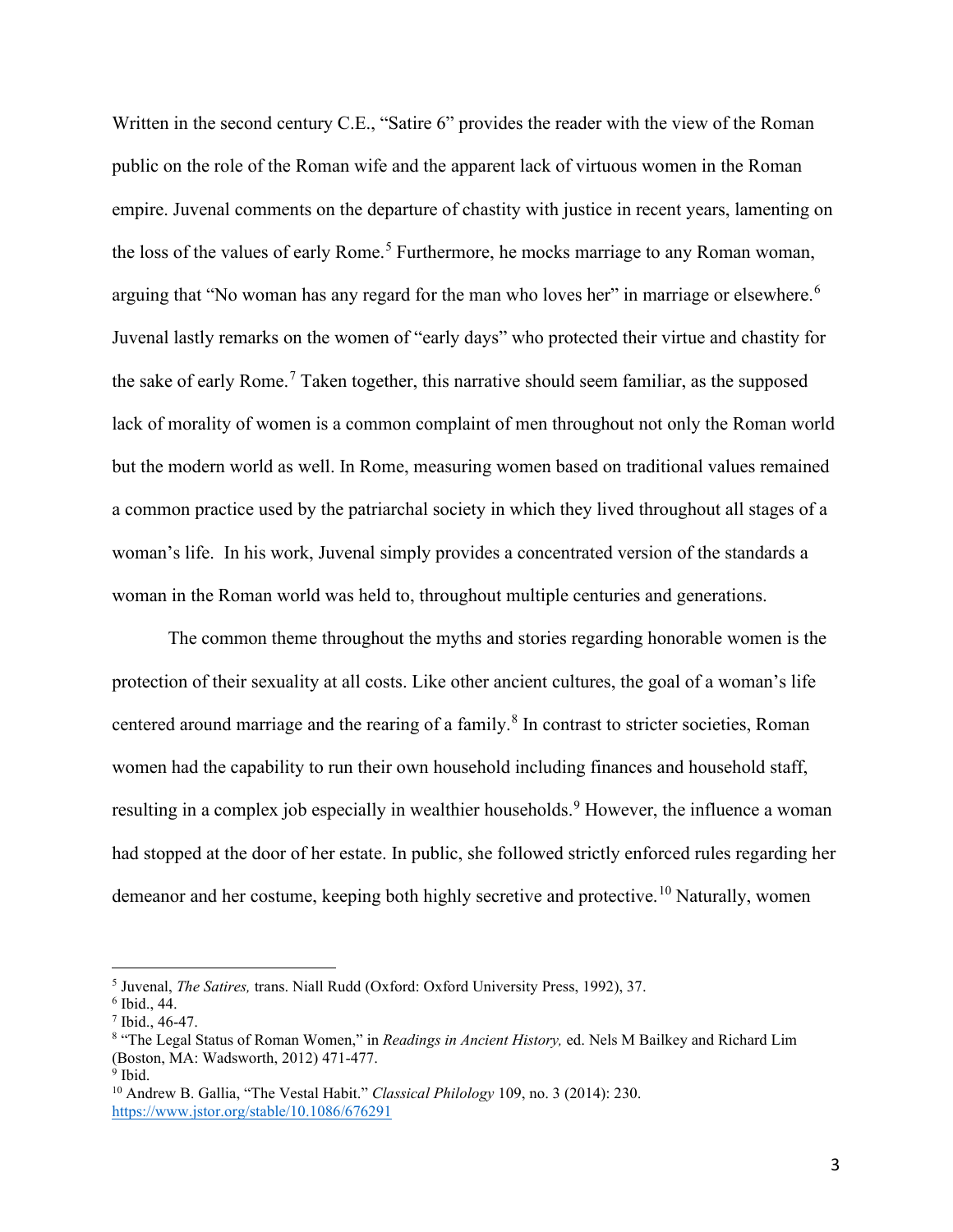developed ways to express themselves, largely through forming bonds with one another, but the restraints placed on them since the foundation of Rome remained until its fall. The quintessential Roman woman began and ended as a modest, hardworking housewife; however, throughout Roman history there are a handful of exceptions to this rule, the most significant of these exceptions is found in the Vestal Virgins.

#### **Section I: Vestals as the Ideal Woman**

Even throughout tumultuous periods of Roman history, Vestals remained relatively stable in their duties and symbolism, regardless of the changing stereotypes for female Roman citizens' ideal characteristics and roles in Roman society. Within this rigidly stratified society was the religious structure itself that the Vestals were placed, a religious structure that was itself organized and patriarchal. The foundations of this structure Plutarch accredited to Numa, one of the ancient kings of early Rome. This ancient structure placed the head of Roman religion, the Pontifex Maximus, as the role of chief priest where he therefore held religious authority over the people of Rome and other priests and priestesses within the hierarchy.<sup>[11](#page-5-0)</sup> After Rome's transition from a Republic to an Empire, the emperor assumed this role as primary moderator to the gods for the Roman people.[12](#page-5-1) In regards to the Vestals, the Pontifex Maximus oversaw and executed the punishment of the Vestals, should they step out of their assigned role, through flogging behind a screen to protect the Vestal's privacy.[13](#page-5-2) In the case of *incestum*, the loss of a Vestal's virginity, the Pontifex ordered the accused Vestal to be put to death.[14](#page-5-3)

<span id="page-5-0"></span><sup>11</sup> Plutarch, "Chapter IX," In *Plutarch's Lives Vol. I*, trans. George Long and Aubrey Stewart (London, UK: George

<span id="page-5-1"></span>Bell and Sons, 1894) https://www.gutenberg.org/files/14033/14033-h/14033-h.htm<br><sup>12</sup> David Potter, "The Transition from Republic to Principate," in *Ancient Rome: A New History* (New York, NY:<br>Thames and Hudson, 2009), 184.

<span id="page-5-2"></span><sup>&</sup>lt;sup>13</sup> Plutarch, "Chapter X," in *Plutarch's Lives Vol. I*, trans. George Long and Aubrey Stewart (London, UK: George Bell and Sons, 1894) https://www.gutenberg.org/files/14033/14033-h/14033-h.htm

Plutarch, "Life of Numa Pompilius," in *Women's Life in Greece and Rome*, ed. Mary R. Lefkowitz and Maureen B. Fant (New York, NY: Bloomsbury, 2016), 370-371.

<span id="page-5-3"></span> $14$  Ibid.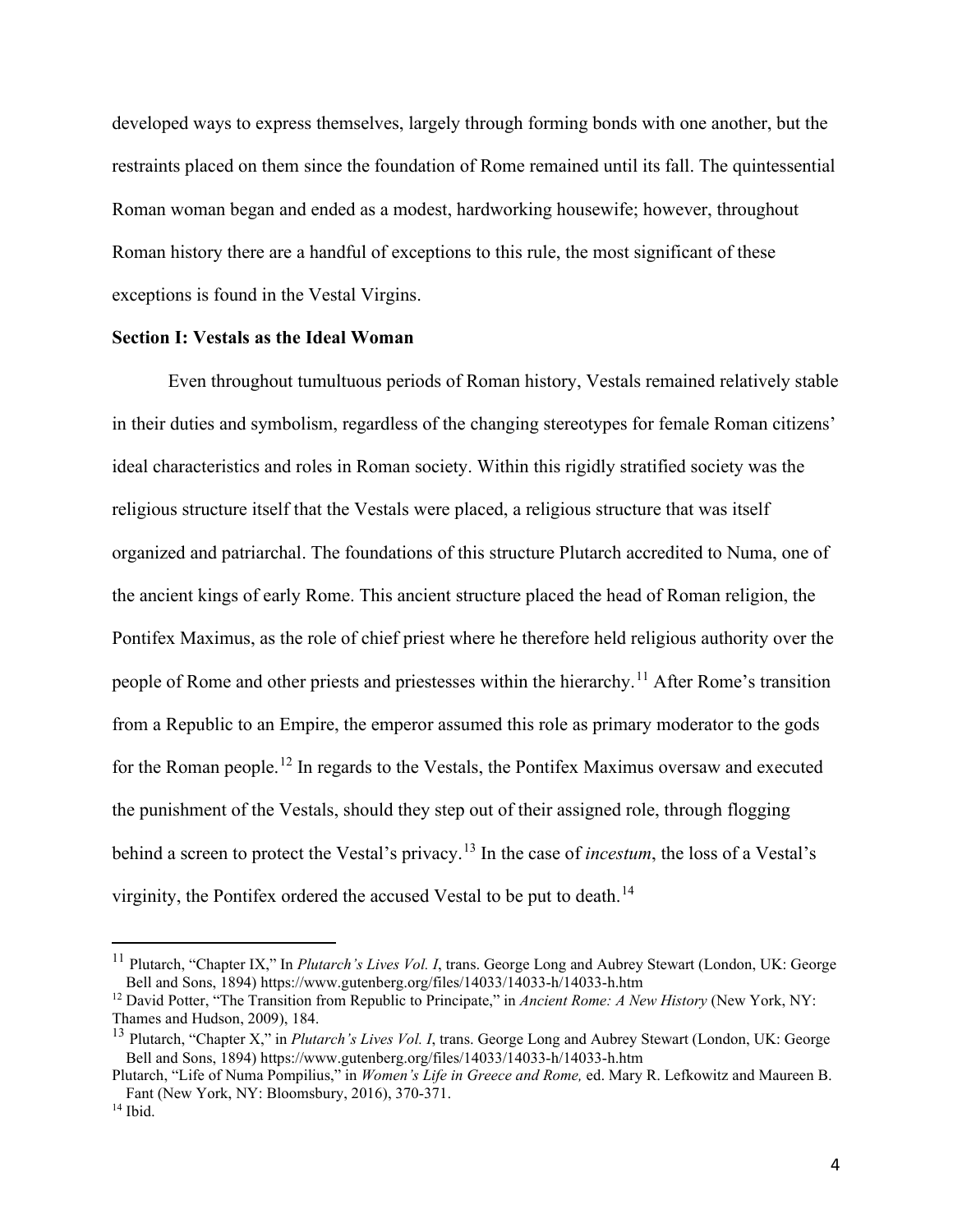This authority with which the Pontifex ruled over the Vestals is akin to the rule that the *paterfamilias* would have had over the rest of his household during Augustan Rome. Punishment especially of a disobedient wife seems to relate most closely to the punishment inflicted upon an unruly Vestal. A speech given by Marcus Cato during the Republic elucidates the "traditional" methods of punishment of a disobedient and adulterous wife such as beatings and death, which are remarkably close punishments to those handed down to Vestals.<sup>[15](#page-6-0)</sup> This connection highlights the similarities between Vestals and the Roman wife in terms of their place within the patriarchal Roman hierarchy and places the Vestals as models for good behavior as well as the taking of punishment for the betterment of the Vestal order and by extension for the good of Rome.

Furthermore, the duties of the Vestals provide further evidence for their representation of the traditional Roman wife. Throughout Roman history, times of civil strife led to a reversion back to "traditional morals" as popular belief accredited military loss or political upheaval with a fall from the ways of Roman ancestors.<sup>[16](#page-6-1)</sup> These traditional morals almost always include the keeping of the Roman matron, or Roman wife, within the home and preforming what is deemed her proper duties, including the preparation and storage of food, the keeping of the hearth, and the protection of her chastity and purity. A survey of the Roman empire in the fourth century A.D. described the duties of the Vestals as existing "for the well-being of the city [the Vestals] perform rites for the gods in accordance with ancestral custom."[17](#page-6-2) As an overview of Vestal duties, this remark is quite accurate. The storage, purification, and keeping of Vesta's flame

<span id="page-6-0"></span><sup>15</sup> Aulus Gellius, "Attic Nights," in *Women's Life in Greece and Rome,* ed. Mary R. Lefkowitz and Maureen B. Fant (New York, NY: Bloomsbury, 2016) 371-372.

<span id="page-6-1"></span><sup>&</sup>lt;sup>16</sup>"Traditional Standards in a New Age," in *Readings in Ancient History: Thought and Experience from Gilgamesh to St. Augustine, ed. Nels M. Bailkey and Richard Lim (Boston, MA: Wadsworth, 2012), 336.* 

<span id="page-6-2"></span><sup>&</sup>lt;sup>17</sup> "Description of the Whole World," in *Religions of Rome*, ed. Mary Beard, John North, and Simon Price (Cambridge, UK: Cambridge University Press, 1998), 360.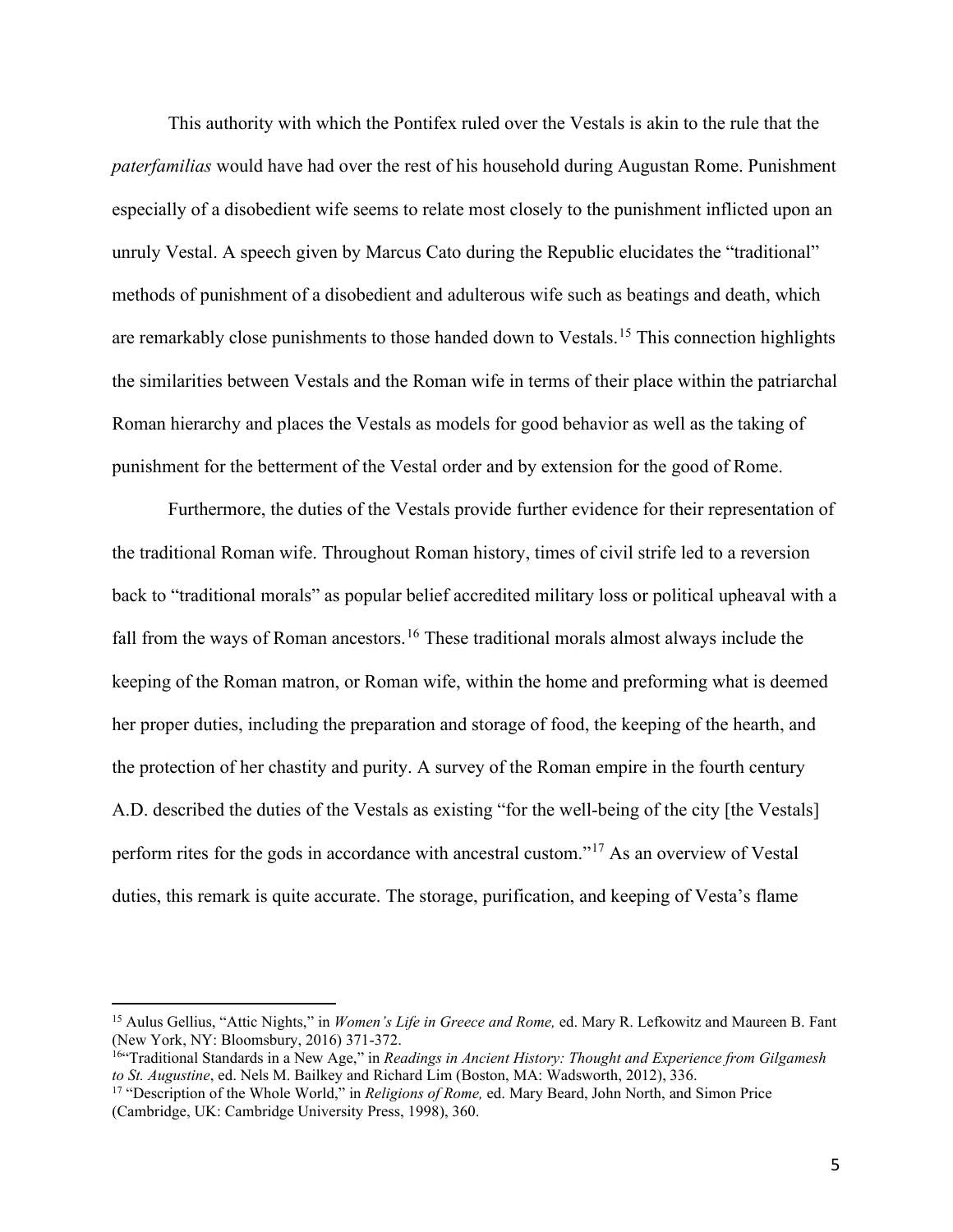represented duties essential to the continued existence of the Roman state when performed strictly by the Vestals.

The Vestals main duty primarily consisted of keeping the flame alive within the *Atrium Vestae*, or the temple that housed in Vestals within the Forum.<sup>[18](#page-7-0)</sup> Ovid's *Fasti* remarks on the importance of this flame in connection with the Vestal's patron goddess Vesta, and accredited Vesta as the symbol of the hearth and therefore of the Roman home.<sup>[19](#page-7-1)</sup> Vesta existed within Roman mythology principally as the patron goddess of the family hearth, connecting Roman family members with one another.<sup>[20](#page-7-2)</sup> Cicero further characterizes specifically the flame of Vesta within the Forum as Rome's public hearth and a symbol of the Roman people.<sup>[21](#page-7-3)</sup> Vesta's primary flame may have existed solely at the *Atrium Vestae,* but throughout the empire in the homes of Roman citizens and their families Vesta manifested at personal hearths. As women's spheres within the traditional Roman household centered entirely around the home, with the hearth as the focal point, the hearth represented a symbol of femininity and the expectations for women in Roman life. To keep the flame alive in one's family hearth embodied the *materfamilias*  quintessential role within her household, as the keeping of the flame within the *Atrium* is the primary role of the Vestal within Rome.

The Vestals second primary duty included the purification and storage of materials produced during sacred rituals. Rituals and religious festivals that the Vestals took part in throughout the year suggest that the Vestals involvement existed largely in the purification of

<span id="page-7-0"></span><sup>18</sup> Robin L. Wildfang, *Rome's Vestal Virgins: A Study of Rome's Vestal Priestesses in the Late Republic and Early Empire* (New York: Routledge Press, 2006), 1.

<span id="page-7-1"></span><sup>19</sup> Ovid, "Fasti," in *Religions of Rome,* ed. Mary Beard, John North, and Simon Price (Cambridge, UK: Cambridge University Press, 1998) 38-41.

<span id="page-7-2"></span><sup>20</sup> Robin L. Wildfang, *Rome's Vestal Virgins: A Study of Rome's Vestal Priestesses in the Late Republic and Early Empire* (New York: Routledge Press, 2006), 6.

<span id="page-7-3"></span><sup>21</sup> Cicero, "On the Laws II. 19-22," in *Religions of Rome,* ed. Mary Beard, John North, and Simon Price (Cambridge, UK: Cambridge University Press, 1998), 353-355.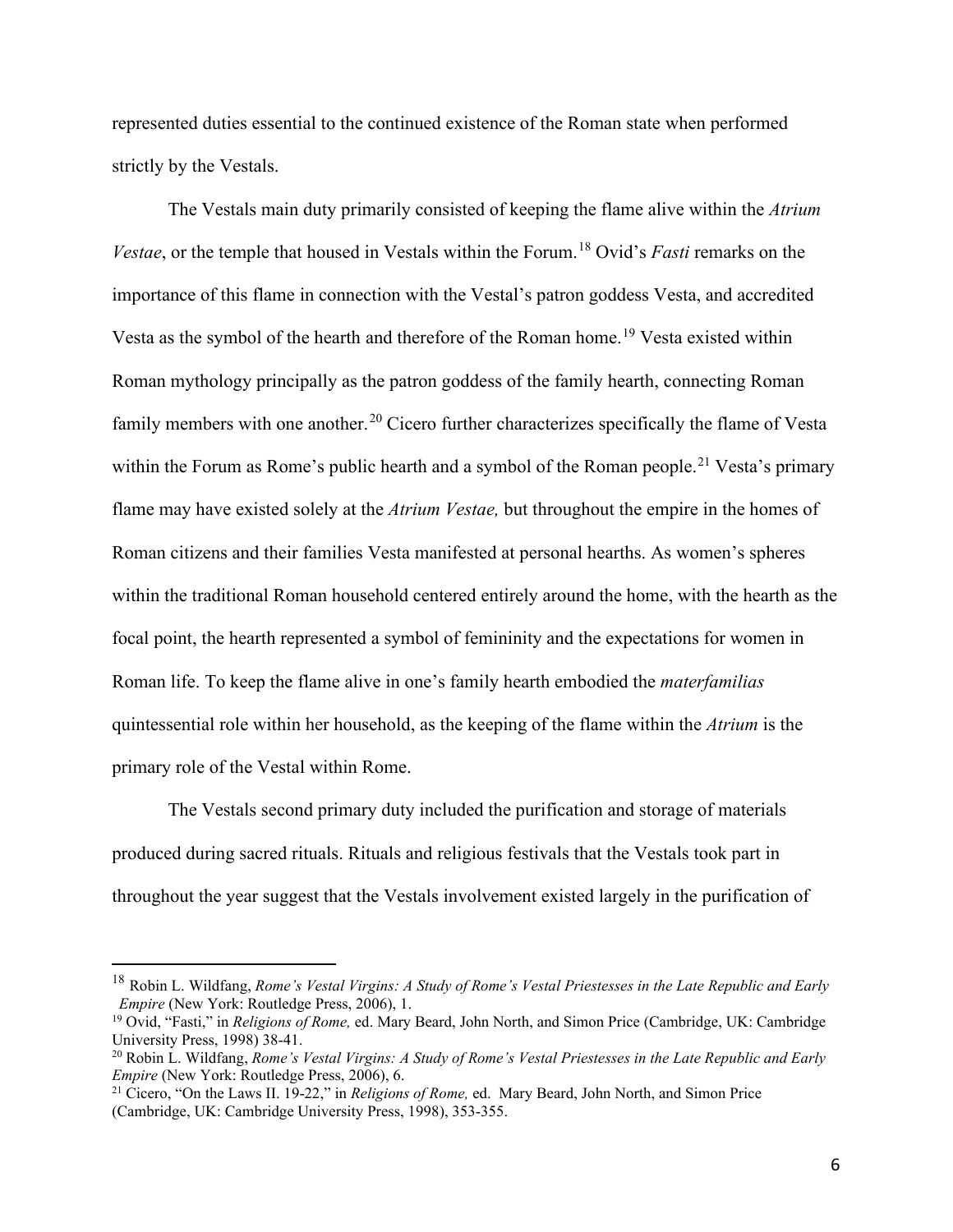sacred materials and the storage of such materials until their usage later in the year in subsequent rituals.[22](#page-8-0) To demonstrate the vital nature of this duty is the example of the ritual of the October Horse, performed on yearly on the 15 of October this ritual resulted in the blood of a stallion, drained from the tail, that would later be used in subsequent rituals as a purificatory agent.<sup>[23](#page-8-1)</sup> In her work on the Vestals and their symbolic nature, Robin Wildfang argues that these rituals may symbolize the storage and protection of the food stores of Rome.<sup>[24](#page-8-2)</sup> This metaphor suggests that again a duty of the Vestals represented a duty of the Roman woman in her own preparation and protection of the food stores within her family. This action, whether by the individual or by the government, proved essential to the continued existence of the recipients.

Vestal involvement further extends to the Vestals' use of both fire and water in a variety of their rituals. Wildfang argues that both fire and water are pure substances, an argument supported by the Vestals using both fire and water while performing miracles, intended to prove their purity and innocence*. [25](#page-8-3)* Furthermore, water is seen in other myths regarding sexuality and sexual purity, specifically the purity of water and its connection with female sexuality. One such myth is the legend of Claudia Quinta. In many accounts Claudia is a matron fallen from grace who bends water to her will to save the ship of the goddess Magna Mater from destruction.<sup>[26](#page-8-4)</sup> Water in this legend, in tandem with the legends of the Vestals, is controlled by women to the prove their purity and the protected nature of their chastity. Should the women in these stories prove to be corrupted, the pure nature of the water would resist manipulation and the

<span id="page-8-0"></span><sup>22</sup> Robin L. Wildfang, *Rome's Vestal Virgins: A Study of Rome's Vestal Priestesses in the Late Republic and Early Empire* (New York: Routledge Press, 2006), 10.<br><sup>23</sup> Ibid., 24-25.

<span id="page-8-1"></span>

<span id="page-8-2"></span><sup>&</sup>lt;sup>24</sup> Ibid., 16-17.

<span id="page-8-3"></span><sup>25</sup> Krishni Burns, "Constructing a New Woman for the Body Politic: The Creation of Claudia. Quinta*." Helios* 44, no. 1 (2017): 88-89.<https://doi.org/10.1353/hel.2017.0007>

<span id="page-8-4"></span><sup>26</sup> *The Miracle of Claudia Quinta*, in *Religions of Rome*, ed. Mary Beard, John North, and Simon Price; 45-46. Cambridge, UK: Cambridge University Press, 1998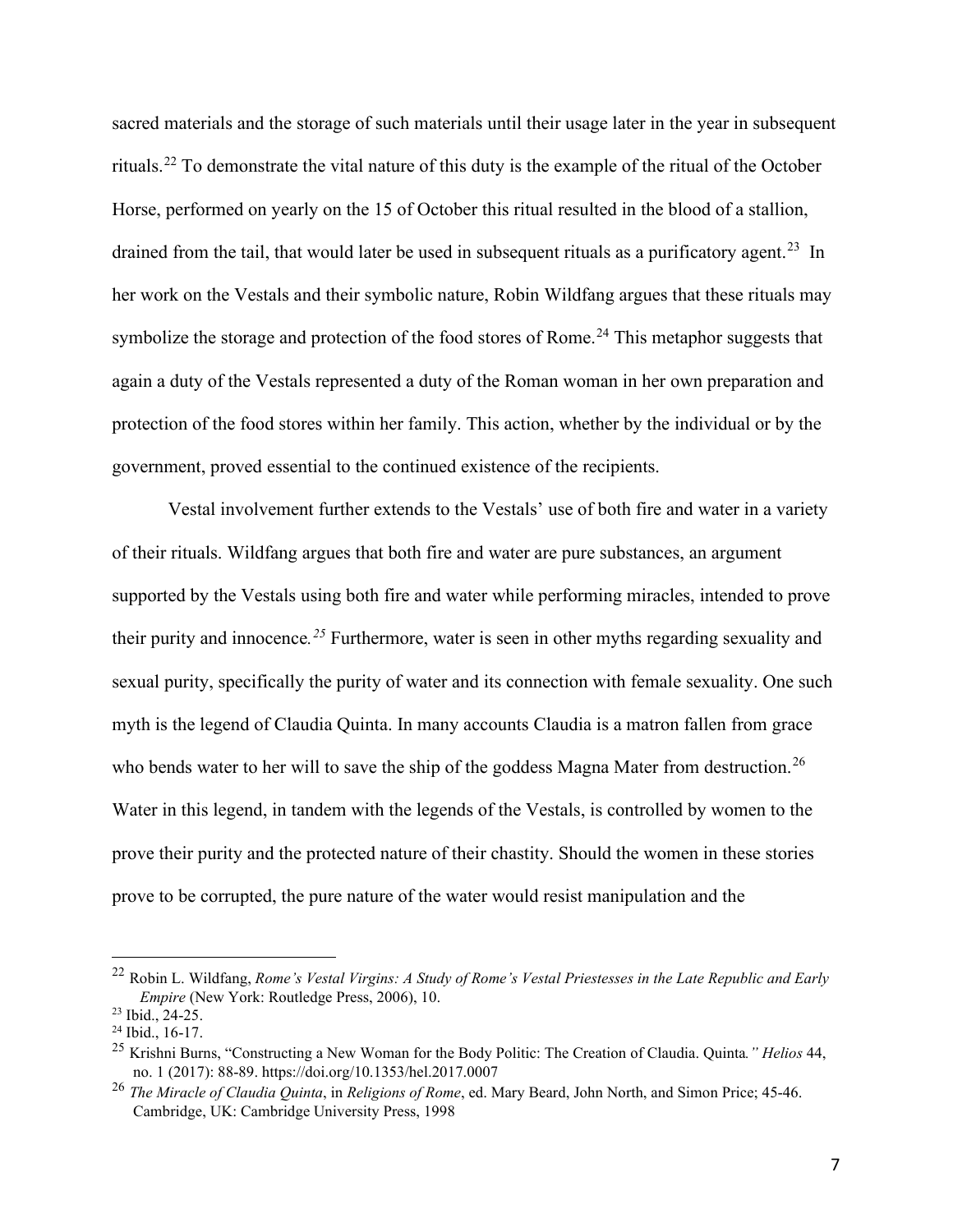aforementioned miracles could be not have been performed. Thus, the Vestals' usage of water in several of their rites corresponds to the appropriate usage of their own sexuality for the purpose of their sacred duties and can further symbolize the importance of female sexuality as a measurement of the quality of a woman within the standards her society sets for her.

 Alongside water, the Vestal often utilized fire as a secondary pure substance within their rites involving sacred substances. Historian Plutarch characterized the fire guarded by the Vestals to be of a "pure and incorruptible essence" to be watched over only by those who are "stainless and undefiled."<sup>27</sup> The obvious flame that Plutarch could be referring to is the flame within the *Atrium* but the Vestals used flames in other rituals to further purify sacred object and prepare them for storage and future use.[28](#page-9-1) Regardless of its usage, fire in connection with the Vestals categorized it as a purifying agent that, at its core epitomized an incorruptible essence. The purity of the flame matches the purity of the Vestals, further cementing the incorrigible purity of the Vestals as an absolute necessity for their duties.

The final primary duty of the Vestals involved the storage and protection of the sacred objects that the Vestals purified or objects that the Roman people collectively considered sacred. Little is known about this duty, not only by the modern scholar but also the ancient scholar. Rumors flourished around ancient Rome as to what exactly the Vestals stored in their *Atrium*. Suggestions of the will of Julius Caesar, the Trojan Palladium brought to Italy by Aeneas, and the Samothracian gods stoked the curiosity of the Roman people.<sup>[29](#page-9-2)</sup> As the Romans considered the objects a topic of mystery, modern scholars cannot know for sure what secrets the Vestals

<span id="page-9-0"></span><sup>27</sup> Plutarch, "Chapter IX," In *Plutarch's Lives Vol. I,* trans. George Long and Aubrey Stewart. London (UK: George

<span id="page-9-1"></span>Bell and Sons, 1894) <u>https://www.gutenberg.org/files/14033/14033-h/14033-h.htm</u><br><sup>28</sup> Robin L. Wildfang, *Rome's Vestal Virgins: A Study of Rome's Vestal Priestesses in the Late Republic and Early <i>Empire* (New York: Routl

<span id="page-9-2"></span><sup>&</sup>lt;sup>29</sup> Plutarch, "Chapter XX," in *Plutarch's Lives Vol. I*, trans. George Long and Aubrey Stewart. London (UK: George Bell and Sons, 1894)<https://www.gutenberg.org/files/14033/14033-h/14033-h.htm>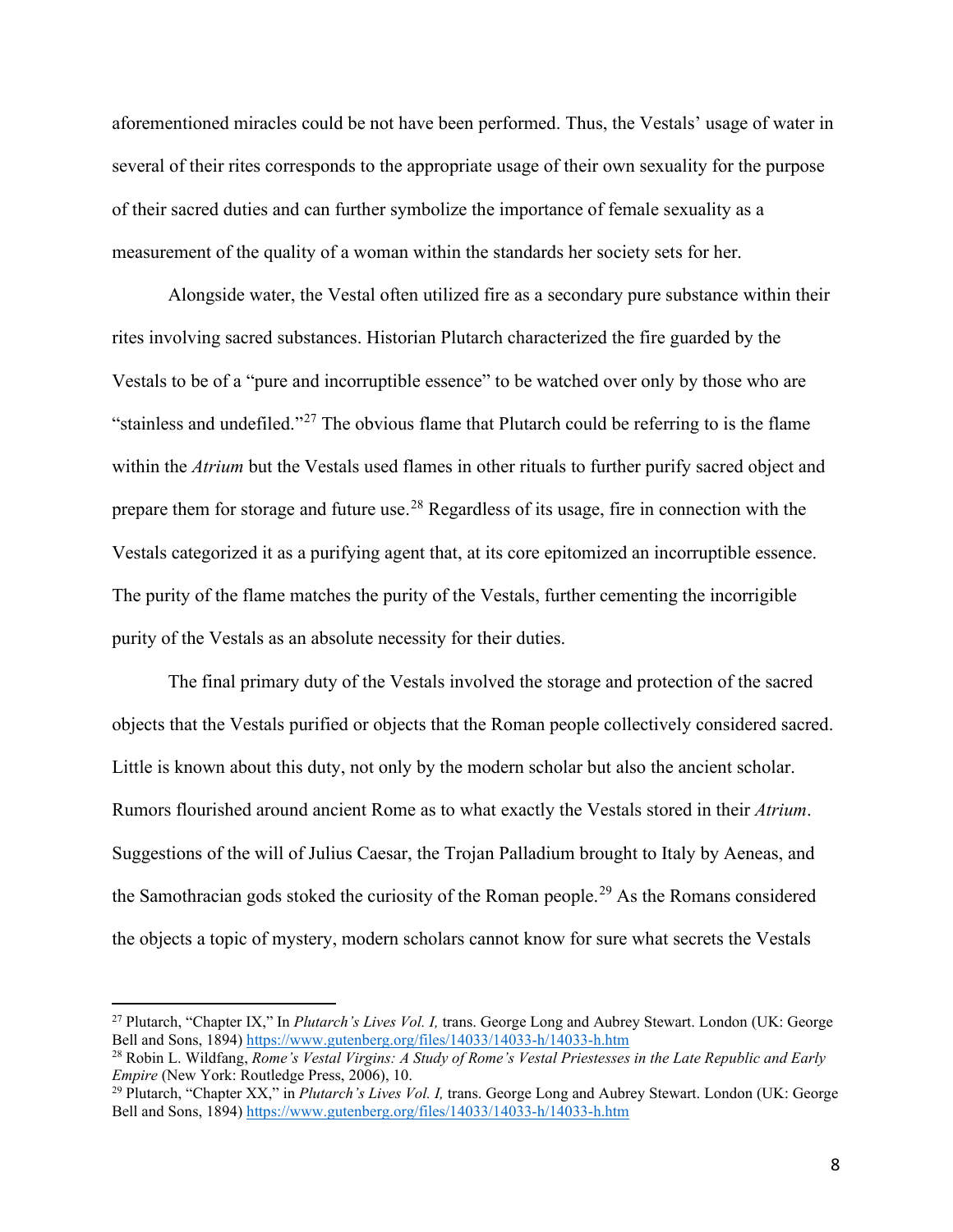harbored; however stories of movement of these objects during times of strife within Rome at least give testament to the existence of such objects. Historian Cassius Dio remarks on the Great Fire of Rome in 64 A.D. and the subsequent burning of the Atrium Vestae, accounting for the haste and desperation the Vestals portrayed while removing the sacred objects from Vesta's temple and into surrounding buildings for protection.<sup>[30](#page-10-0)</sup> Witnesses tell of the Vestals carrying objects out of Rome, and citizens offering their own form of transportation to the Vestals in lieu of transporting their own families, which demonstrated the importance of the Vestals and of the objects the Vestals carried.[31](#page-10-1) Although not mentioned extensively in ancient sources, the protection of these objects proved vital to the protection of the Vestal's "household" and by extend to the safety of Rome.

 The Vestals performed their duties in a fluid and fluctuating society, however some characteristics, such as distinction of rank and sex through dress, remained prominent throughout both the Republic and Imperial Rome. Respectful Roman women fell into one of two classes, the *virgins* and the *matrones*, both of which had their own type of dress to showcase admired aspects of their class.[32](#page-10-2) Scholar Andrew Gallia argues that the Vestals incorporated aspects of dress from both of these classes to outwardly showcase the purity and sexual decorum associated with the Vestal's sanctity. [33](#page-10-3) Gallia takes the *seni crines*, an elaborate braided hairstyle, worn solely by Roman brides and the *stola* associated with the Roman matron as examples of the mixing of classes that the Vestals represented. Gallia, however, concludes that these examples, among

<span id="page-10-0"></span><sup>&</sup>lt;sup>30</sup> Cassius Di, "Book LIV," in *Roman History*, compiled by the University of Chicago (Chicago, IL: Loeb Classic Library, 1927), 461.

<span id="page-10-1"></span><sup>&</sup>lt;sup>31</sup> Livy, "From the Foundation 5.39-5.41," in *Early Rome: Myth and Society*, edited by Jaclyn Neel (Malden, MA: John Wiley & Sons Inc., 2017), 268.

<span id="page-10-2"></span><sup>&</sup>lt;sup>32</sup> Robin L. Wildfang, *Rome's Vestal Virgins: A Study of Rome's Vestal Priestesses in the Late Republic and Early Empire (New York: Routledge Press, 2006), 7.* 

<span id="page-10-3"></span><sup>&</sup>lt;sup>33</sup> Andrew B. Gallia, "The Vestal Habit." *Classical Philology* 109, no. 3 (2014): 223. <https://www.jstor.org/stable/10.1086/676291>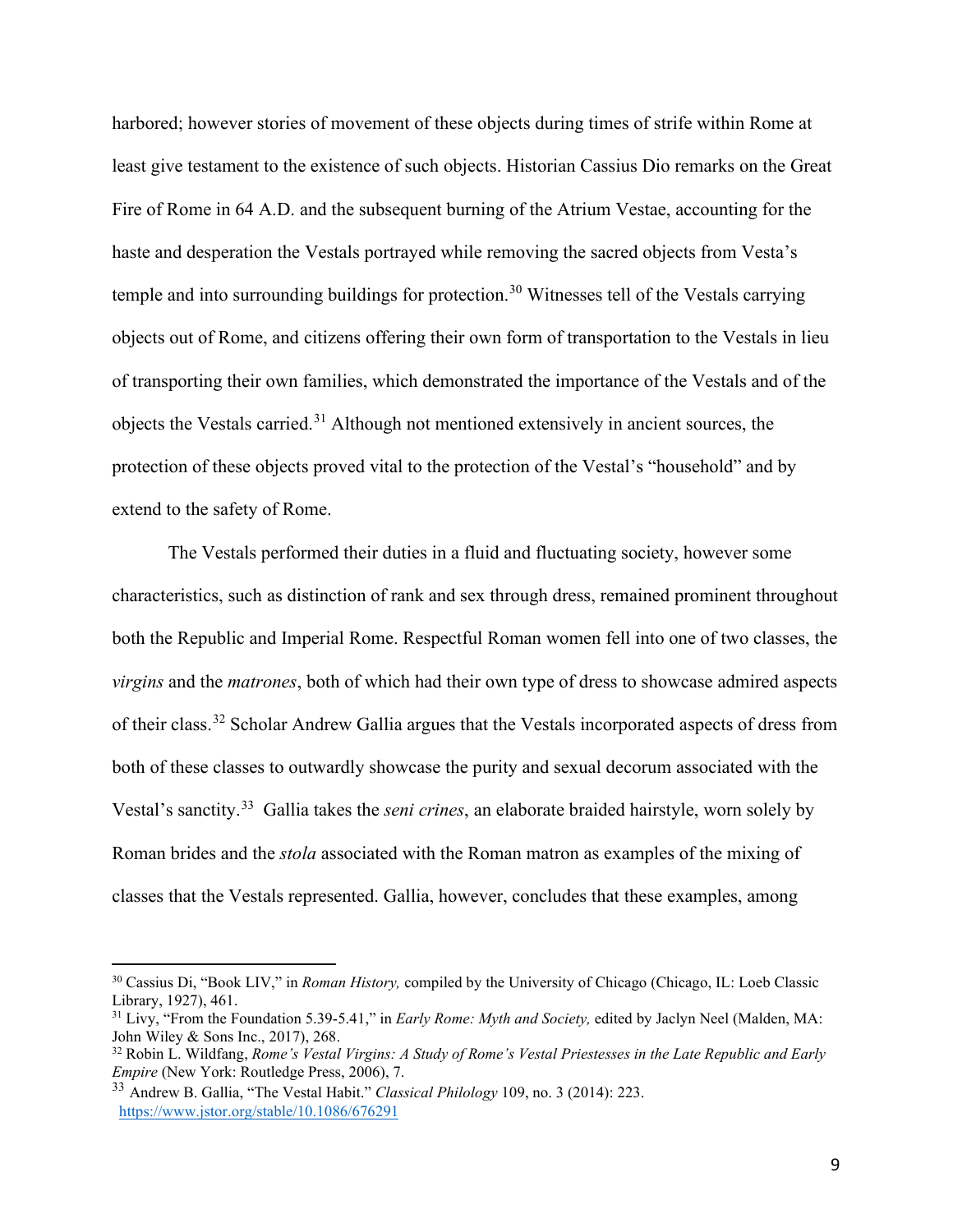others, show the absolute sexual restraint of the Vestals rather than their representation of the *virgines* and *matrones* classes.<sup>34</sup> The stola, for example, represented matronly chastity that resulted from a husband's, or a state's, ownership of a woman's sexuality. <sup>[35](#page-11-1)</sup> Vestals' garments, therefore, combine the markers of chastity from the other classes that allowed Vestals to symbolize their unquestionable purity required of their cult.

 Distinction of female rank and symbolization of chastity through clothing and hairstyle has ancient roots, namely the *seni crines* hairstyle worn by both Vestals and brides. In his epic poem *Fasti* Ovid tells the story of the brutal rape of the earliest Vestal Virgin Rhea Silva by the god of war Mars.<sup>[36](#page-11-2)</sup> This story is undoubtably one of the most formative legends of Rome's history, as the rape and subsequent pregnancy of Rhea Silva leads to the birth of the first king of Rome, Romulus and his brother Remus. In his story, Ovid makes special mention of Silvia's hair, remarking on her fixing it before she lays down to rest induced by Mars, also noting its disarray after Silvia wakes up and is unaware of Mars' sexual action while she slept.<sup>[37](#page-11-3)</sup> This legend not only cements the Vestals within the founding tradition of Rome but also provides an account for the origin of the hairstyle that outwardly showcased the wearer's purity. Gallia concludes that the meaning of the Vestal use of this hairstyle, along with the rest of their garments, placed their sexuality within limits that benefit the whole of Rome as their purity symbolized Rome's good standing with the gods.<sup>38</sup> This argument further explains the meaning behind the other two classes of women who shared aspects of dress with the Vestals. Through dress, women's sexuality was outwardly marked and consequently limited into categories that

<span id="page-11-2"></span>

<span id="page-11-1"></span><span id="page-11-0"></span><sup>&</sup>lt;sup>34</sup> Ibid., 230.<br><sup>35</sup> Ibid.<br><sup>36</sup> Ovid, "Book Three, March," In *Fasti*, trans. Anne and Peter Wiseman (Oxford, UK: Oxford University Press, 2011), 41-43.<br><sup>37</sup> Ibid.<br><sup>38</sup> Andrew B. Gallia, "The Vestal Habit." *Classical Philology* 109, no. 3 (2014): 231.

<span id="page-11-3"></span>

<span id="page-11-4"></span><https://www.jstor.org/stable/10.1086/676291>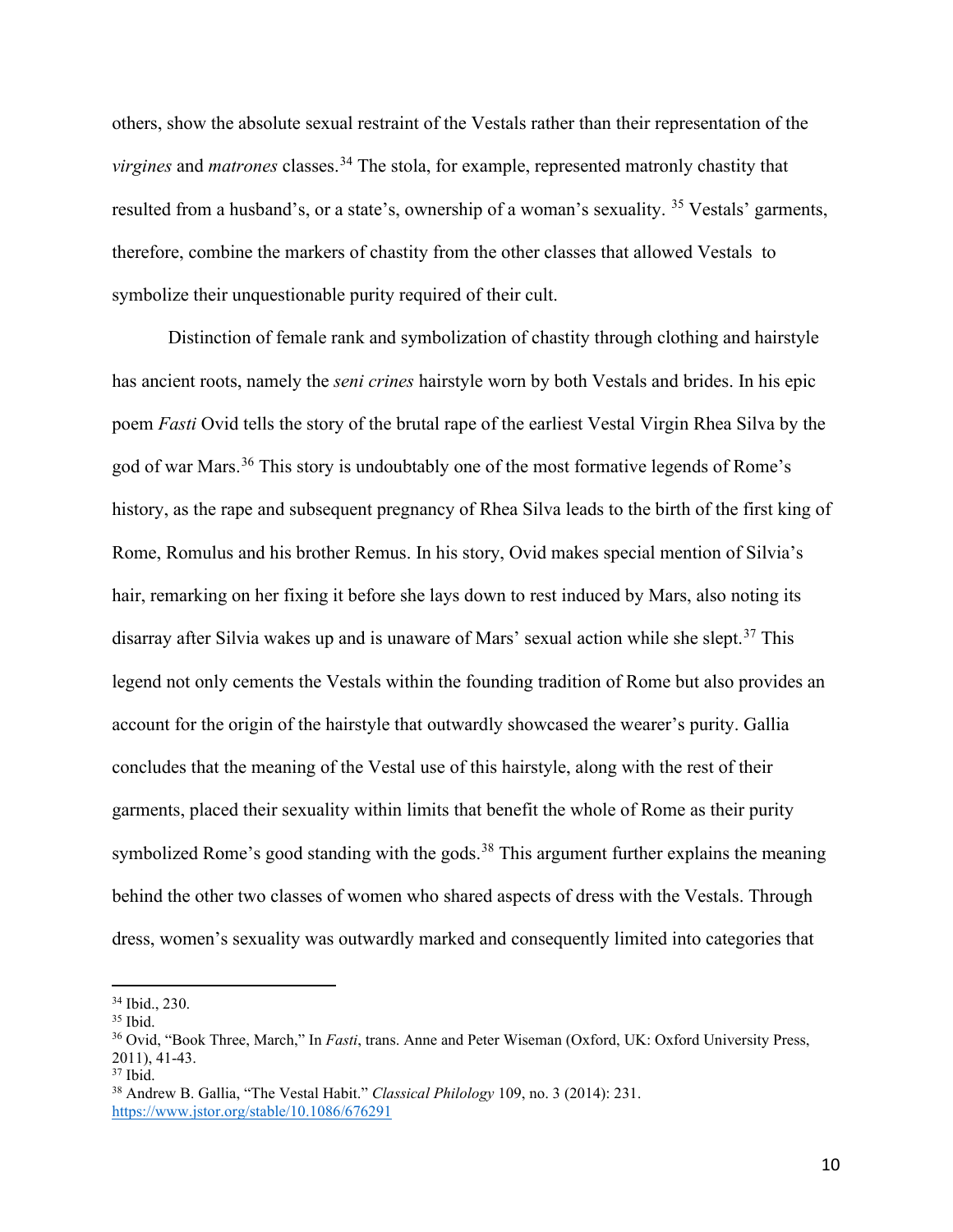*only* benefitted Rome, either for their husbands or for their future husbands. The Vestals symbolized the ultimate example in self-control of one's sexuality for the sake of Rome, examples other women would be expected to follow.

The Vestals' virginity hallmarked their sacred position in society and constituted the most well-known aspect of their cult. Due to the importance of this prerequisite, several scholars have attempted to offer explanations to this strictly enforced abstinence. Among these arguments is the necessity of Vestals to remain virgins, and therefore pure, due to their frequent contact with the divine on the behalf of the Roman people. Ariadne Staples argues that Vestal virginity, as well as their separation from the collective society, provided Vestals with the ability to represent Rome as a whole to the divine.<sup>[39](#page-12-0)</sup> Within the same vein, renowned scholar Mary Beard argues that Vestals' virginity and separation gave them their sacred power and otherworldliness, as well as the ability to represent several social groups, including the *matrones,* the *virgines,* and men, through not belonging to any category in particular.<sup>[40](#page-12-1)</sup> Furthermore, Beard emphasizes the importance of Vestal virginity in association with their deep connection to Vesta and how this purity protects them from polluting the divine.<sup>[41](#page-12-2)</sup> A third, albeit controversial, opinion is Holt Parker's argument that the Vestal's virginity separated them from the rest of the community, therefore creating the perfect sacrificial victims upon whom blame could be placed during civil strife.<sup>[42](#page-12-3)</sup> However, none of these arguments mention the Vestal's virginity as a model for the

<span id="page-12-0"></span><sup>&</sup>lt;sup>39</sup> Ariadne Staples, "The Vestals and Rome," in *From Good Goddess to Vestal Virgins: Sex and Category in Roman Religion (New York: Routledge Press, 1998), 130.* 

<span id="page-12-1"></span><sup>&</sup>lt;sup>40</sup> Mary Beard. "The Sexual Status of Vestal Virgins." *The Journal of Roman Studies* 70 (1980): 12. <https://www.jstor.org/stable/299553>

<span id="page-12-2"></span><sup>41</sup> Ibid., 13.

<span id="page-12-3"></span><sup>&</sup>lt;sup>42</sup> Holt N. Parker, "Why Were the Vestals Virgins? Or the Chastity of Women and the Safety of the Roman State." *American Journal of Philology* 125, no. 4 (2004): 576.<https://muse.jhu.edu/article/177092>

Holt Parker is regarded as controversial by the author due to his conviction of the possession of child pornography. His work was deemed essential to mention but his crime is taken into account.

https://nypost.com/2017/01/27/professor-of-ancient-greek-and-roman-sexuality-imprisoned-for-child-porn/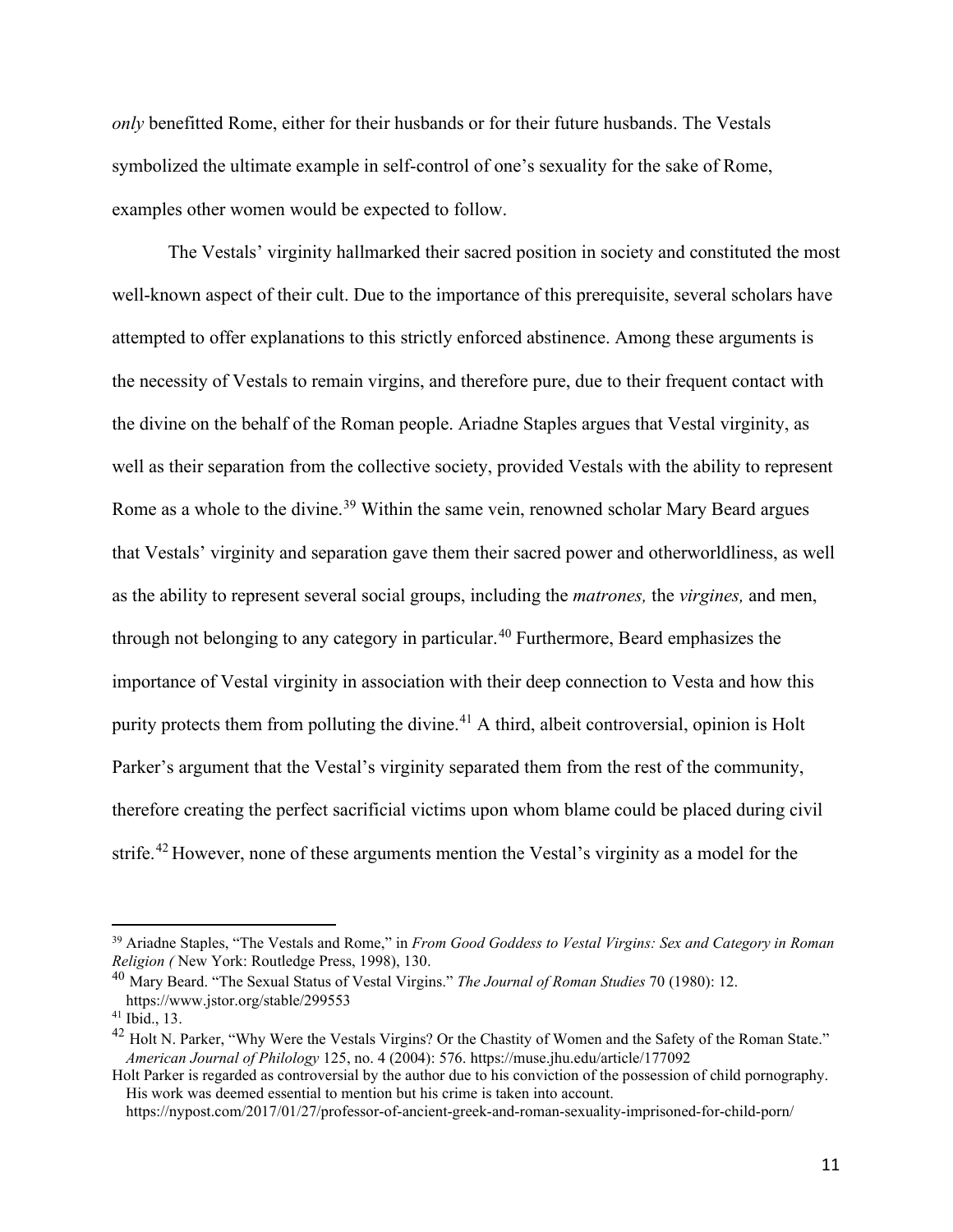Roman woman. The purity of Vestals by necessity must be connected to their work with the divine as well functioning as a mark of a holy individual to the rest of the population, but this analogy need not be so singularly focused. Virginity can, and did, symbolize several aspects of the Vestals and their duties, but one function must include the symbolization of chastity as a model and an expectation for other women.

The aforementioned myth of Claudia Quinta further suggests women's interaction with the gods as a reflection of proper female conduct alongside the Vestals. Krishni Burns argues that Claudia Quinta's control of the Tiber in the myth signified Claudia's strength of mind and purity, and is analogous to Roman women's sexuality. [43](#page-13-0) Claudia Quinta and several Vestals throughout Roman historical myth make use of water in their acts, showing the ability of women to redirect their sexuality away from themselves and towards the betterment of Rome.<sup>[44](#page-13-1)</sup> This sexual role within society aligned tightly with what it could give back to the Roman state in the production of male citizens. A female citizen's sexuality therefore remained tied to her father as its protector and insurer before she was married and then to her husband where it was used solely at his discretion for the production of male heirs or his own pleasure. The Vestals represented this extreme protection and control in their dress as well as their well-known faultless purity, displayed by Vestals often in the public eye.

The limited power that women had within their world, ironically, also originated from virginity. Within the *virgins* class a young woman would be able to bring her family honor through a prestigious marriage that would benefit both her family and her husband's family. On the other hand, a *matron* brought her husband's family honor through the birthing of male heirs

<span id="page-13-0"></span><sup>43</sup> Krishni Burns. "Constructing a New Woman for the Body Politic: The Creation of Claudia. Quinta*." Helios* 44, no. 1 (2017): 89.<https://doi.org/10.1353/hel.2017.0007>

<span id="page-13-1"></span><sup>44</sup> Ibid.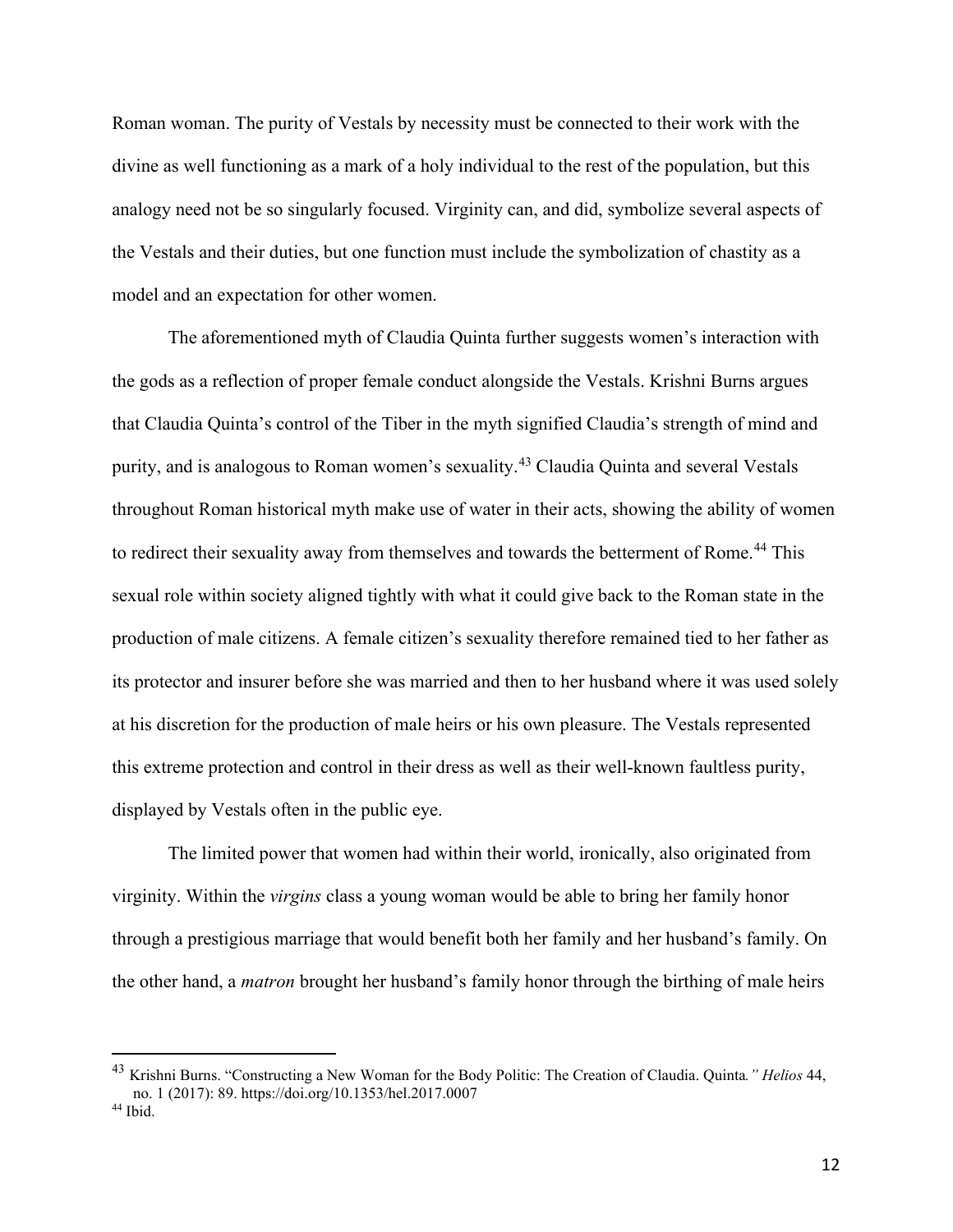as well as the running of her household. Susan Fischler notes that "the ideal woman was noted for her beauty, fertility and faithfulness to her husband." [45](#page-14-0) A woman's ability to focus on either her father's household or her husband's household needs determined her value. Augustan Rome saw the shift from Republic to Empire, where the imperial family's household became the whole of Rome and the wife of the emperor, such as Augustus' wife Livia, could wield power well outside the abilities that her fellow women citizens could.[46](#page-14-1) Vestals held a position not unlike these imperial women, where they consistently spent time in the public spotlight, and therefore represented the standard of the ideal Roman women that the patriarchy demanded.

 As Vestals held a powerful and prominent position within the Roman world the Roman patriarchy considered them role models for other Roman women, not necessarily a model that all Roman women intended on following but models, nonetheless. In dress alone the Vestals represented both classes of women, wearing aspects of clothing from each class that clearly spoke to the wearer's chastity, specifically on occasions that marked a change in one's life. For instance, within the *virgins* class the Herculean knot used only on a young woman's wedding day could be untied solely by her husband.<sup>47</sup> The intricacy of this knot symbolized the protected nature of the wearer's virginity, so it is unsurprising that this article of clothing worn strictly by the Vestals or brides*.* In his closing remarks on Vestal dress, Gallia states that "At the very least, this vestimentary conservatism presented men with an ideal against which to measure the conduct of their own wives and daughters."<sup>48</sup> Whether or not women wanted to adhere to this

<span id="page-14-0"></span><sup>45</sup> Susan Fischler. "Social Stereotypes and Historical Analysis: The Case of the Imperial Women at Rome." *Women in Ancient Societies* (1994): 117. [https://doi.org/10.1007/978-1-349-23336-6\\_7](https://doi.org/10.1007/978-1-349-23336-6_7)

<span id="page-14-1"></span><sup>46</sup> Ibid., 125.

Anthony Barrett, "Wife of the Emperor," in *Livia: First Lady of Imperial Rome* (New Haven: Yale University Press, 2002), 116. 47 Andrew B. Gallia, "The Vestal Habit." *Classical Philology* 109, no. 3 (2014): 223.

<span id="page-14-2"></span><https://www.jstor.org/stable/10.1086/676291>

<span id="page-14-3"></span><sup>48</sup> Ibid., 237.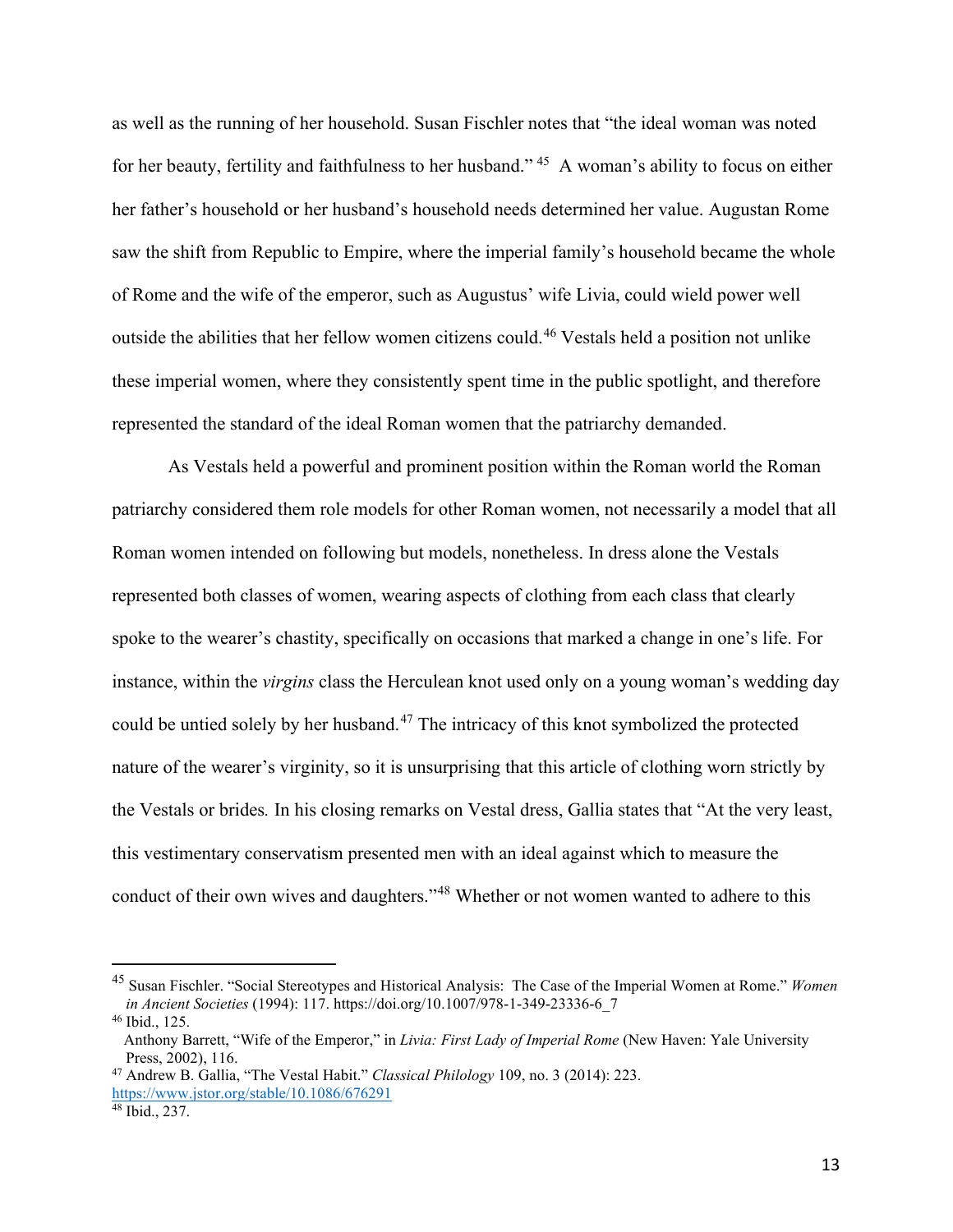measure is unfortunately unknown, but the Vestals themselves provided a holy criterion with which to measure one's wives and daughters.

Beyond being representative of Roman women, Vestals also represented the Roman state as a whole. Vestals symbolized the hearth of Rome, the heart of the Roman home, and therefore the extended family of Rome and her people.<sup>[49](#page-15-0)</sup> When strife occurred within Roman boarders, the Vestals and their connection with the gods often fell into suspicion by the Roman people. The Vestals held a position of power beyond the average priest or priestess, but that power also came with responsibility. The failure to keep their virginity protected, whether through alleged or actual allegations, signified the danger of the fall of Rome.

#### **Section II: Like Mother like Daughter, like Vestals like…no one?**

Despite the commonalities between Vestals and the quintessential Roman wife, Vestals occupied a place in society that exhibited stark differences from any other woman in Roman society. A Vestal came to her vocation through the choice of powerful religious men, namely that of the Pontifex Maximus, who selected a new Vestal solely from a wealthy, powerful, and influential Roman family.<sup>[50](#page-15-1)</sup> Therefore, Vestal by necessity began her life with a status that already exceeded the majority of other women before she began her work in the public eye as a religious figure. So long as a possible initiate met several physical and familial stipulations, she had the possibility to be hand selected by the Pontifex Maximus, to later be put within a lottery draw of other possible new Vestals.<sup>[51](#page-15-2)</sup> This lottery system ensured that although the Pontifex Maximus

<span id="page-15-2"></span><span id="page-15-1"></span> $50$  The Ponitfex Maximus ranked highest in the religious hierarchy, overseeing all religious events in Rome. In imperial Rome this job would be transferred to the emperor, resulting in the emperor controlling state relig <sup>51</sup> Aulus Gellius, "Attic Nights," in *Women's Life in Greece and Rome*, ed. Mary R. Lefkowitz and Maureen B. Fant (New York, NY: Bloomsbury, 2016), 371-372..

<span id="page-15-0"></span><sup>49</sup> Cicero, "On the Laws II. 19-22," in *Religions of Rome,* ed. Mary Beard, John North, and Simon Price (Cambridge, UK: Cambridge University Press, 1998), 353-355.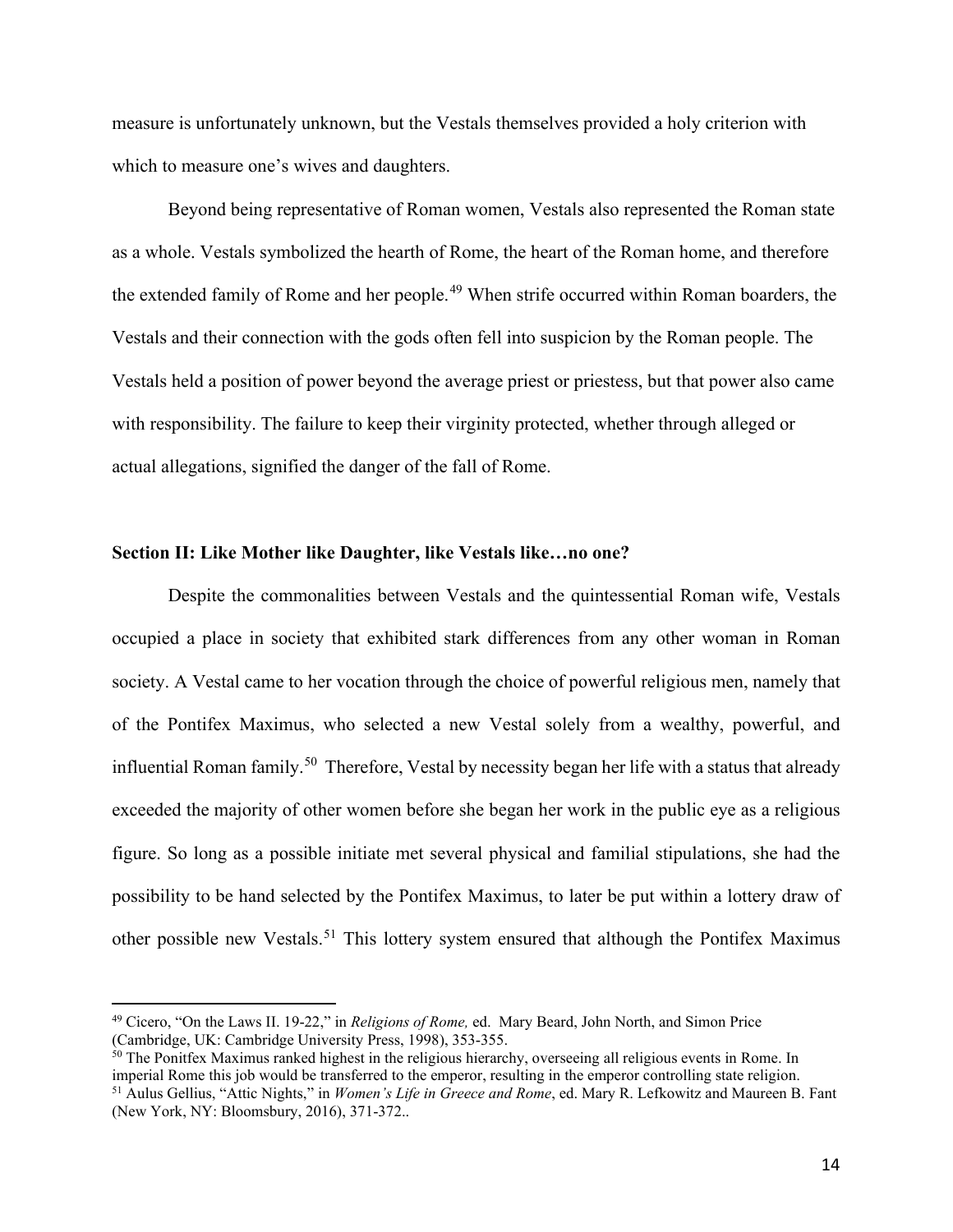chose Vestal candidates believed by him to be worthy of the post, the gods made the final decision about who they wished to serve them.

To be selected as a Vestal initiate a young girl between the ages of six and ten had to be free from physical deformities and come from living, socially significant Roman parents.<sup>[52](#page-16-0)</sup> These stipulations likely ensured that the new Vestal's family had not promised her in marriage, nor would the Vestal be too young to perform her required duties in speaking to and performing rituals for the gods. Furthermore, both parents of the potential initiate needed to be living to assure that the Vestal remained free from bad omens, such as the death of a parent, before her entrance into an esteemed religious house.<sup>[53](#page-16-1)</sup> In sum, a Vestal needed to represent the most perfect form of a young Roman woman both legally and socially to be able to serve as a representative of the Roman people to the gods.

Once chosen as the newest Vestal, the initiate began her introduction through the rite of the *captio.* In this ceremony the Pontifex Maximus took the hand of the young girl and dedicated her to Vesta and to the Roman people.<sup>[54](#page-16-2)</sup> In many ways the *captio* was reminiscent of the marriage ceremony in the taking of a young woman from her past family, or her past life, and placing her into a new life and guardianship.<sup>[55](#page-16-3)</sup> However, modern scholars often refute this argument, suggesting instead that the *captio* placed the Vestal not into the guardianship of another family but rather into the guardianship of the Roman people.<sup>[56](#page-16-4)</sup> This transfer of guardianship further suggests

<span id="page-16-0"></span> $52$  Ibid.

<span id="page-16-1"></span><sup>53</sup>Meghan DiLuzio, "The Vestal Virgin," in *A Place at the Altar* (Princeton, NJ: Princeton University Press, 2016), , 123-125. [www.jstor.org/stable/j.ctt1q1xr91.](http://www.jstor.org/stable/j.ctt1q1xr91)

<span id="page-16-2"></span><sup>54</sup> Aulus Gellius, "Attic Nights," in *Women's Life in Greece and Rome*, ed. Mary R. Lefkowitz and Maureen B. Fant (New York, NY: Bloomsbury, 2016), 371-372.

<span id="page-16-3"></span><sup>55</sup> Meghan DiLuzio, "The Vestal Virgin." in *A Place at the Altar* (Princeton, NJ: Princeton University Press, 2016) , 123-125.. [www.jstor.org/stable/j.ctt1q1xr91.](http://www.jstor.org/stable/j.ctt1q1xr91)

<span id="page-16-4"></span><sup>56</sup> Ibid.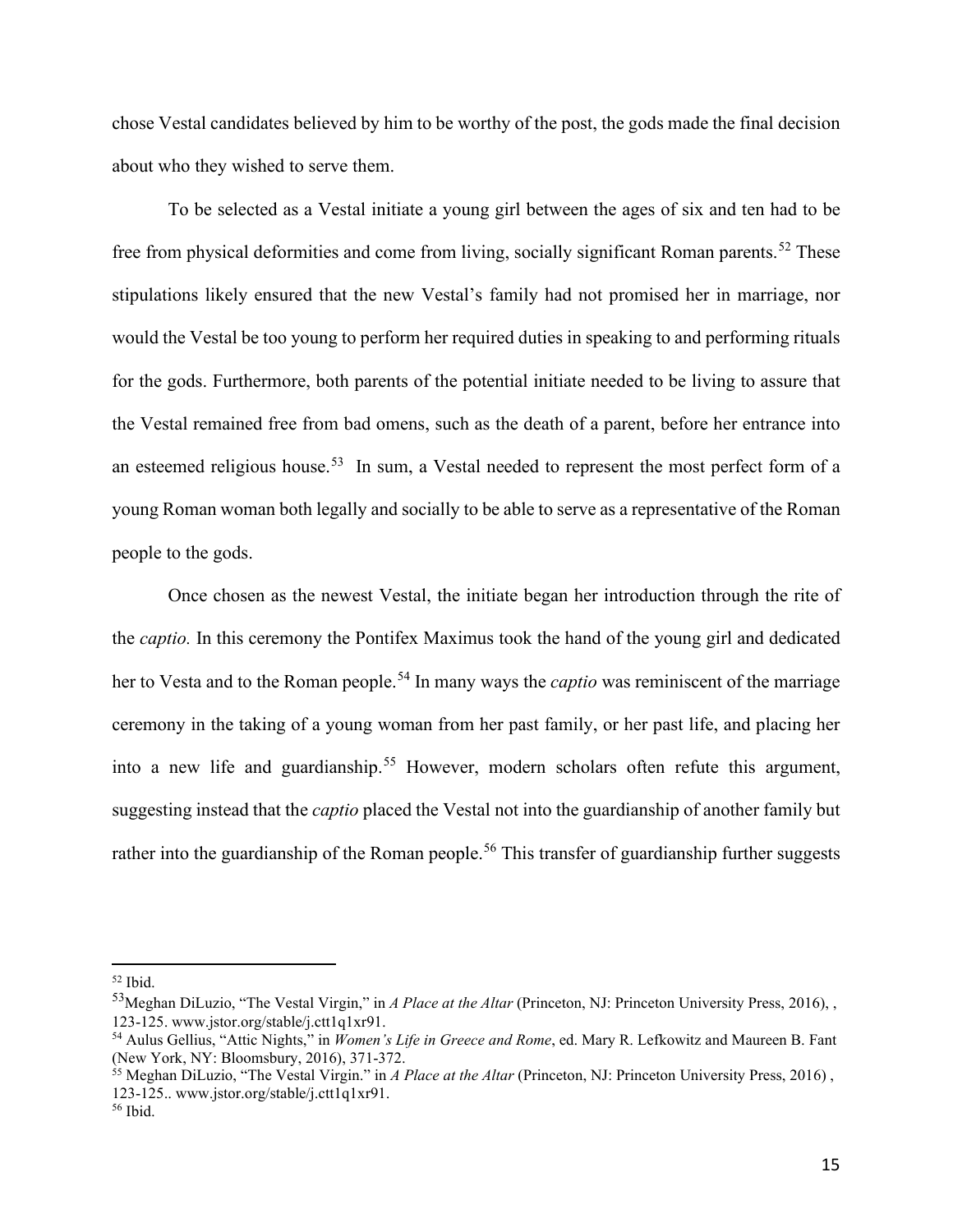the symbolism of the Vestal as the embodiment of the Roman people, who collectively symbolize the Vestal's *protestas* or guardians in Roman society.

Lack of any *protestas* starkly separated the Vestals from other Roman women of the time. Since the founding of Rome, women existed only under the watchful eye of their *protestas*, often their father or husband, due to their believed levity of mind, suggested by scholars to be precarious and flighty in comparison to men.<sup>[57](#page-17-0)</sup> Written onto the Twelve Tables, the founding laws of Rome, a law requiring a *protestas* for all female citizens defied all forms of dispute with the only exception found in the Vestals. Augustus himself changed this law only slightly, allowing for women who bore three or more children to be free of a *protestas* but still refused to allow unmarried women to receive inheritance.<sup>[58](#page-17-1)</sup> Nevertheless, women held extraordinarily small power over their lives in the Augustan era, with their realm of influence condensed to their household alone. This dissimilarity between the Vestals and the average female citizen did not go unnoticed, in 180 AD jurist Gaius pushes back against the lack the female autonomy, arguing that Vestals' mentality could be no less scatterbrained than the average Roman woman.<sup>[59](#page-17-2)</sup> Whether the general population of Roman women resisted the enforcement of a *protestas* remains unclear, but Gaius' argument, at the very least, suggests that this discrepancy between citizens and Vestals did not go unnoticed. Even with scattered resistance against these laws, women's rights remained minimal and restrictive throughout Roman history, while the Vestals remained largely legally autonomous.

The Vestals' legal standing derived from King Numa's original creation of the Vestal order and not only separated the individuals within the cult from the rest of female society based on a

<span id="page-17-0"></span><sup>57</sup> **"**The Twelve Tables," in *Women's Life in Greece and Rome*, ed. Mary R. Lefkowitz and Maureen B. Fant (New York, NY: Bloomsbury, 2016) 120-121.

<span id="page-17-1"></span><sup>58</sup> Judith L. Sebesta"Women's Costume and Feminine Civic Morality in Augustan Rome." *Gender and History* 9, no. 3 (1997): 529-541.<https://onlinelibrary.wiley.com/doi/epdf/10.1111/1468-0424.00074>

<span id="page-17-2"></span><sup>59</sup> Gaius, "Institutes 1. 144-4, 190-1," in *Women's Life in Greece and Rome*, ed. Mary R. Lefkowitz and Maureen B. Fant (New York, NY: Bloomsbury, 2016) , 123-124.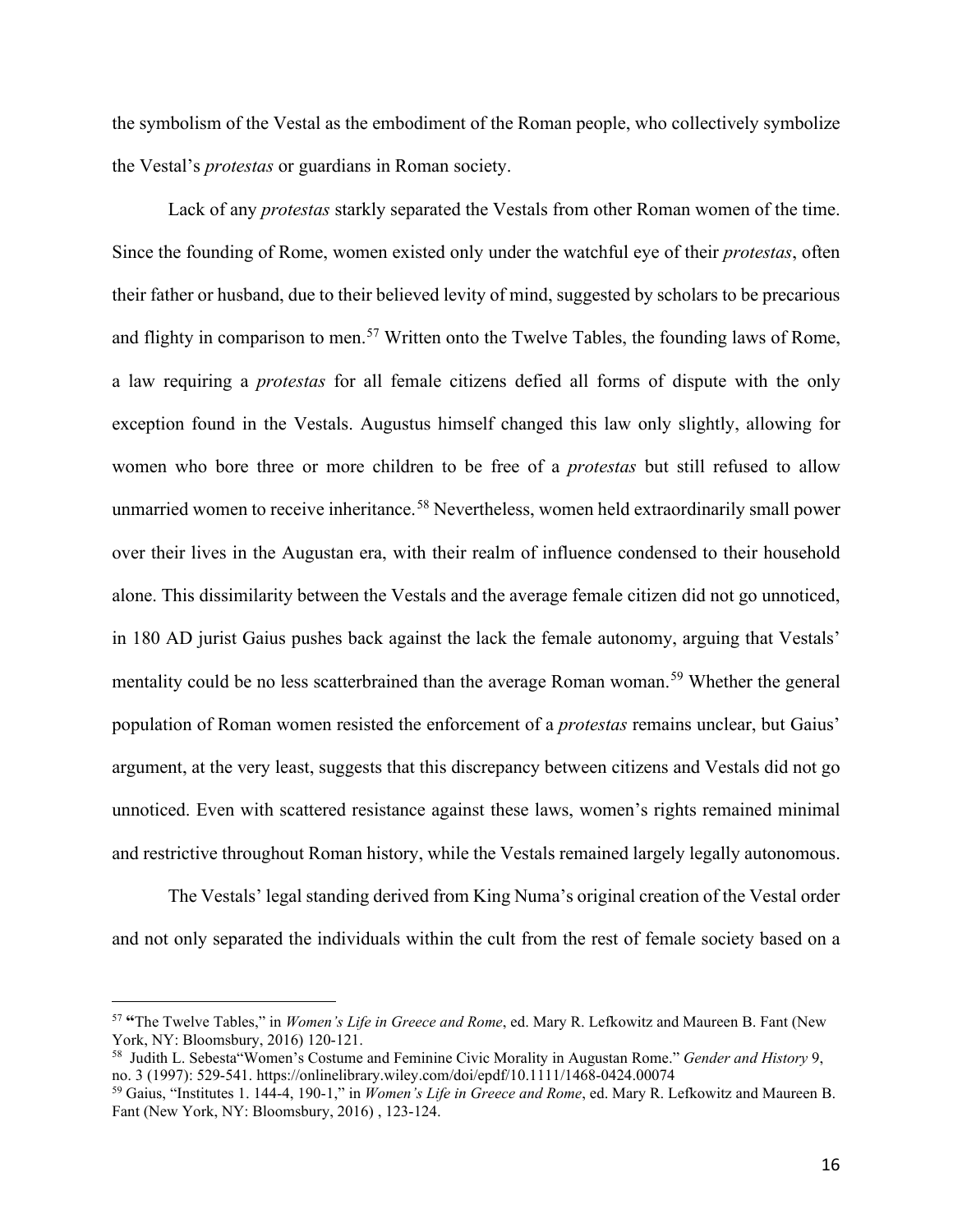lack of *protestas* but through the Vestal's ability to conduct business and own land as well. Laws such as the ones written on the Twelve tables forbade the average Roman woman from owning her own land, making her own will, nor acting as a beneficiary in any will; however Vestal Tarquinia is noted in Plutarch's *Lives of Illustrious Men* to have given large swatches of her land for public use in the beginning of the first century AD, resulting in praise and honor from the collective Roman people.[60](#page-18-0) In contrast with the law on the Twelve Tables blocking ordinary women from land ownership, the Vestals seemingly conducted business, owned land, and made their will without any guidance or supervision whatsoever.<sup>[61](#page-18-1)</sup> Moreover, Tarquinia, and other Vestals throughout Roman history, received summons to act as witnesses in court and gave evidence considered viable by the jury.<sup>[62](#page-18-2)</sup> The belief of women's "scatterbrained" mentality made them undesirable as witnesses in court and yet Vestals appeared several times to give evidence, suggesting that the elevated and sacred position they occupied granted them legal benefits far beyond other women.

Mary Beard argues that this legal standing bestowed upon the Vestals from their very conception served to identify the Vestals as a symbol not only of the two female classes within Roman society but also to allow them to represent the male class.<sup>[63](#page-18-3)</sup> While this argument is tempting given the Vestals' symbolism of the Roman people, the legal position of the Vestals is better explained by Inge Kroppenberg, who suggests this position granted the Vestals sovereignty from masculine ownership as well as solidifying their symbolization of the independent Roman

<span id="page-18-0"></span><sup>60</sup> Plutarch, "Chapter VIII," in *Plutarch's Lives* Vol. I, trans. George Long and Aubrey Stewart (London, UK:

<span id="page-18-1"></span><sup>&</sup>lt;sup>61</sup> Gaius. "Institutes 1. 144-4, 190-1." in *Women's Life in Greece and Rome*, ed. Mary R. Lefkowitz and Maureen B. Fant (New York, NY: Bloomsbury, 2016) , 123-124

<span id="page-18-2"></span><sup>&</sup>lt;sup>62</sup> Plutarch. "Chapter VIII."," in *Plutarch's Lives* Vol. I, trans. George Long and Aubrey Stewart (London, UK: George Bell and Sons, 1894) https://www.gutenberg.org/files/14033/14033-h/14033-h.htm

<span id="page-18-3"></span><sup>&</sup>lt;sup>63</sup> Mary Beard. "The Sexual Status of Vestal Virgins." *The Journal of Roman Studies* 70 (1980): 15. <https://www.jstor.org/stable/299553>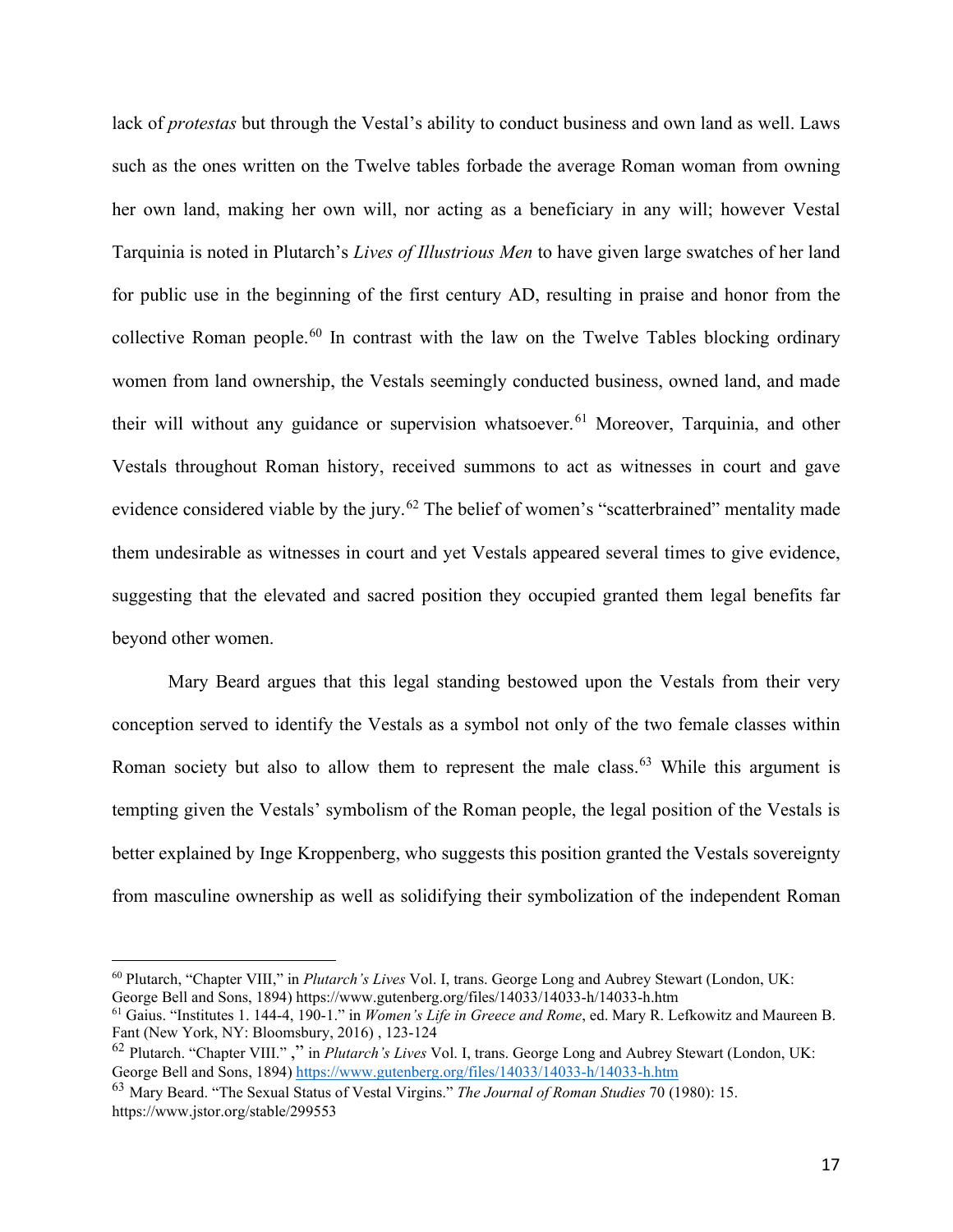state.<sup>[64](#page-19-0)</sup> As a symbol of Rome the Vestal could not be "owned" by any one person but instead must belong to the people as a collective whole. Taking this analogy farther, the Vestal's legal status separated her from the public while also recognizing and honoring her position within the priestly class.

A Vestal's status benefitted more than just herself, and her influence extended to benefit her family as well as other citizens, even criminals. Curiously the Vestals' wielded the ability to pardon a convicted criminal should the criminal cross paths with a Vestal on their transport to execution. If she deemed them worthy of release, the Vestal only had to assure the court that she did not plan this encounter, and the criminal would be free.<sup>[65](#page-19-1)</sup> Vestals resolved other legal issues as well, Vestal Claudia, for example, used her religious authority to resolve her father's disputed political victory, allowing celebrations in his honor to commence.<sup>[66](#page-19-2)</sup> In addition to her ability to speak in court, a Vestal held a considerable amount of influence over legal proceedings within the Roman world, extraordinarily so when compared to the complete lack of legal power other women had. While this legal power naturally contributed to the Vestal's own wellbeing, her realm of influence extended beyond her personal life and into the lives of those around her and those she chose to assist. In short, the Vestals' legal status gave them tremendous power beyond that of even imperial women.

Beyond legal assistance, Vestals have often been recorded extending their influence in helping a family member rise through the ranks of society. Inscriptions on dedications to Vestals

<span id="page-19-0"></span><sup>64</sup> Inge Kroppenberg. "Law, Religion, and Constitution of the Vestal Virgins." *Law and Literature* 22, no. 3 (2010): 423-424.<https://doi.org/10.1525/lal.2010.22.3.418>

<span id="page-19-1"></span><sup>&</sup>lt;sup>65</sup> Plutarch, "Chapter X," in *Plutarch's Lives* Vol. I, trans. George Long and Aubrey Stewart (London, UK: George Bell and Sons, 1894) https://www.gutenberg.org/files/14033/14033-h/14033-h.htm

<span id="page-19-2"></span> $^{66}$  Andrew B Gallia. "Vestal Virgins and Their Families." Classical Antiquity 34, no. 1 (2015): 78. <https://www.jstor.org/stable/10.1525/ca.2015.34.1.74>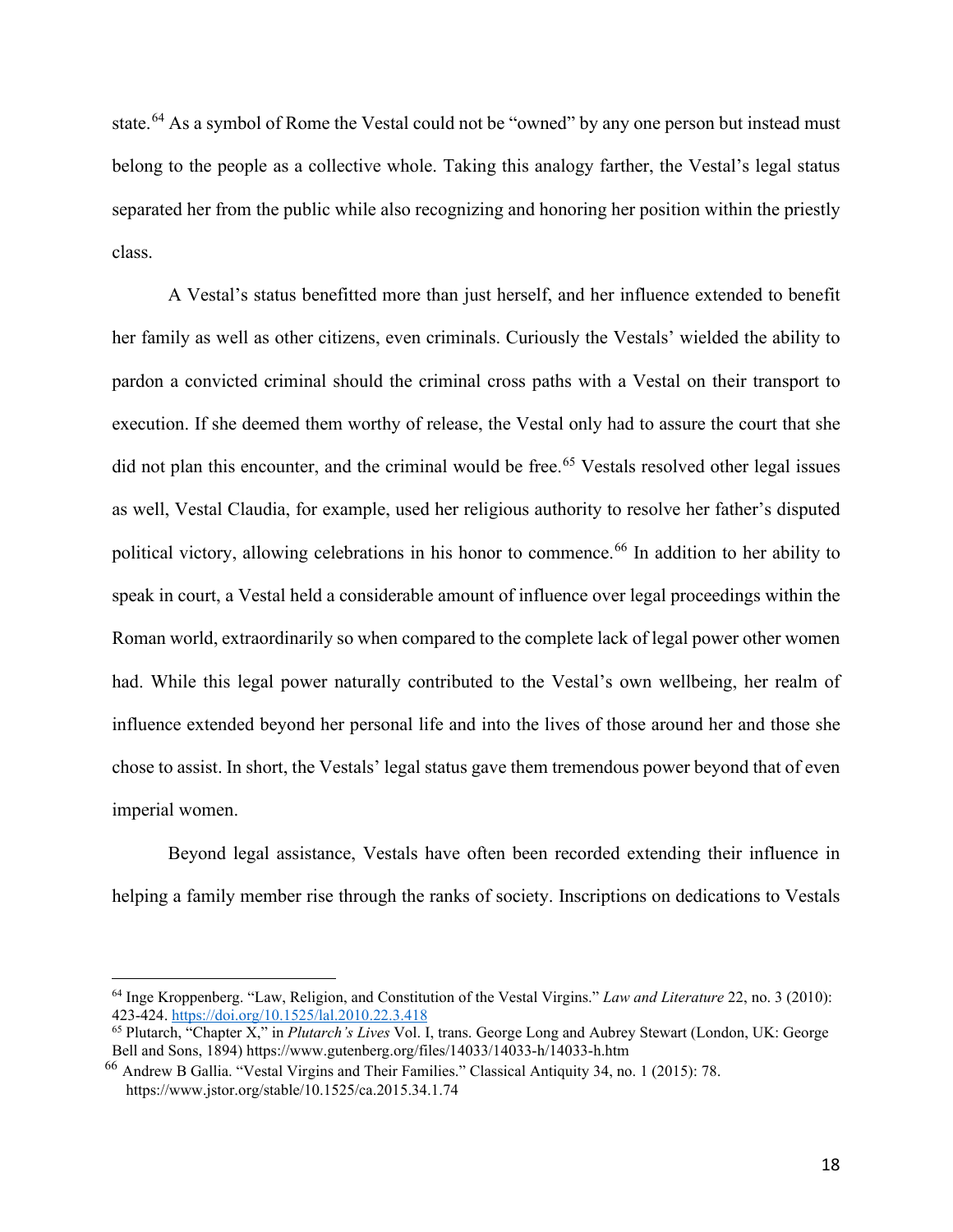located throughout the Forum suggest that Vestals stayed connected with their families throughout their lives, even though they no longer lived under their father's protection. One such inscription praised Chief Vestal Terentia Flavula for her dedication to her duties and to Vesta, an endearment commissioned by her brother after her death.<sup>[67](#page-20-0)</sup> Another dedicated to Vestal Flavia Publicia commemorated her duty to Vesta as well as her loyalty to her family.<sup>[68](#page-20-1)</sup> Vestals clearly remained connected with their family enough to be mentioned by them in death, but they also retained a high enough position within Roman society to warrant a dedication that connected their name to the commissioner of the inscription. As Andrew Gallia argues in his work on Vestals and their families, through these dedications family members celebrate "the virtue and religious authority of their kinswomen" and thereby "lay their claim to some share of it."[69](#page-20-2) Although praised and honored in their deaths, few virtuous women provided a connection to powerful society like a Vestal did; therefore, family members sought to glean power and prestige through the position of their female relative.

A Vestal's most remarkable power came not from any law, however, but rather resided in the reputation that she held in society. Their public protection provided an excellent example of this reputation. Due to the standing of the Vestals, appearing in public unaccompanied meant scandal and danger, not only for the Vestal's safety but also for the sake of her reputation in regards to her virginity. A Vestal alone could be more likely to be accused of *incestum* should a witness not be present. To remedy both issues, while still representing the elevated position of the Vestal, lictors protected the women when out in public. Like the bodyguards of modern day, lictors

<span id="page-20-0"></span><sup>67</sup> "ILS 4927 CIL VI.2144," in Women's Life in Greece and Rome, ed. Mary R. Lefkowitz and Maureen B. Fant (New York, NY: Bloomsbury, 2016), 373.

<span id="page-20-1"></span><sup>68</sup> "ILS 4930 CIL VI.32414," in *Religions of Rome,* ed. Mary Beard, John North, and Simon Price (Cambridge, UK: Cambridge University Press, 1998), 204.

<span id="page-20-2"></span><sup>69</sup> Andrew B Gallia. "Vestal Virgins and Their Families." Classical Antiquity 34, no. 1 (2015): 88. <https://www.jstor.org/stable/10.1525/ca.2015.34.1.74>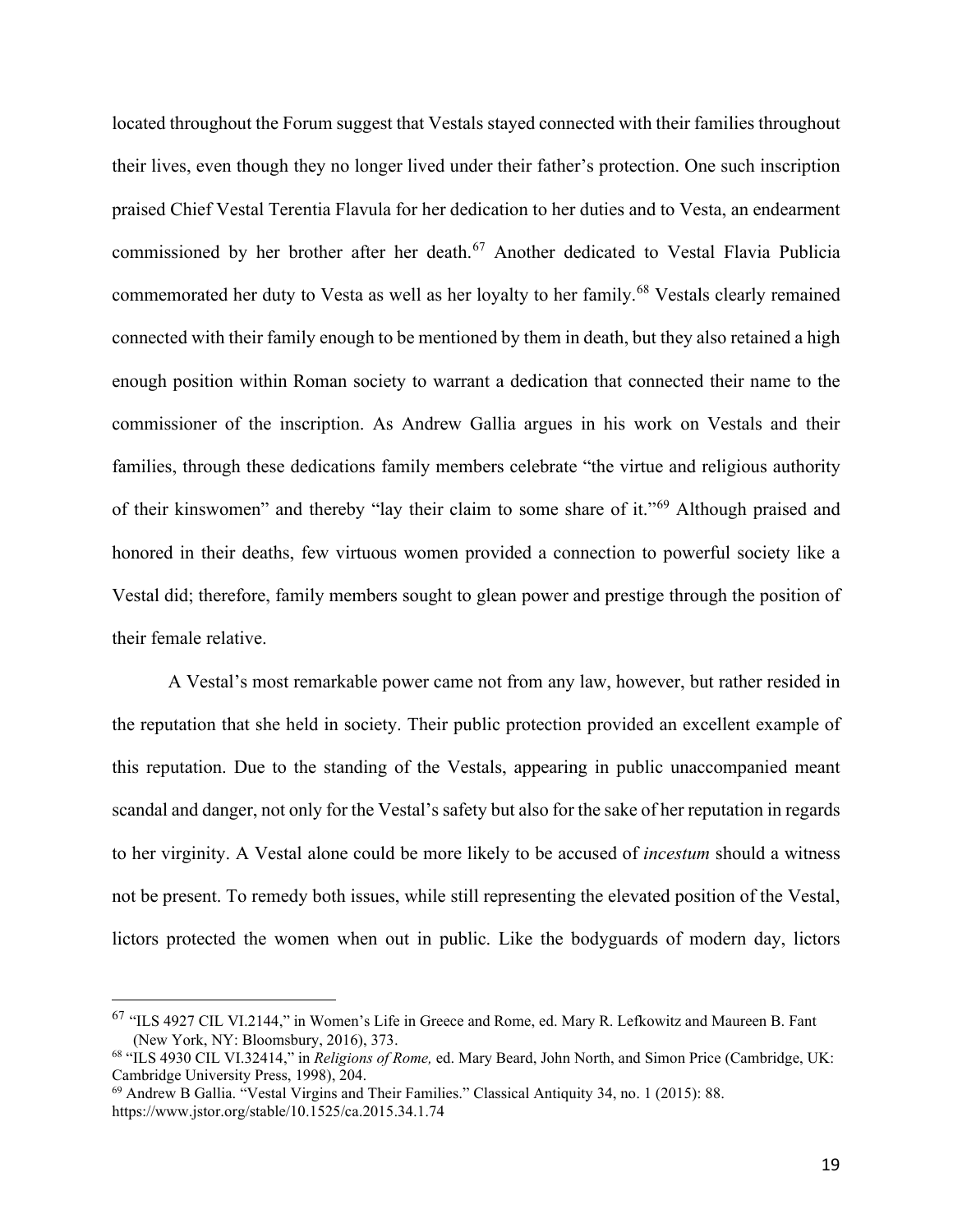protected powerful figures from those who wished to cause their charges harm. In the case of the Vestals this harm most likely came in the form of forced *incestum*, or rape. Lictors themselves conclusively represented a mark of office and power of person they were protected.<sup>[70](#page-21-0)</sup> Due to the rare use of lictors in Roman society, the average Roman would have no trouble recognizing a Vestal and her elevated position in a crowd.

Even in death a Vestal stood apart from the average Roman citizen. Curiously, a Vestal who had been accused and convicted of *incestum* received her punishment of burial alive within the city limits. The Twelve Tables, forbid the burial of bodies within the city's boundaries.<sup>[71](#page-21-1)</sup> Ariadne Staples points out that the blatant disregard for this founding rule with the body of a *convicted* Vestal, as well as Vestals not charged with *incestum*, makes this exception even more remarkable. A Vestal, Staples argues, who had placed the city at risk with her *incestum*  nevertheless retained the same honors her collogues received, although her fellow Vestals kept these honors through the protection of their chastity rather than the destruction.<sup>[72](#page-21-2)</sup> Notwithstanding their loss of virginity, these accused women suffered from the importance of their reputation even in death, as the placement of all deceased within the city marked convicted Vestals as impure in a blatant fashion that citizens would remember them for centuries.

The Vestals' connection with the gods gave them authority akin to the rest of the priestly class, though not quite on par with the Pontifex Maximus. This authority granted them high enough standing for them to be placed in a prestigious position beyond that of the everyday Roman. This prestige drew the envy of dangerous men, as historian Cassius Dio remarked in regard to emperor

<https://ebookcentral.proquest.com/lib/up/detail.action?docID=178599&pq-origsite=primo>

<span id="page-21-0"></span><sup>70</sup> Ariadne Staples, "The Vestals and Rome," in *From Good Goddess to Vestal Virgins: Sex and Category in Roman Religion* (New York: Routledge Press, 1998), 145.

<span id="page-21-1"></span><sup>71</sup> Ariadne Staples, "The Vestals and Rome," in *From Good Goddess to Vestal Virgins: Sex and Category in Roman Religion* (New York: Routledge Press, 1998), 134.

<span id="page-21-2"></span><https://ebookcentral.proquest.com/lib/up/detail.action?docID=178599&pq-origsite=primo>  $72$  Ibid.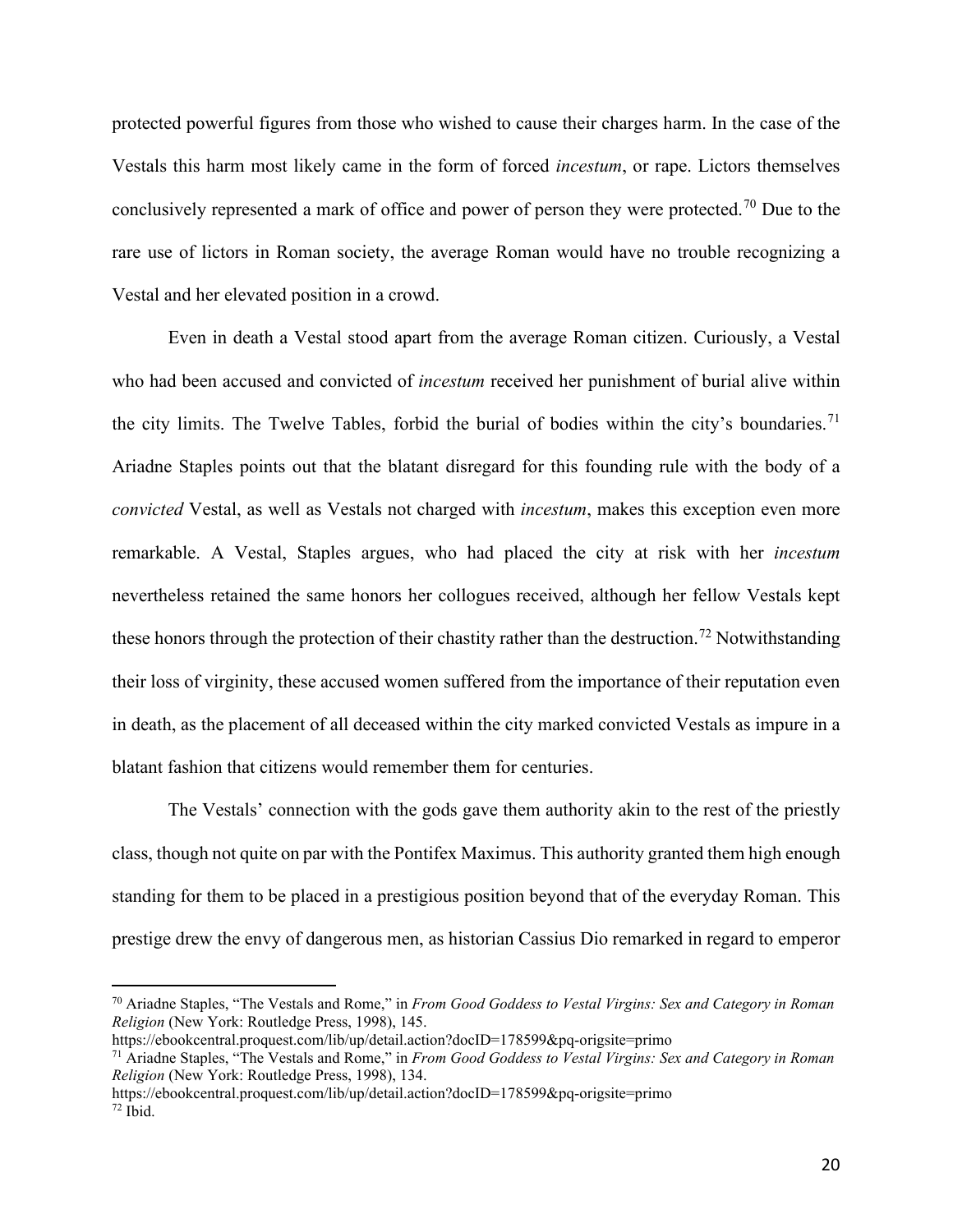Elagabalus' disastrous decision to marry a Vestal regardless of the backlash by the general public at the end of the second century.<sup>[73](#page-22-0)</sup> Elagabalus defended this blasphemous marriage to the holy virgin, stating "I did it in order that godlike children might spring from me, the high priest, and from her, the high priestess."[74](#page-22-1) Elagabalus's defense suggests that the Vestals retained a strong enough personification of power that Elagabalus, the most powerful man in Rome, likened the Vestals not only to a deity but also to himself. Imperial women wed to the emperor came from powerful families as a necessity, but not even they could bestow upon the emperor "godlike" children.

Beyond their legal and social allowances, Vestals involved themselves in politics far more than Roman women were normally allowed. Inscriptions given to the Vestals by family members suggest that Vestals could leverage a raise in social hierarchy and subsequent political capacity through the influence a Vestal had over political figures.<sup>[75](#page-22-2)</sup> Additionally, in times of political crises and change, a political party tried to have the support of the Vestals to further sway the Roman public to their cause.[76](#page-22-3) The Vestal's representation as an efficacious state symbol allowed political parties to use Vestal support as the figurative support of the state. Vestals also voyaged as representatives of the Roman people on diplomatic missions, placing forth petitions and messages to foreign governments.<sup>[77](#page-22-4)</sup> As a figure of the Roman state, Vestals had the capability to partake in politics far beyond the reaches of the average Roman woman and in a different sense than the sway an imperial Roman wife held over her husband.

<span id="page-22-0"></span> $73$  Ibid.

<span id="page-22-1"></span><sup>74</sup> Cassius Dio, "Book LXX," in *Roman History*, compiled by the University of Chicago (Chicago, IL: Loeb Classic Library, 1927), 461.

<span id="page-22-2"></span><sup>75</sup> "ILS 4929 CIL VI.2131," in *Religions of Rome*, ed. Mary Beard, John North, and Simon Price (Cambridge, UK: Cambridge University Press, 1998), 204.

<span id="page-22-3"></span><sup>76</sup> Inge Kroppenberg. "Law, Religion, and Constitution of the Vestal Virgins." *Law and Literature* 22, no. 3 (2010): 421.<https://doi.org/10.1525/lal.2010.22.3.418>

<span id="page-22-4"></span><sup>77</sup> Ibid., 421.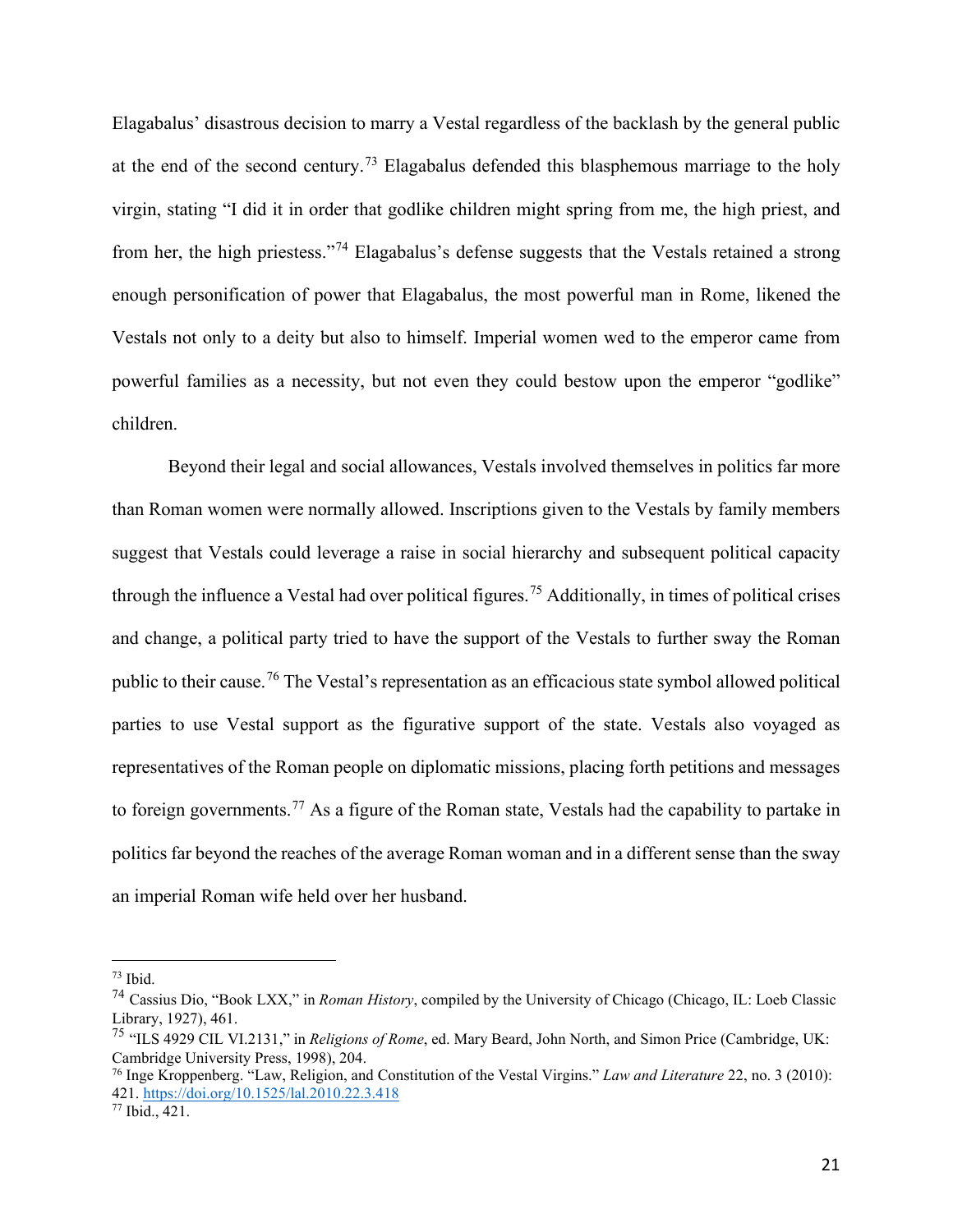In comparison to a Vestal's political and social influence, an imperial wife's influence lay largely in the hands of her husband. The Roman wife's sphere of influence remained entirely within the people of her family and the running of the household. With the shift of Rome from a Republic to an Empire this sphere widened for imperial women, as their "household" suddenly broadened to include the entirety of Rome. The imperial wife held perhaps the greatest power a woman could hold within the confines of her gender's designated role; she had the capability to bend the ear of the emperor towards her will, whether that be for benefit of the state or for a particular political candidate. While of course not all Roman imperial wives desired to be immersed in Roman politics, several fostered political ambitions that reached beyond the boundaries of their sex and were somewhat able to be satisfied through their husbands.<sup>[78](#page-23-0)</sup> Additionally, the imperial wife simply could not be ignored by the public eye and as such represented the ideal woman to the public as the Vestals did.[79](#page-23-1) Unlike the Vestals however, the imperial woman represented solely the role of the Roman *matron* in a stricter sense, not a hybrid of female roles as the Vestals did. The wife of the emperor represented the traditionally defined roles, duties, and actions of a *matron* throughout the duration of her life, even behind closed doors. The Vestals, on the other hand, held the freedom of not belonging to any one class and as such retained the autonomy to hold their power due to their own station in life rather than that of their husband or father.

Vestal's differed from other Roman women, even imperial women, in diverse ways, but the underlying argument is simply that Vestals represented not only the ideal woman, but the ideal state as well. In her work on Vestal's legal status, Inge Kroppenberg suggests that "in the political

<span id="page-23-0"></span><sup>78</sup> Susan Fischler. "Social Stereotypes and Historical Analysis: The Case of the Imperial Women at Rome." *Women in Ancient Societies* (1994): 125. [https://doi.org/10.1007/978-1-349-23336-6\\_7](https://doi.org/10.1007/978-1-349-23336-6_7)

<span id="page-23-1"></span><sup>79</sup> Ibid., 129.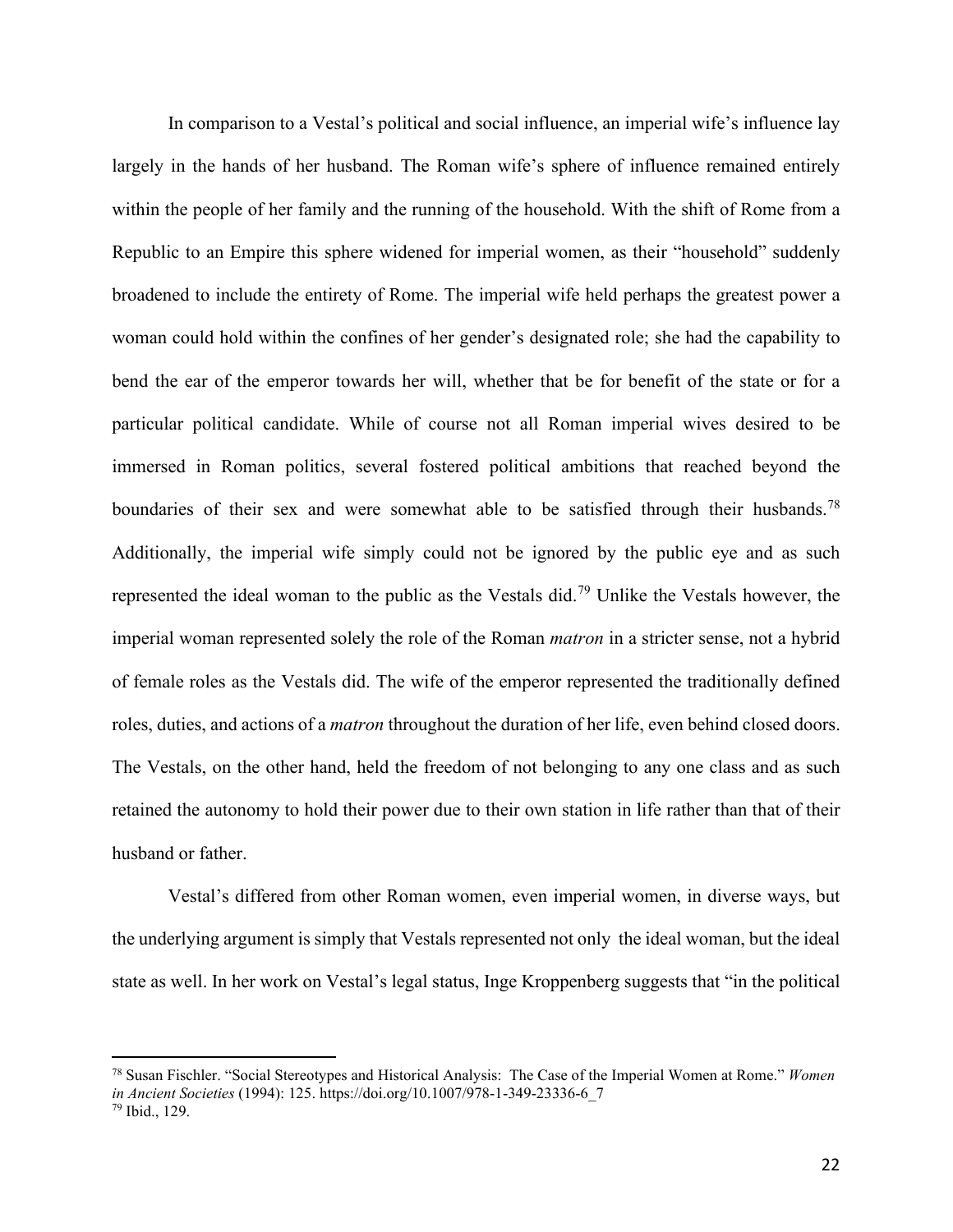sphere, [the Vestal] acted as a public person and as a state symbol; in matters of civil law, she was a person with full capacity to act; and in the area of religion, she was integrated in the sacred order of the temple and in the organizational structure of the Roman college of priest."[80](#page-24-0) The Vestal existed as a complex and intriguing figure even to the Romans, but she doubtlessly held influence and autonomy that several in her society, both men and women alike, could only dream of. Her autonomy in nearly all areas of her life, partnered with her purity and absolute dedication to the betterment of Rome, made her representative of the Roman state in its autonomy in legal and political matters in the Mediterranean world as well as its dedication to its people and its gods.

#### **Section III: Roman Impurity and the Punishment for Unchastity**

Purity in the eyes of the Roman patriarchy connected the Vestals with other female citizens of Rome, yet the importance of the protection of chastity placed on the Vestals by this patriarchy resulted in harsher punishment for impurity than among Roman women. To the Roman wife, or Roman citizen in general, chastity simply involved obedience and loyalty to one's father or one's husband, but to the Vestals chastity represented a cornerstone of their rank. To engage in premarital sex as a *virgins* or to commit adultery as a *matrones* crossed the boundary of chastity set by Roman society and resulted in punishment.<sup>[81](#page-24-1)</sup> The Vestals' chastity, however, represented an ideal even more potent than the purity of the Roman wife.

Just prior to the turn of the century, Cicero wrote about an "ideal state", including the political, social, and religious structure of such a state. Cicero comments on the importance of purity of those within the religious hierarchy that were entrusted with approaching the gods. He

<span id="page-24-0"></span><sup>80</sup> Inge Kroppenberg. "Law, Religion, and Constitution of the Vestal Virgins." *Law and Literature* 22, no. 3 (2010): 418-439.<https://doi.org/10.1525/lal.2010.22.3.418>

<span id="page-24-1"></span><sup>81</sup> Ariadne Staples, "The Vestals and Rome," in *From Good Goddess to Vestal Virgins: Sex and Category in Roman Religion* (New York: Routledge Press, 1998), 134-135.

<https://ebookcentral.proquest.com/lib/up/detail.action?docID=178599&pq-origsite=primo>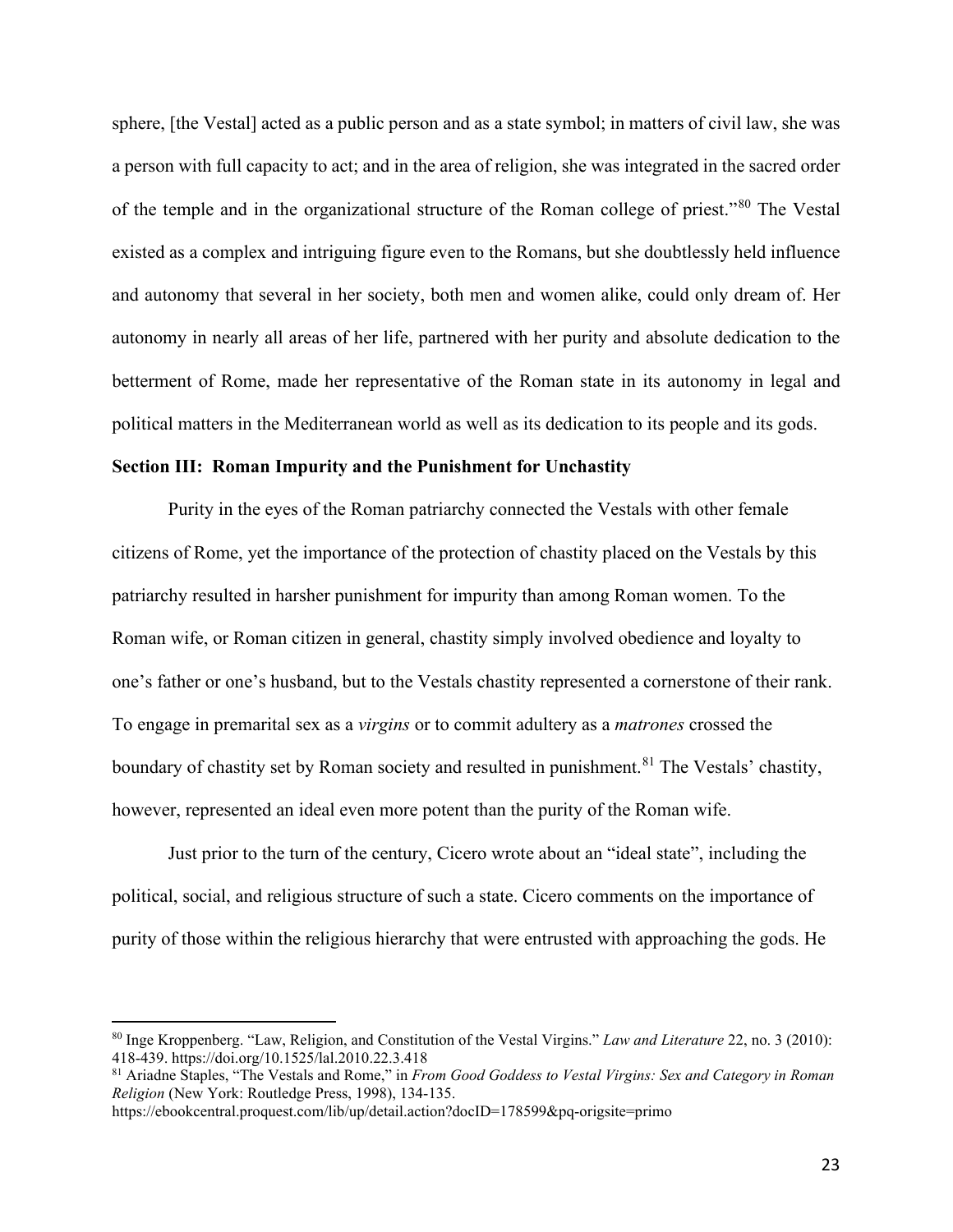uses the Vestals as an example for this strictly enforced purity that he suggests should be followed by all religious personnel, remarking in their piety and chastity in comparison to the rest of the Roman public.<sup>[82](#page-25-0)</sup> As stated previously, several modern scholars argue for the importance of chastity in the Vestal cult, with a general consensus on the importance of chastity in the Vestals work with Vesta. The following analysis of the punishment of impurity, or *incestum*, in the Vestal cult and its differences to the punishment of female citizen impurity will therefore consider the reasoning of Vestal chastity to be in line with Cicero's description, as a way to respectfully encounter the deities that held influence over Roman life.

Besides their enforced chastity, the extensive trial and subsequent execution of a Vestal through live burial remains a distinguishing factor of the cult. By failing her sanctified oath through sexual misconduct a Vestal allowed herself to be seduced from her sacred oath to Vesta and the Roman people, thereby committing *incestum.[83](#page-25-1)* In the words of Ariadne Staples, once a Vestal committed *incestum*, she not only ceased to be a virgin but she ceased to be a Vestal.<sup>[84](#page-25-2)</sup> A Vestal accused of *incestum* faced punishment for an offense against the gods, her conviction therefore began by a convention of the college of pontiffs and the Pontifex Maximus to judge the case of the accused.<sup>[85](#page-25-3)</sup> This form of trial by no means represented the trial given to cases of adultery or premarital intercourse, of which neither received legal attention. Instead, trial through the college of pontiffs and the Pontifex Maximus, the emperor in later years, pointed to the extremity of the crime. Furthermore, the involvement of the Pontifex Maximus brought the

<span id="page-25-0"></span><sup>82</sup> Cicero, "On the Laws II. 19-22," in *Religions of Rome,* ed. Mary Beard, John North, and Simon Price (Cambridge, UK: Cambridge University Press, 1998), 353-355.

<span id="page-25-1"></span><sup>83</sup> Plutarch, "Life of Numa Pompilius," in *Women's Life in Greece and Rome,* ed. Mary R. Lefkowitz and Maureen B. Fant (New York, NY: Bloomsbury, 2016), 370-371.

<span id="page-25-2"></span><sup>84</sup> Ariadne Staples, "The Vestals and Rome," in *From Good Goddess to Vestal Virgins: Sex and Category in Roman Religion* (New York: Routledge Press, 1998), 135..

<span id="page-25-3"></span><sup>85</sup> Inge Kroppenberg. "Law, Religion, and Constitution of the Vestal Virgins." *Law and Literature* 22, no. 3 (2010): 426.<https://doi.org/10.1525/lal.2010.22.3.418>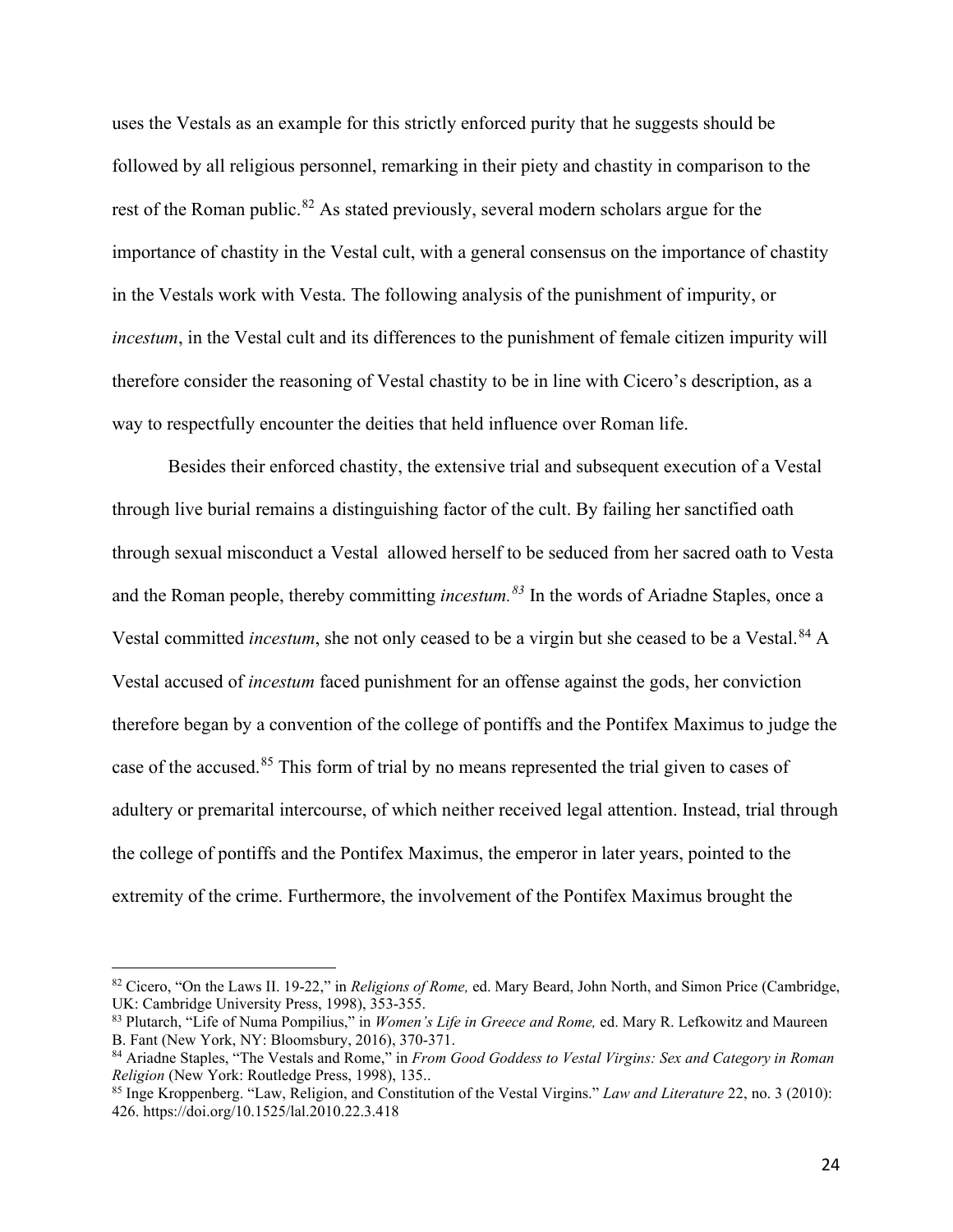attention of the Roman people, elevating the Vestal's trial into the realm of public spectacle. The accused Vestal received little sympathy from her religious superiors nor her fellow Romans, suggesting that her broach of her power and authority with the gods offended all citizens equally.

The method of execution of a Vestal served as another reminder of her offense against the Roman state and her betrayal of the Roman people. Plutarch wrote in detail on the process of execution of a Vestal, beginning with the transport of a Vestal to her designated execution location. A Vestal accused of *incestum* and sentenced to death started her journey to her execution first by a parade through the Forum. Plutarch described the Vestal as anguished as the accused hid herself from the public in a litter, an enclosed form of transportation used to hide the shame that the Vestal had brought to her position and her people.<sup>[86](#page-26-0)</sup> Furthermore, she is bound and gagged to silence her. Plutarch described this procession as a "fearful sight" on a day when the city is "plunged into deeper mourning" than ever before.<sup>87</sup> The shame a Vestal had brought upon herself, and her city could only be overshadowed by the deep sadness felt by citizens for the transgressions against themselves and the gods.

Upon reaching the Colline Gate, located inside the city's limits, the Vestal emerged and was brought to a small hole prepared in the earth. Her execution chamber lay waiting below the ground, having been built prior to her arrival. The chamber contained a bed with bedding, a burning lamp, some bread, water, milk and oil.<sup>88</sup> The addition of life giving materials such as milk and water, Plutarch argues, allowed her executioners to avoid "the pollution of one who had been consecrated with such holy ceremonies dying of hunger."<sup>[89](#page-26-3)</sup> The Vestal death would truly be

<span id="page-26-0"></span><sup>86</sup> Robin L. Wildfang, *Rome's Vestal Virgins: A Study of Rome's Vestal Priestesses in the Late Republic and Early Empire* (New York: Routledge Press, 2006), 55.

<span id="page-26-1"></span><sup>87</sup> Plutarch, "Chapter X," in *Plutarch's Lives Vol. I,* trans. George Long and Aubrey Stewart (London, UK: George Bell and Sons, 1894).<https://www.gutenberg.org/files/14033/14033-h/14033-h.htm>88 Ibid.

<span id="page-26-3"></span><span id="page-26-2"></span><sup>89</sup> Ibid.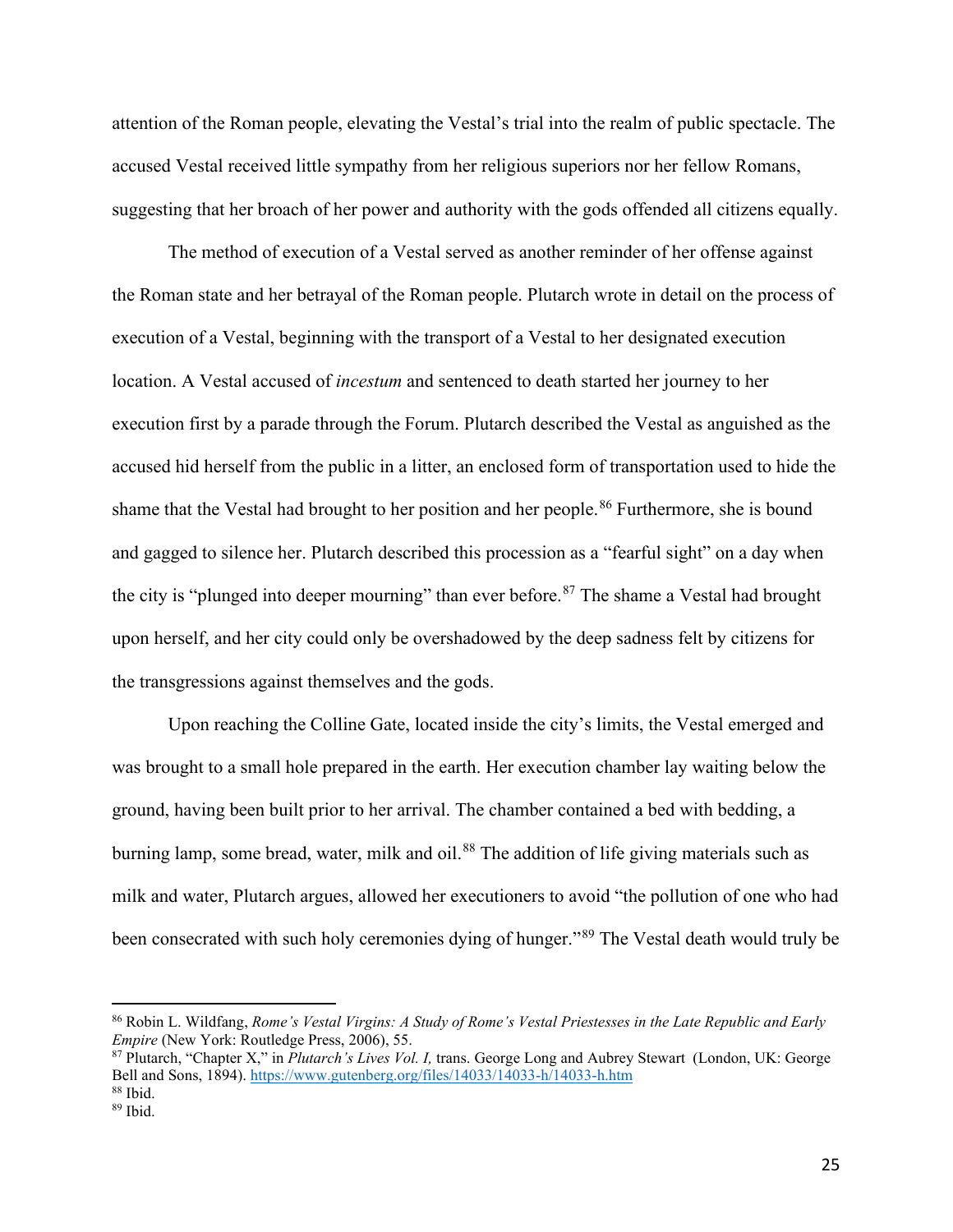in the hands of the gods, or more specifically the goddess she served, rather than in the hands of the mortals who accused her. Robin Wildfang describes the reasoning for this act of live burial as giving what is Vesta's back to her.<sup>90</sup> Vesta is an extraordinarily complex and multifaceted deity, but one of these many personas lay in Vesta as a chthonic goddess, or one associated with the underworld. In burying a Vestal underground, the Roman people are returning Vesta's servant back to her within Vesta's realm.<sup>[91](#page-27-1)</sup> In balance with a Vestal being chosen by the gods, the Romans placed the guilty Vestal's punishment and subsequent death in the hands of the gods, allowing the Roman people to be clean of the death of a holy individual.

A Vestal's status in life extended beyond her burial, and into the placement of her final resting place. Despite the manner of her death, an accused Vestal's burial chamber lay within the boundaries of the city limits, by the Colline Gate.<sup>[92](#page-27-2)</sup> Seldom, if ever, would any member of the Roman citizenry be buried within the city limits with the exception of the Vestals. As previously mentioned, all Vestal remains lay within city limits, but curiously even Vestals accused of *incestum* received their punishment of burial alive within Rome's boundaries. Why would an impure Vestal be allowed to remain in a place of honor that her sisters also enjoyed? Ariadne Staples suggests that this burial place is a remnant of the Vestal's position and rank in life, regardless of the death the Vestal received. Staples furthermore argues that although *incestum*  made a Vestal unfit to perform her duties it did not make her lose her sacredness, thus the

<span id="page-27-0"></span><sup>90</sup> Robin L. Wildfang, *Rome's Vestal Virgins: A Study of Rome's Vestal Priestesses in the Late Republic and Early Empire* (New York: Routledge Press, 2006), 59.  $91$  Ibid.

<span id="page-27-2"></span><span id="page-27-1"></span><sup>92</sup> Plutarch, "Chapter X," in *Plutarch's Lives Vol. I,* trans. George Long and Aubrey Stewart (London, UK: George Bell and Sons, 1894).<https://www.gutenberg.org/files/14033/14033-h/14033-h.htm>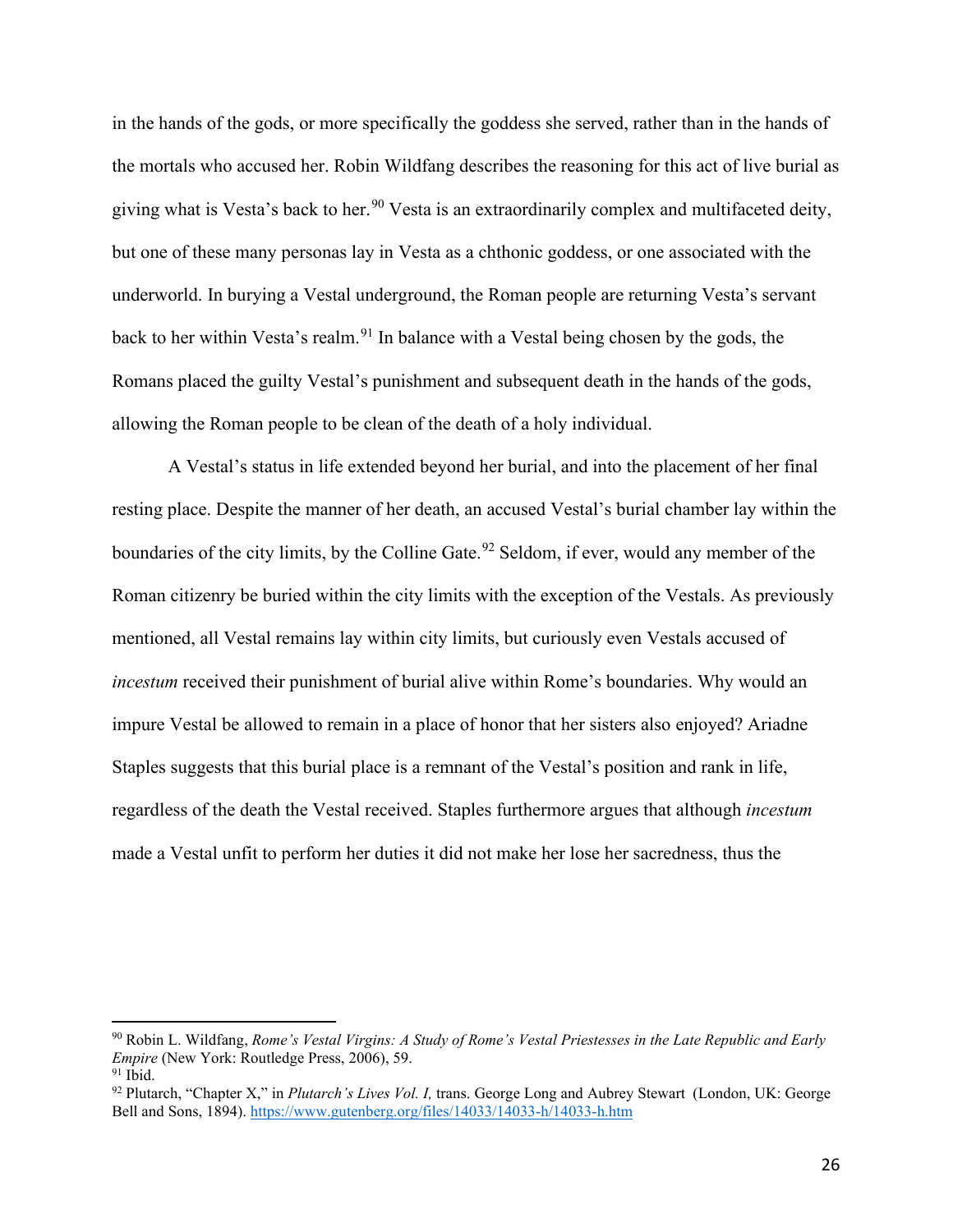continued burial within the city limits, a place of honor bestowed only on her fellow Vestals.<sup>[93](#page-28-0)</sup> A Vestal may cease to be a Vestal but her consecration to Vesta could never be diminished.

The sacred position of the Vestals further points to their influence in the fickle moods of the gods. Vestals held a direct line of communication with the gods through the rituals they performed, thus the Roman people relied on them to keep Rome and her endeavors in the gods' good graces. While this prestigious duty led to benefits among the Vestals, it also came with immense drawbacks. When the peace of the gods became disrupted disasters such as civil wars or plagues broke out amongst the population, with blame directed to the religious workers in the Roman hierarchy. Vestals often dealt with heavy blame for such disruptions, not only because their job revolved around keeping the gods pleased but also because they represented the entirety of the Roman state to the gods and to the public. The citizens of Rome therefore came up with a fitting solution, the gods would be appeased by the death of one whose main responsibility centered on serving them.

This storyline plays out several times in the history of Rome, where civil strife led to the death of either one or several Vestals. Ancient historian Livy recounts the death of a certain Vestal Oppia amidst political strife in roughly 483 BC, implying that a multitude of "portents implying the anger of the gods" led to the death of Oppia.<sup>[94](#page-28-1)</sup> Political unrest, civil war, and the misuse of power by military officials manifested in general unease amongst the civilian population, increased by the portents announcing the dissatisfaction of the gods.<sup>[95](#page-28-2)</sup> Furthermore, Plutarch recounts the threat of Hannibal outside the city of Rome in the end of the second

<span id="page-28-0"></span><sup>93</sup> Ariadne Staples, "The Vestals and Rome," in *From Good Goddess to Vestal Virgins: Sex and Category in Roman Religion* (New York: Routledge Press, 1998), 151.

<span id="page-28-2"></span><span id="page-28-1"></span><https://ebookcentral.proquest.com/lib/up/detail.action?docID=178599&pq-origsite=primo> <sup>94</sup> Livy, "Book 2, Chapter 42," in *The History of Rome,* compiled by Benjamin Foster, PhD (Cambridge, MA: Annenberg CPB/Project, 1919).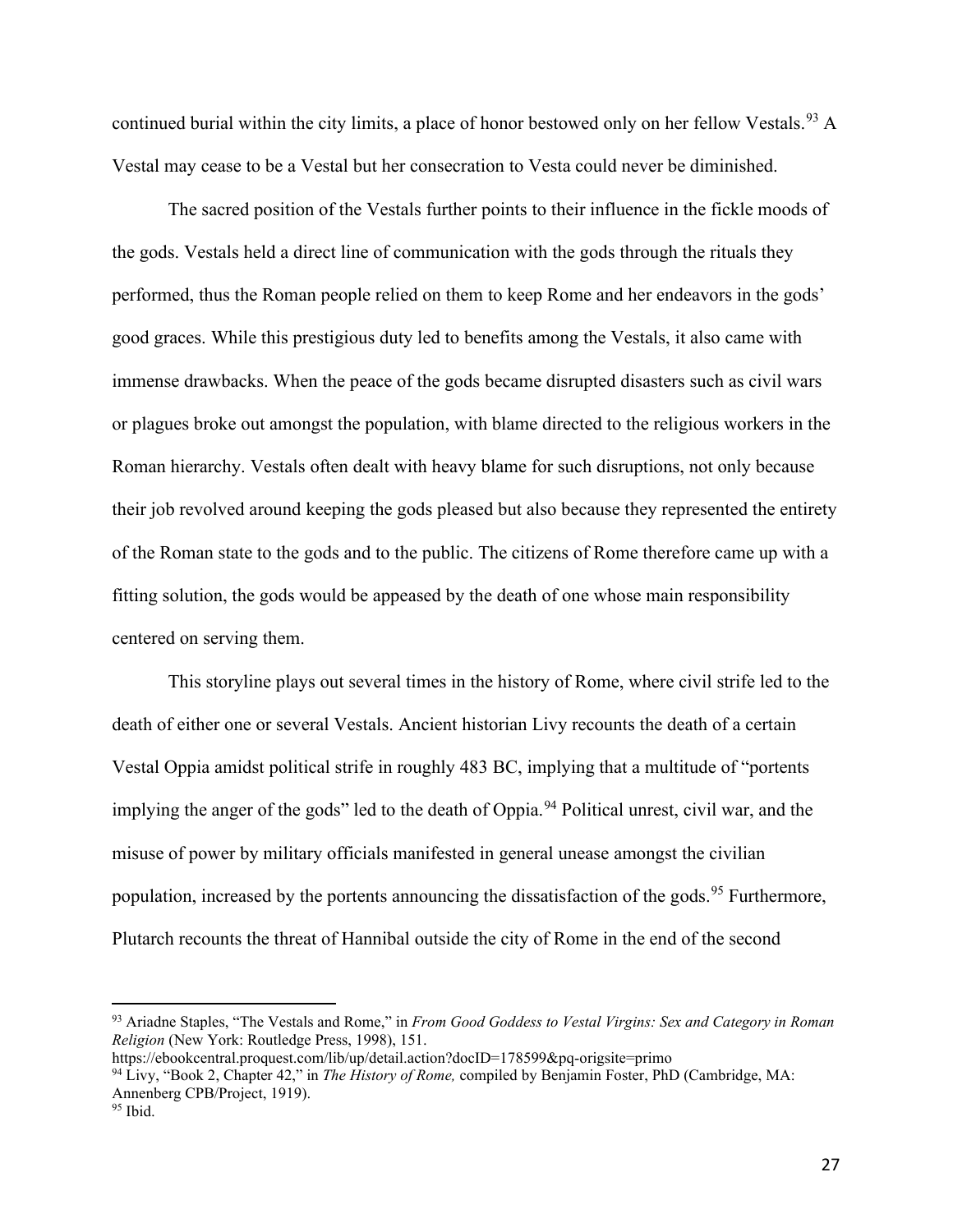century B.C., the stress of which resulted in the death of two Vestals.<sup>96</sup> Curiously, one Vestal did not make it to her execution and instead resigned to death by her own hand. Plutarch describes this action as evidence for the Vestal's guilt against Rome and the people of Rome, but it is difficult to understand the motives behind her premature death.<sup>97</sup> In short, Vestals existed as potential sacrificial lambs for the gods should the need arise.

Connecting these accounts is the disruption of the peace between the gods and the Romans, manifesting in strife that caused general upset among the Roman people. Similar to the Vestals' virginity, modern scholars have argued over the purpose of the death of a Vestal during these times. On one hand is what seems to be the straightforward reason, to appease the gods a dedicated servant of the gods should be sacrificed. Holt Parker argues this point, suggesting that the Vestals remained separated from their community for the purpose of molding them into the ideal sacrificial victims.<sup>[98](#page-29-2)</sup> He further argues that the chastity of the Vestals created the perfect pure victim to pacify the gods during times when the peace of the gods was threatened.<sup>99</sup>

In analyzing the Vestals as sacrificial victims Parker portrays the cult in a highly symbolic light that is inconsistent with the Vestals involvement in the public sphere. Furthermore, historical records suggest little to no sacrificial victims throughout the entirety of Roman history, with the supposed exception of the Vestals. Opposition to this argument would point to the sacrifice of two Gauls and two Greeks at the end of the second century B.C., but Plutarch himself confesses confusion over this apparent sacrifice.<sup>[100](#page-29-4)</sup> This "sacrifice" occurred

<span id="page-29-0"></span><sup>96</sup> Plutarch, "Chapter XVIII," in *Plutarch's Lives Vol. I,* trans. George Long and Aubrey Stewart (London, UK: George Bell and Sons, 1894).<https://www.gutenberg.org/files/14033/14033-h/14033-h.htm>97 Ibid.

<span id="page-29-2"></span><span id="page-29-1"></span><sup>&</sup>lt;sup>98</sup> Holt N. Parker. "Why Were the Vestals Virgins? Or the Chastity of Women and the Safety of the Roman State." *American Journal of Philology* 125, no. 4 (2004): 563. https://muse.jhu.edu/article/177092<br><sup>99</sup> Ibid.

<span id="page-29-4"></span><span id="page-29-3"></span><sup>100</sup> Plutarch, "Roman Questions 83," in *Religions of Rome,* ed. Mary Beard, John North, and Simon Price (Cambridge, UK: Cambridge University Press, 1998), 158-159.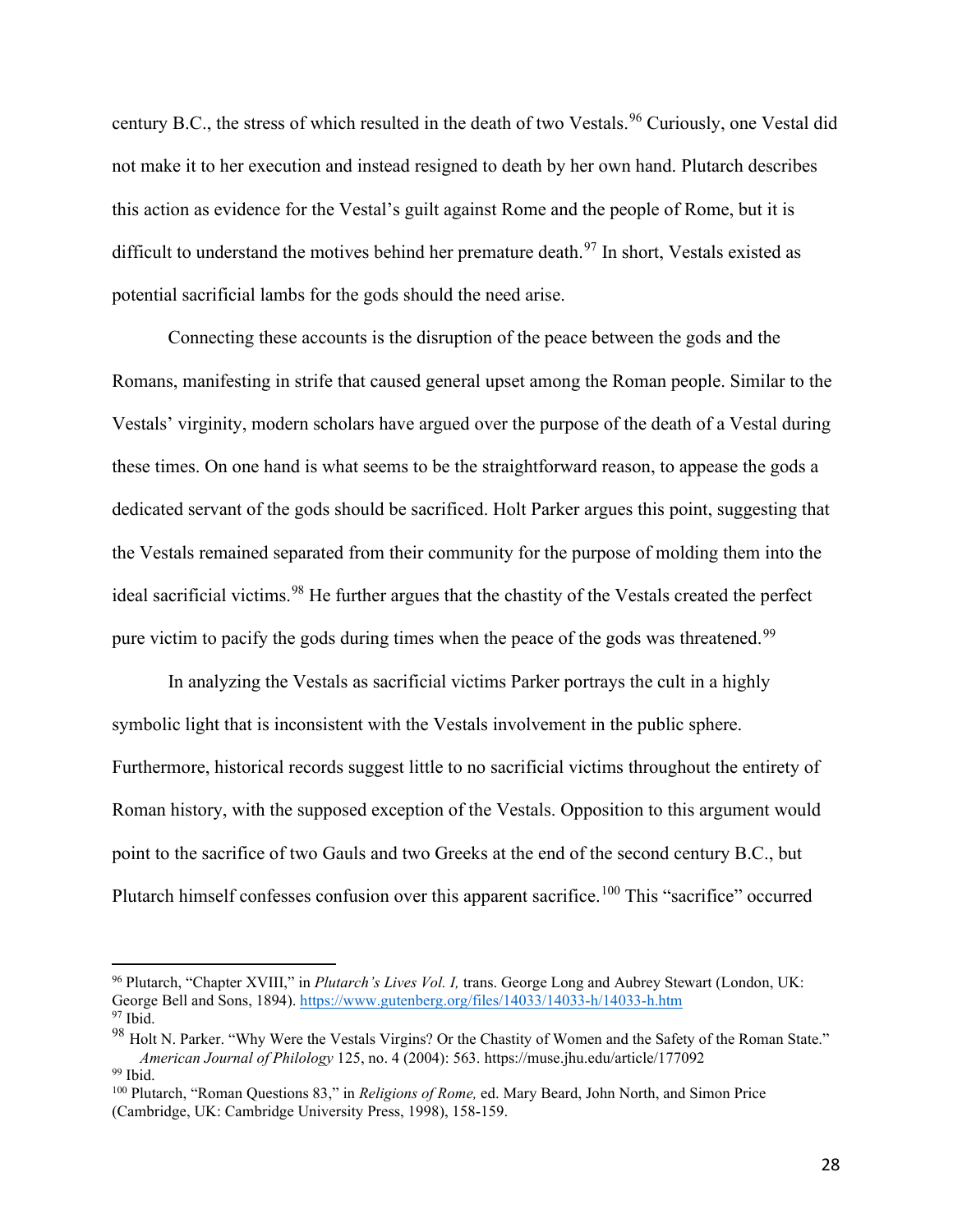after the condemnation and execution of three Vestals, whose list of offences covered a vast array of men. Due to the extensive nature of this list, religious authorities consulted ancient texts to determine the right course of action to appease the gods, and decided on the sacrifice of two Gauls and two Greeks to foreign spirits.<sup>[101](#page-30-0)</sup> Clearly this story raises several questions regarding Roman sacrifice, but Plutarch's confusion to these sacrifices is most applicable to the argument of Vestals as victims. Plutarch considered this sacrifice an anomaly in Roman custom, and while it is difficult to determine how many and what type of ritual killings the Romans performed, it is evident that they performed next to no human killings that the Roman people considered to be "sacrificial."

Plutarch's retelling of the foreign sacrificial victims brings a further question to light, how did the men accused of committing sexual misconduct with the Vestals receive punishment, or did they receive punishment at all? The answer is often these men did not receive punishment at all because the Vestals simply did not actually commit sexual misconduct, thus making these men imaginary. Vestals accused of *incestum* may have not committed any unchaste act at all, but rather faced execution due to disruption of the peace. Evidence for this argument is found with the alignment of civil unrest and a death of a Vestal in the Roman timeline. As the decision of a Vestal to have an affair only during civil strife is implausible, this timing suggests the manipulation of a Vestal's trial. Often no man is mentioned at all, in Livy's account of the Vestal Oppia's death he simply states that unrest "resulted in the condemnation of Oppia, a Vestal virgin, for unchastity, and her punishment."<sup>[102](#page-30-1)</sup> Other ancient sources corroborate this narrative, with extraordinarily few male perpetrators mentioned. While these source may seem to support

<span id="page-30-1"></span><span id="page-30-0"></span><sup>&</sup>lt;sup>101</sup> Ibid.<br><sup>102</sup> Livy, "Book 2, Chapter 42," in *The History of Rome*, compiled by Benjamin Foster, PhD (Cambridge, MA: Annenberg CPB/Project, 1919).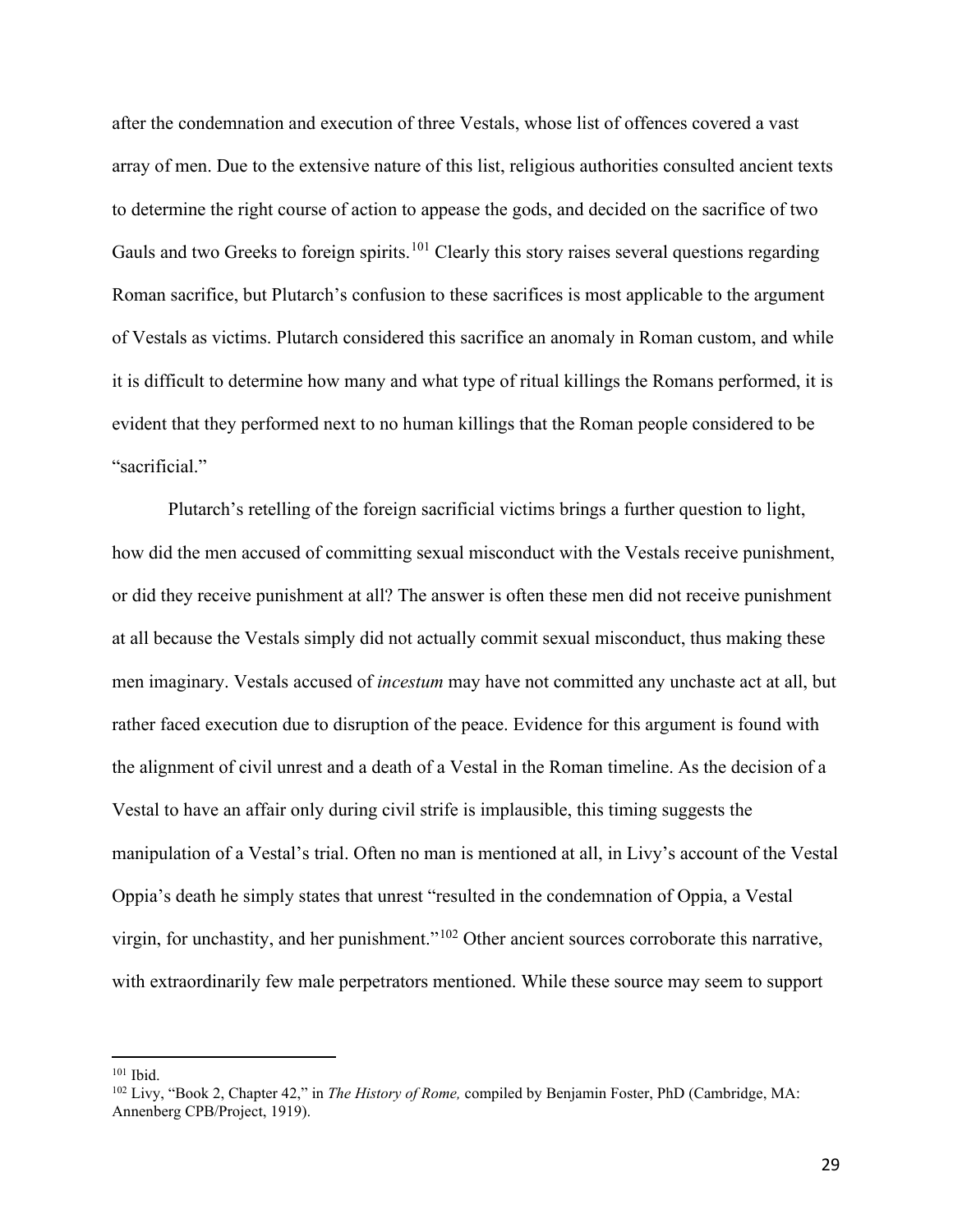the argument of Vestals as sacrificial victims, it is important to remember not only that sacrifice was rare within the Roman world, but also that Vestals stood as representation of the Roman people. Should a Vestal perform poorly in her job as a symbol of the faultless Roman state she received punishment and replacement by another Vestal who represented the state in a better light to the gods.

On the other hand, in a select few sources men are mentioned in connection with the accused Vestal. In this case, even the wealthiest and influential Romans could be implicated. During Rome's transition from Republic to Empire, Crassus emerged as one of the apex members of Roman civil and political society, yet Plutarch wrote on his supposed affair with Vestal Licinia.[103](#page-31-0) On several occasions he visited her at her villa, resulting in both Licinia and Crassus condemnation for *incestum.* Only Crassus plea that he frequented Licinia's villa because he desired to purchase it freed both parties from punishment.<sup>104</sup> The purpose behind this accusation likely stemmed from political or civil rivals who wished to tarnish Crassus' reputation. Evidence of allegations leading to political determent faced by convicted conspirators in *incestum* are further highlighted by Plutarch, who tells of a slave who wished to destroy his master's reputation through starting a rumor of his affair with a Vestal.<sup>[105](#page-31-2)</sup> However, no matter who faced conviction with a Vestal their punishment resulted in the polluting of their reputation, but even this rebuke pales in comparison to the punishment faced by the convicted Vestal.

Beyond the conviction of Vestals due simply to civil unrest, Ariadne Staples argues that Vestals could also be convicted due their pushing of social boundaries. Livy recounts that Vestal

<span id="page-31-0"></span><sup>103</sup> Plutarch, "The Life of Crassus," in *The Parallel Lives,* compiled by the University of Chicago (Chicago, IL: Loeb Classic Library, 1927), 315.<br><sup>104</sup> Ibid

<span id="page-31-2"></span><span id="page-31-1"></span>

<sup>&</sup>lt;sup>105</sup> Plutarch, "Moralia," in *Women's Life in Greece and Rome*, ed. Mary R. Lefkowitz and Maureen B. Fant (New York, NY: Bloomsbury, 2016), 373.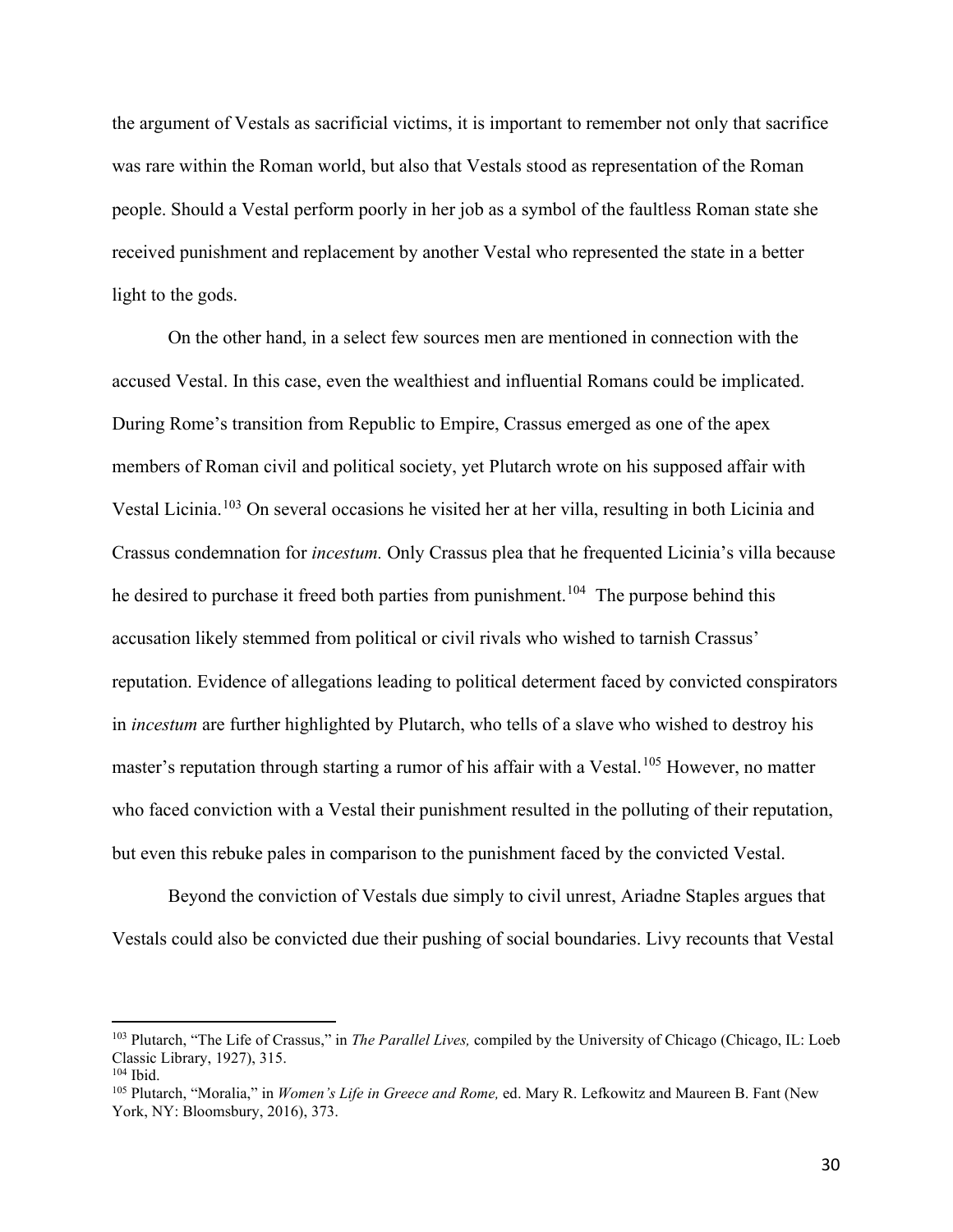Postumia went to trial due to her apparent "attractive appearance and free and easy manner" that "had aroused suspicions of unchastity" among the people of Rome.<sup>[106](#page-32-0)</sup> Postumia's flagrant disregard for social boundaries placed on women, and the even stricter boundaries placed on her due to her post, led to her conviction, but resulted only in a rebuke to dress and behave as her post demands.[107](#page-32-1) Therefore, not all Vestals perished at the hand of religious officials attempting to appease the gods, but also received rebukes based on their manners and attitudes put in place and monitored by the same religious officials. It is easy to recognize the Vestals as sacred figure, but it is vital to understand Vestals in the crossroads of sacred figure and women in a patriarchal society to fully understand the limitations and expectations placed on the priestesses.

Burial alive is clearly a drastic option for the punishment of a Vestal, and ancient sources do not recount how often this ritual took place, however Vestals, alongside all other Roman women, dealt with punishment less severe than death often. Unlike the Vestals, the loss of chastity among the general population of women within Rome received little to no attention by the Roman people, who regarded such an act as a domestic issue to be handled by the woman's father or husband.<sup>[108](#page-32-2)</sup> Aulus Gellius in the second century A.D. remarked on the proper handling of adulterous women, drawing from a speech given by the influential figure Marcus Cato several years before him. As Marcus Cato believed strongly in the "traditional" roles expected of Roman citizens during his lifetime, his speech portrayed the roles defined by traditional Roman households remarkably well. Regarding the treatment of adulterous wives, Marcus Cato advocated for the killing of the wife by the husband without any interference from the law.<sup>[109](#page-32-3)</sup>

<span id="page-32-0"></span><sup>106</sup> Ariadne Staples, "The Vestals and Rome," in *From Good Goddess to Vestal Virgins: Sex and Category in Roman Religion* (New York: Routledge Press, 1998), 138.

<span id="page-32-2"></span><span id="page-32-1"></span><sup>&</sup>lt;sup>107</sup> Ibid.<br><sup>108</sup> Susan Fischler. "Social Stereotypes and Historical Analysis: The Case of the Imperial Women at Rome." *Women in Ancient Societies* (1994): 125. [https://doi.org/10.1007/978-1-349-23336-6\\_7](https://doi.org/10.1007/978-1-349-23336-6_7)

<span id="page-32-3"></span><sup>109</sup> Aulus Gellius, "Attic Nights 10.23," in *Women's Life in Greece and Rome,* ed. Mary R. Lefkowitz and Maureen B. Fant (New York, NY: Bloomsbury, 2016), 122.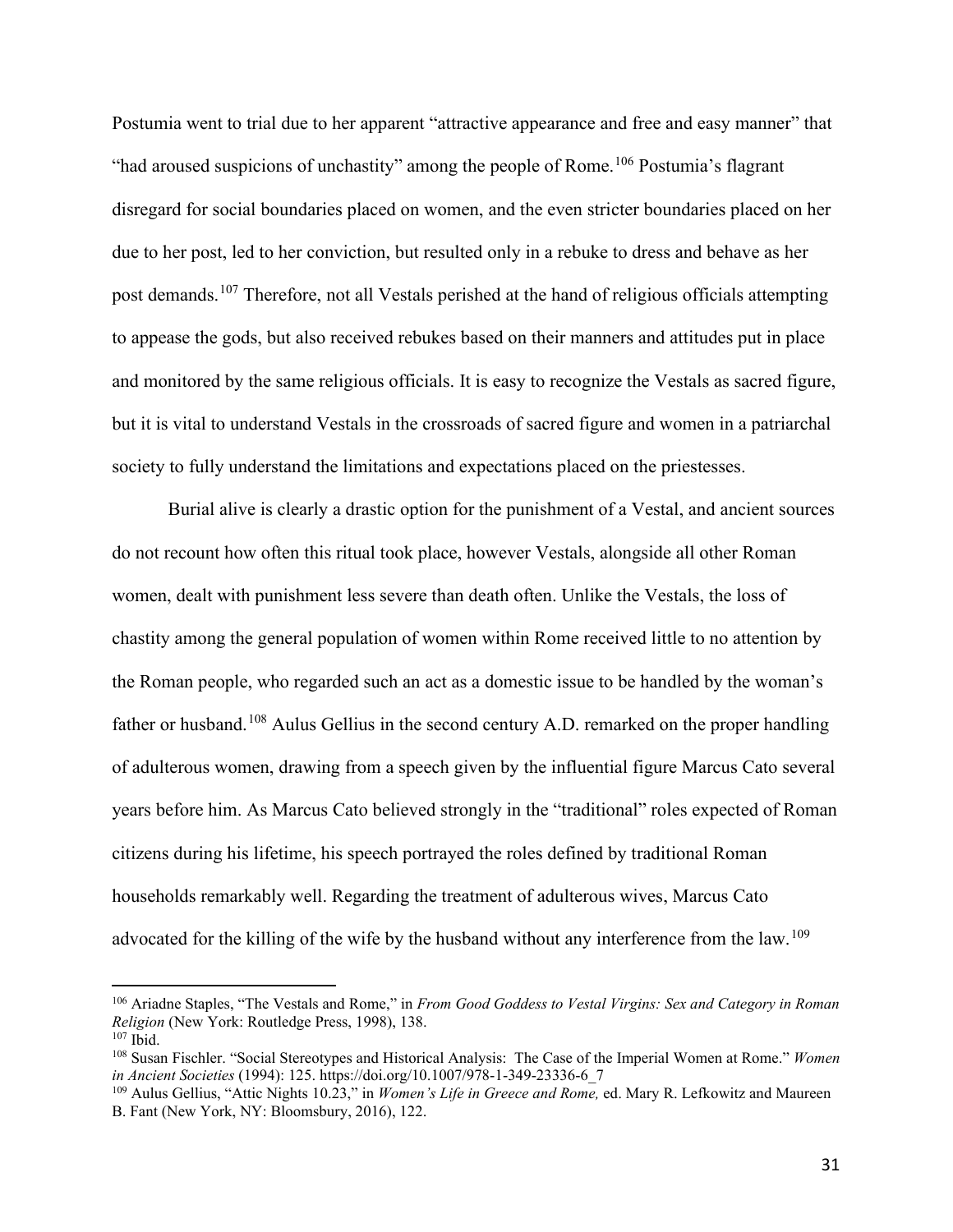This remark is an extraordinary double standard, as Marcus Cato further insisted that a woman "cannot dare lay a finger" on her husband should he be unfaithful.<sup>[110](#page-33-0)</sup> Unfortunately, due to the domestic nature of adultery it is difficult to understand how wives received punishment, but Marcus Cato's speech suggests that, at the very least, punishment lay within the discretion of the husband, with little interference from the law.

Both Vestals and women outside of the priesthood often struggled under the strict evaluation of their worth based on their ability to be chaste. On one hand, the Vestals seemed to receive harsher punishments due to the sacred nature of their chastity, but in reality, both sacred and ordinary women lived in a society that punished any expression of female sexuality that did not directly benefit the state. The punishment for expression in both categories ranged from a simple rebuke to a painful death, but the fact remains that regardless of the severity of the supposed crime, women received little room for their own voices or their own stories regarding convictions. Limitations put in place by the same patriarchy that enforced them resulted in a world that silenced women's voices on issues that greatly, and often disproportionately, affected them.

#### **Conclusion**

Vestals held an unparalleled place within a society that demanded specific roles and actions of its women, gaining power through performing the actions expected of them. Nevertheless, Vestals existed outside of the realm of the average woman and her roles in many ways, from the Vestals' ability to perform legal action to their influence on politics. Yet this power came not from the Vestals themselves but rather through the society that created them and restricted other women's power. This dichotomy made the Vestals the unique historical figures

<span id="page-33-0"></span><sup>110</sup> Ibid.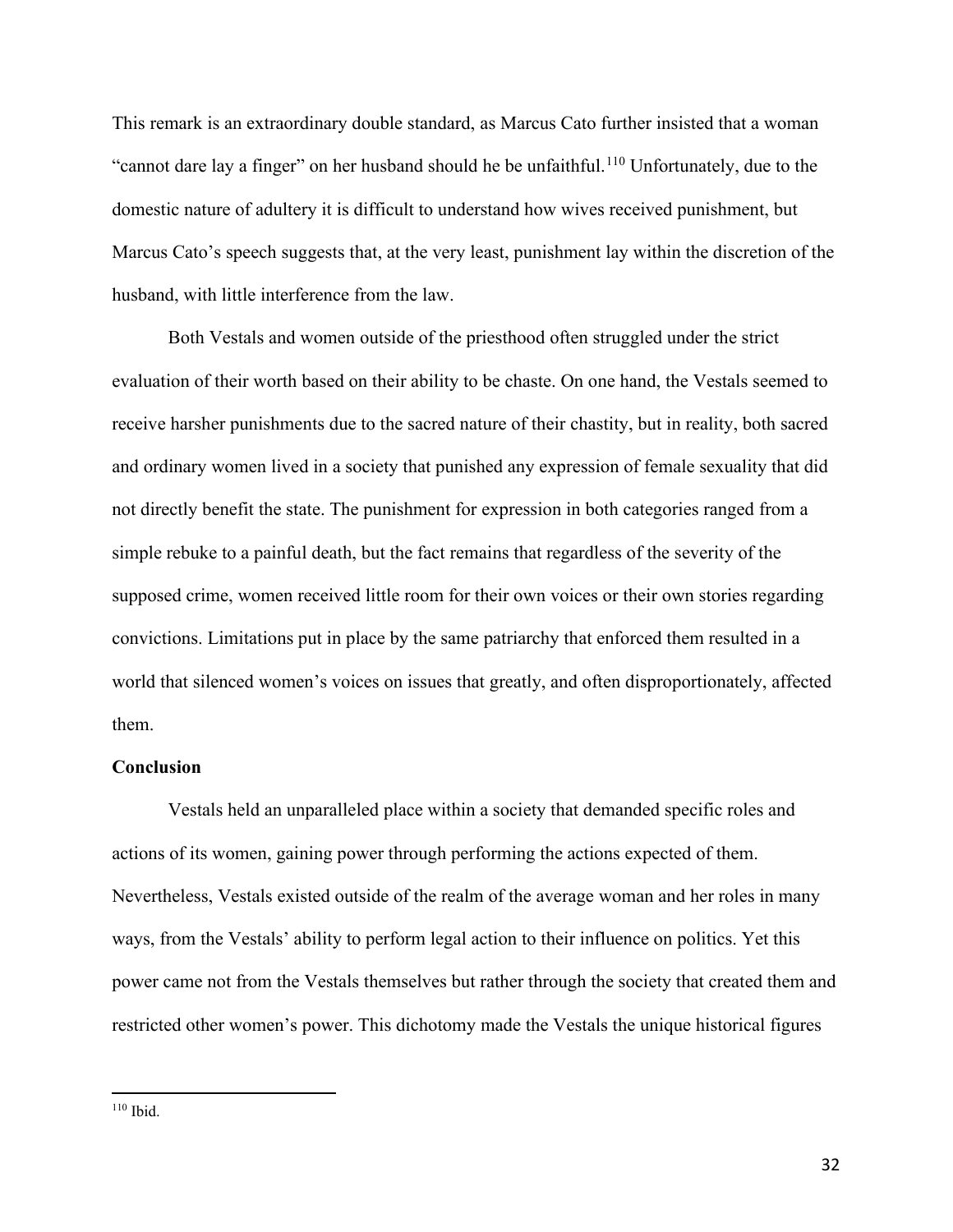that are studied today and remains to make them a multifarious and complex character. Vestals existed as the ideal woman in the strict and overarching protection of their chastity, literally the protection of their chastity with their lives. The Roman people believed the fall of this chastity to be representative of the fall of their state and treated the *incestum* of a Vestal with the upmost brutality. Likewise, the chastity of the Roman woman persisted as her defining feature throughout Roman history, while the destruction of her purity may not have resulted in a brutal death it meant her social death and public shame. The Vestals existed as servants to Vesta, but also provided a patriarchal society with a standard with which to hold all other women to, an impossible standard that would always remain out of reach.

On the other hand, Vestals received benefits beyond what any woman, and the majority of men, would ever be able to achieve. Their legal and public freedom suggests that their compliance with the roles placed on them granted them rewards and benefits. Emperor Augustus extends this idea to Roman civilians when he provided mothers with multiple children with advantages beyond those given to other women. Compliance and work towards a better Rome, therefore, resulted in benefits that could allow a woman to move further up her social ladder or simply make her life more comfortable. In this as well the Vestals are hallmarks, as their extreme chastity protected the state and complied with the heavily enforced restriction placed on women.

All women in Rome without a doubt existed in a male dominated society, bombarded with restrictions and ideals placed on them that benefitted the protection and furthering of this patriarchy. The Vestals, however, represented a contradiction of this patriarchy. On one hand they compiled so heavily with the desire for Rome's women to be under the control of men that they left their former lives and devoted themselves solely to the bettering of this society, paying with their lives should they falter and act out in autonomy. Despite this submission, Vestals

33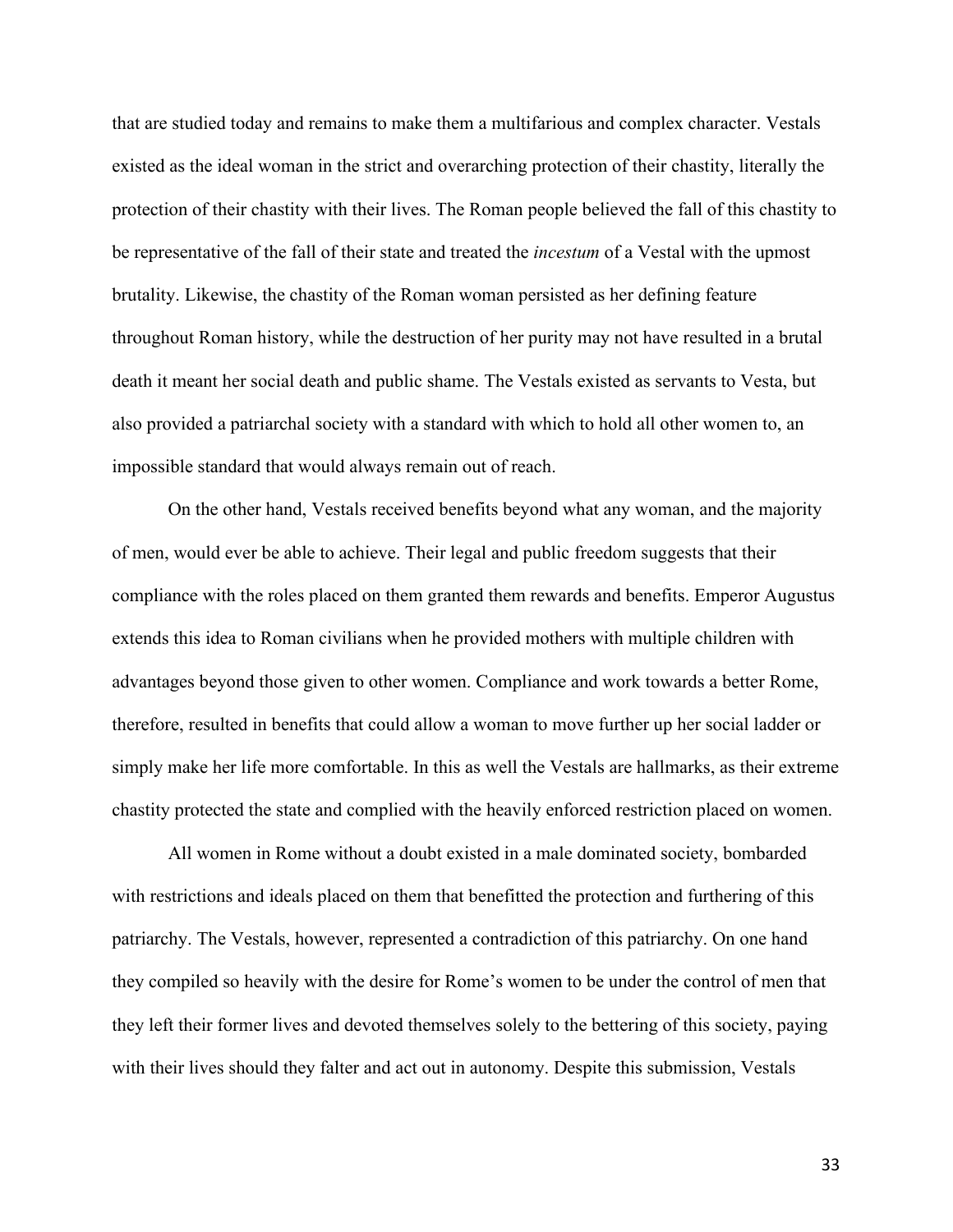wielded influence into realms of society that woman could only infiltrate through their husbands or male relative. Vestals represented a unique position within their society, one that provided the patriarchy with an unrealistic standard with which to judge other women, but they also forced society to recognize women as a necessary aspect to a functioning state.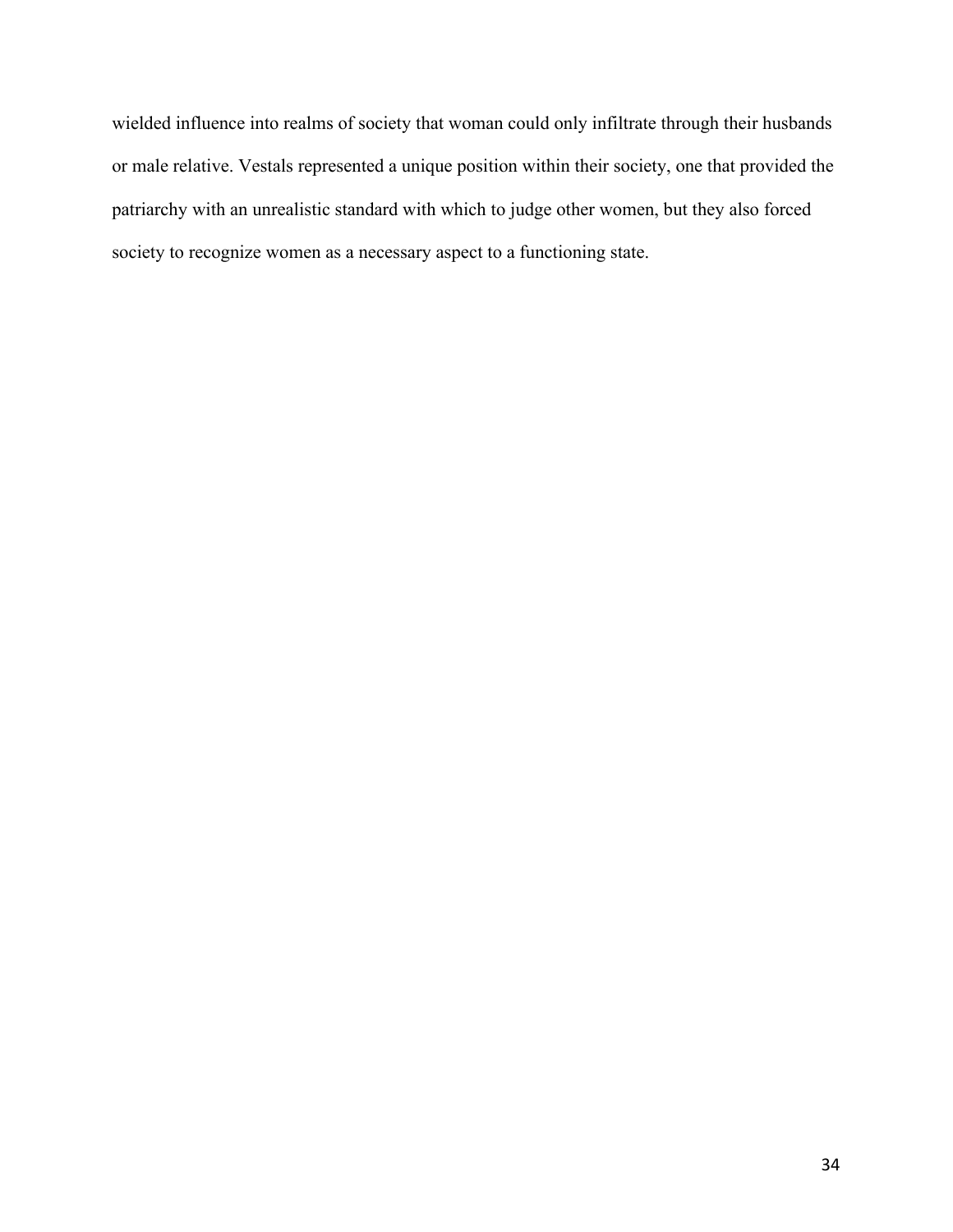#### **Works Cited**

#### **Primary Sources**

- Aulus Gellius. "Attic Nights." In *Women's Life in Greece and Rome,* edited by Mary R. Lefkowitz and Maureen B. Fant, 371-372. New York, NY: Bloomsbury, 2016.
- Aulus Gellius. "Attic Nights 10.23." In *Women's Life in Greece and Rome,* edited by Mary R. Lefkowitz and Maureen B. Fant, 122. New York, NY: Bloomsbury, 2016.
- Augustus. "Deeds Accomplished by the Divine Augustus." In *Roman Imperial Texts: A Sourcebook,* edited by Mark Reasoner, 18. Minneapolis, MN: 1517 Media, 2013.
- Cassius Dio. "Book LIV." In *Roman History,* compiled by the University of Chicago; 461. Chicago, IL: Loeb Classic Library, 1927.
- Cassius Dio. "Book LXX." In *Roman History,* compiled by the University of Chicago; 461. Chicago, IL: Loeb Classic Library, 1927.
- Cicero. "On the Laws II. 19-22." In *Religions of Rome,* edited by Mary Beard, John North, and Simon Price; 353-355. Cambridge, UK: Cambridge University Press, 1998.
- Cicero. "Pro Caelio 13-16." In *Women's Life in Greece and Rome,* edited by Mary R. Lefkowitz and Maureen B. Fant, 49-51. New York, NY: Bloomsbury, 2016.
- "Description of the Whole World." In *Religions of Rome,* edited by Mary Beard, John North, and Simon Price; 360. Cambridge, UK: Cambridge University Press, 1998.
- Gaius. "Institutes 1. 144-4, 190-1." In *Women's Life in Greece and Rome,* edited by Mary R. Lefkowitz and Maureen B. Fant, 123-124. New York, NY: Bloomsbury, 2016.
- "ILS 4927 CIL VI.2144." In *Women's Life in Greece and Rome,* edited by Mary R. Lefkowitz and Maureen B. Fant, 373. New York, NY: Bloomsbury, 2016.
- "ILS 4929 CIL VI.2131." In *Religions of Rome,* edited by Mary Beard, John North, and Simon Price; 204. Cambridge, UK: Cambridge University Press, 1998.
- "ILS 4930 CIL VI.32414." In *Religions of Rome,* edited by Mary Beard, John North, and Simon Price; 204. Cambridge, UK: Cambridge University Press, 1998
- Juvenal. *The Satires.* Translated by Niall Rudd. New York: Oxford University Press, 2008.
- Livy. "Book 2, Chapter 42." In *The History of Rome,* compiled by Benjamin Foster, PhD. Cambridge, MA: Annenberg CPB/Project, 1919.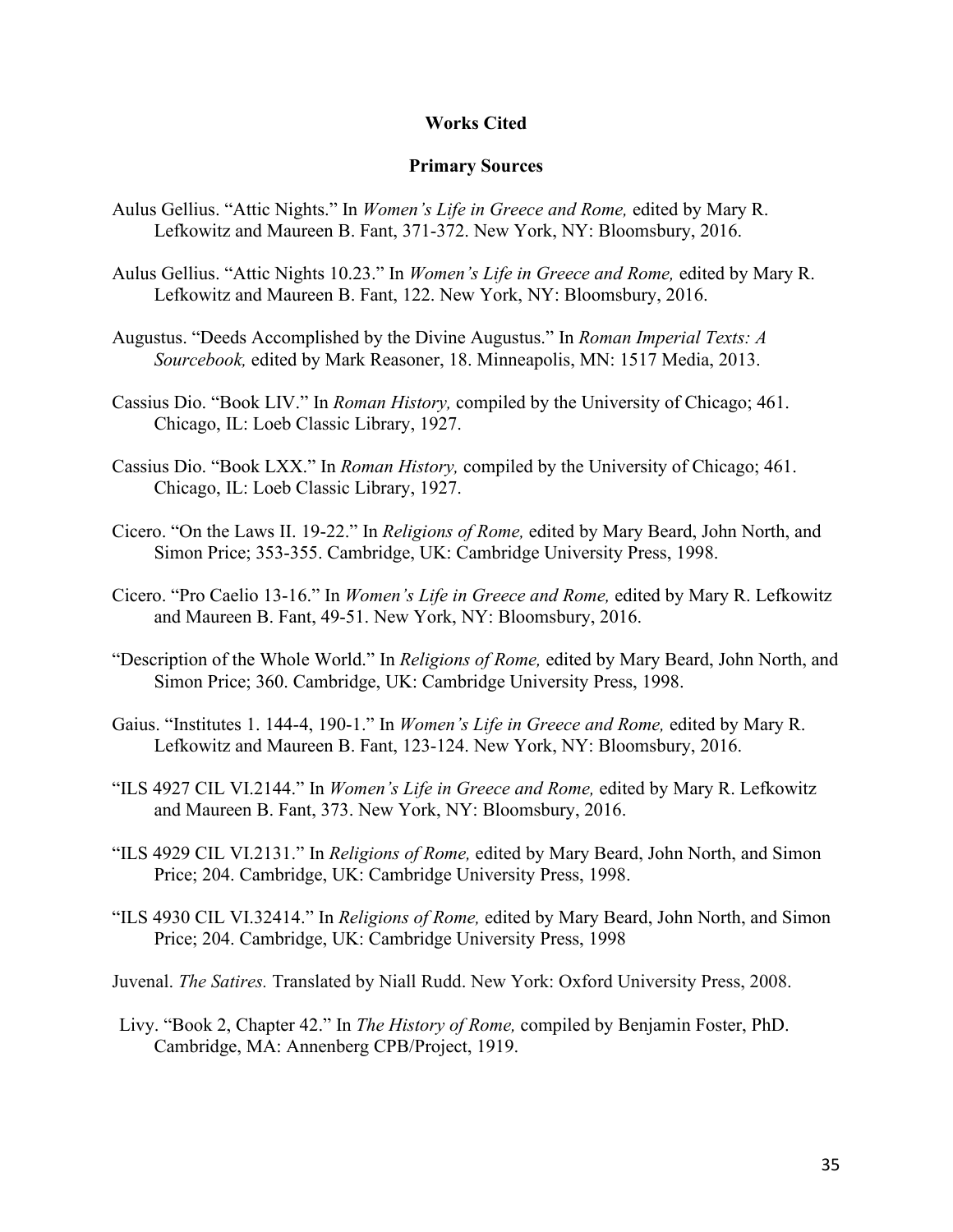- Livy. "From the Foundation 5.39-5.41." In *Early Rome: Myth and Society,* edited by Jaclyn Neel, 268. Malden, MA: John Wiley & Sons Inc., 2017.
- Ovid. "Fasti." In *Religions of Rome,* edited by Mary Beard, John North, and Simon Price; 38-41. Cambridge, UK: Cambridge University Press, 1998.
- Pliny the Elder. "Natural History 28.7.38." In *Miracles in Greco-Roman Antiquity: A Sourcebook for the Study of New Testament Miracle Stories,* edited by Wendy Cotter, 188- 189. New York, NY: Taylor and Francis Group, 1999.
- Pliny the Younger. "Letters 7.19." In *Women's Life in Greece and Rome,* edited by Mary R. Lefkowitz and Maureen B. Fant, 171-172. New York, NY: Bloomsbury, 2016.
- Plutarch. "Chapter III." In *Plutarch's Lives Vol. 1,* translated by George Long and Aubrey Stewart. London, UK: George Bell and Sons, 1894. Project Gutenberg. <https://www.gutenberg.org/files/14033/14033-h/14033-h.htm>
- Plutarch. "Chapter XXII." In *Plutarch's Vol. I,* translated by George Long and Aubrey Stewart. London, UK: George Bell and Sons, 1894. Project Gutenberg. <https://www.gutenberg.org/files/14033/14033-h/14033-h.htm>
- Plutarch. "Chapter IX." In *Plutarch's Lives Vol. I,* translated by George Long and Aubrey Stewart. London, UK: George Bell and Sons, 1894. Project Gutenberg. <https://www.gutenberg.org/files/14033/14033-h/14033-h.htm>
- Plutarch. "Chapter X." In *Plutarch's Lives Vol. I,* translated by George Long and Aubrey Stewart. London, UK: George Bell and Sons, 1894. Project Gutenberg. <https://www.gutenberg.org/files/14033/14033-h/14033-h.htm>
- Plutarch. "Chapter VIII." In *Plutarch's Lives Vol. I,* translated by George Long and Aubrey Stewart. London, UK: George Bell and Sons, 1894. Project Gutenberg. <https://www.gutenberg.org/files/14033/14033-h/14033-h.htm>
- Plutarch. "Chapter XX." In *Plutarch's Lives Vol. I,* translated by George Long and Aubrey Stewart. London, UK: George Bell and Sons, 1894. Project Gutenberg. <https://www.gutenberg.org/files/14033/14033-h/14033-h.htm>
- Plutarch. "Chapter XXI." In *Plutarch's Lives Vol. I,* translated by George Long and Aubrey Stewart. London, UK: George Bell and Sons, 1894. Project Gutenberg. <https://www.gutenberg.org/files/14033/14033-h/14033-h.htm>
- Plutarch. "Chapter XVIII." In *Plutarch's Lives Vol. I,* translated by George Long and Aubrey Stewart. London, UK: George Bell and Sons, 1894. Project Gutenberg. <https://www.gutenberg.org/files/14033/14033-h/14033-h.htm>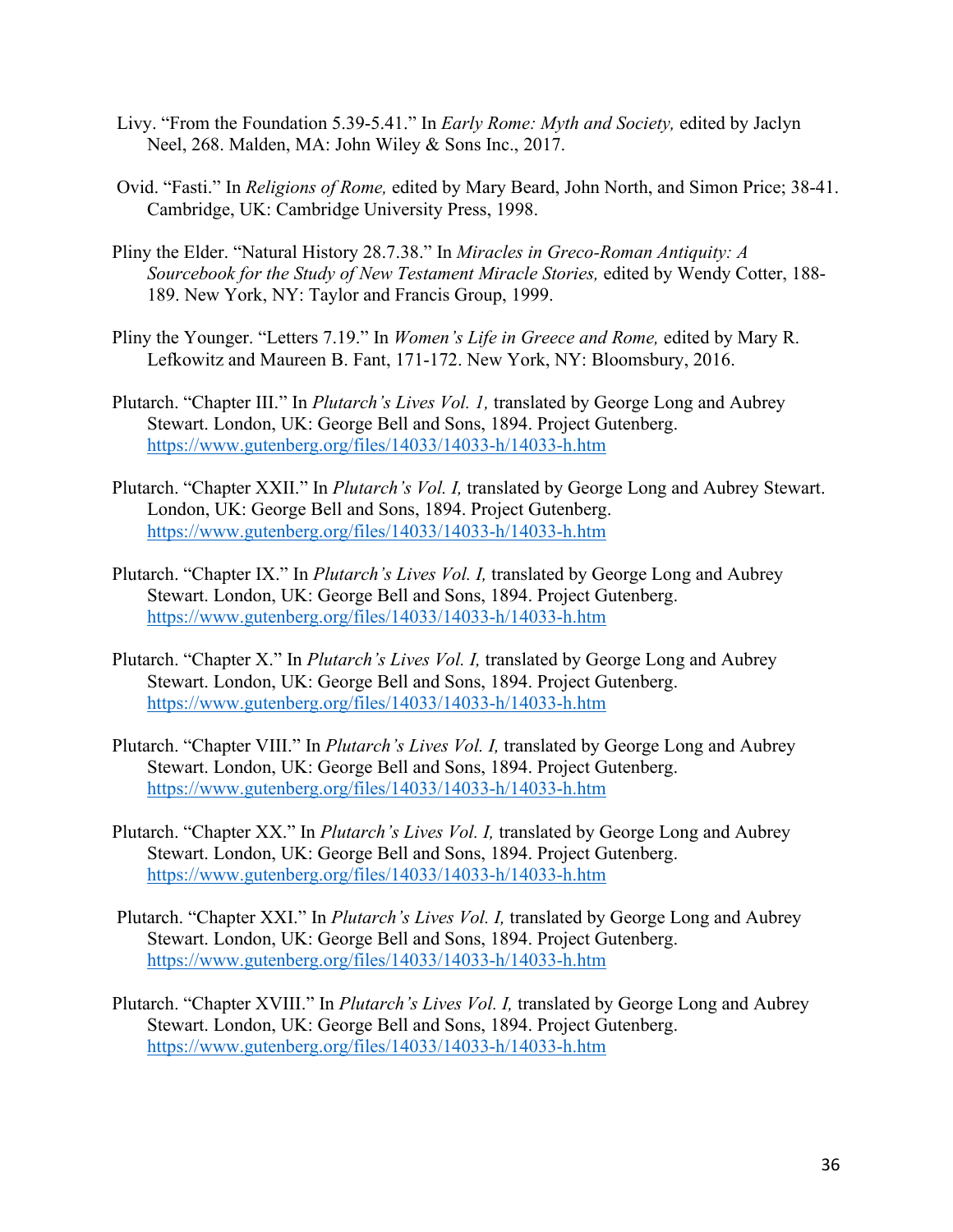- Plutarch. "Life of Numa Pompilius." In *Women's Life in Greece and Rome,* edited by Mary R. Lefkowitz and Maureen B. Fant, 370-371. New York, NY: Bloomsbury, 2016.
- Plutarch. "Moralia." In *Women's Life in Greece and Rome,* edited by Mary R. Lefkowitz and Maureen B. Fant, 373. New York, NY: Bloomsbury, 2016.
- Plutarch. "Roman Questions 83." In *Religions of Rome,* edited by Mary Beard, John North, and Simon Price; 158-159. Cambridge, UK: Cambridge University Press, 1998.
- Plutarch. "The Life of Crassus." In *The Parallel Lives,* compiled by the University of Chicago; 315. Chicago, IL: Loeb Classic Library, 1927.
- Suetonius. "Life of Augustus, 31.4." In *Women's Life in Greece and Rome,* edited by Mary R. Lefkowitz and Maureen B. Fant, 373. New York, NY: Bloomsbury, 2016.
- Suetonius. "Life of Augustus, 44.5-.7." In *Women's Life in Greece and Rome,* edited by Mary R. Lefkowitz and Maureen B. Fant, 208. New York, NY: Bloomsbury, 2016.
- "The Rape of Lucretia: Monarchy Abolished." In *Readings in Ancient History,* edited by Nels M Bailkey and Richard Lim, 318-322. Boston, MA: Wadsworth, 2012
- Tacitus. "Annals 15.32.3."." In *Women's Life in Greece and Rome,* edited by Mary R. Lefkowitz and Maureen B. Fant, 279. New York, NY: Bloomsbury, 2016.
- *The Miracle of Claudia Quinta.* In *Religions of Rome,* edited by Mary Beard, John North, and Simon Price; 45-46. Cambridge, UK: Cambridge University Press, 1998.
- "The Twelve Tables." In *Women's Life in Greece and Rome,* edited by Mary R. Lefkowitz and Maureen B. Fant, 120-121. New York, NY: Bloomsbury, 2016.

#### **Secondary Sources**

- Barrett, Anthony. "Wife of the Emperor." In *Livia: First Lady of Imperial Rome.* New Haven: Yale University Press, 2002.
- Beard, Mary. "Re-reading (Vestal) Virginity." In *Women in Antiquity: New Assessments.* Taylor and Francis, 2002. [https://doi.org/10.4324/9780203428559.](https://doi.org/10.4324/9780203428559)
- Beard, Mary. "The Sexual Status of Vestal Virgins." *The Journal of Roman Studies* 70 (1980): 12-27.<https://www.jstor.org/stable/299553>
- Burns, Krishni. "Constructing a New Woman for the Body Politic: The Creation of Claudia. Quinta." *Helios* 44, no. 1 (2017): 81-98.<https://doi.org/10.1353/hel.2017.0007>
- DiLuzio, Meghan. "The Vestal Virgin." In *A Place at the Altar*, 119 –154. Princeton, NJ: Princeton University Press, 2016. [www.jstor.org/stable/j.ctt1q1xr91.](http://www.jstor.org/stable/j.ctt1q1xr91)